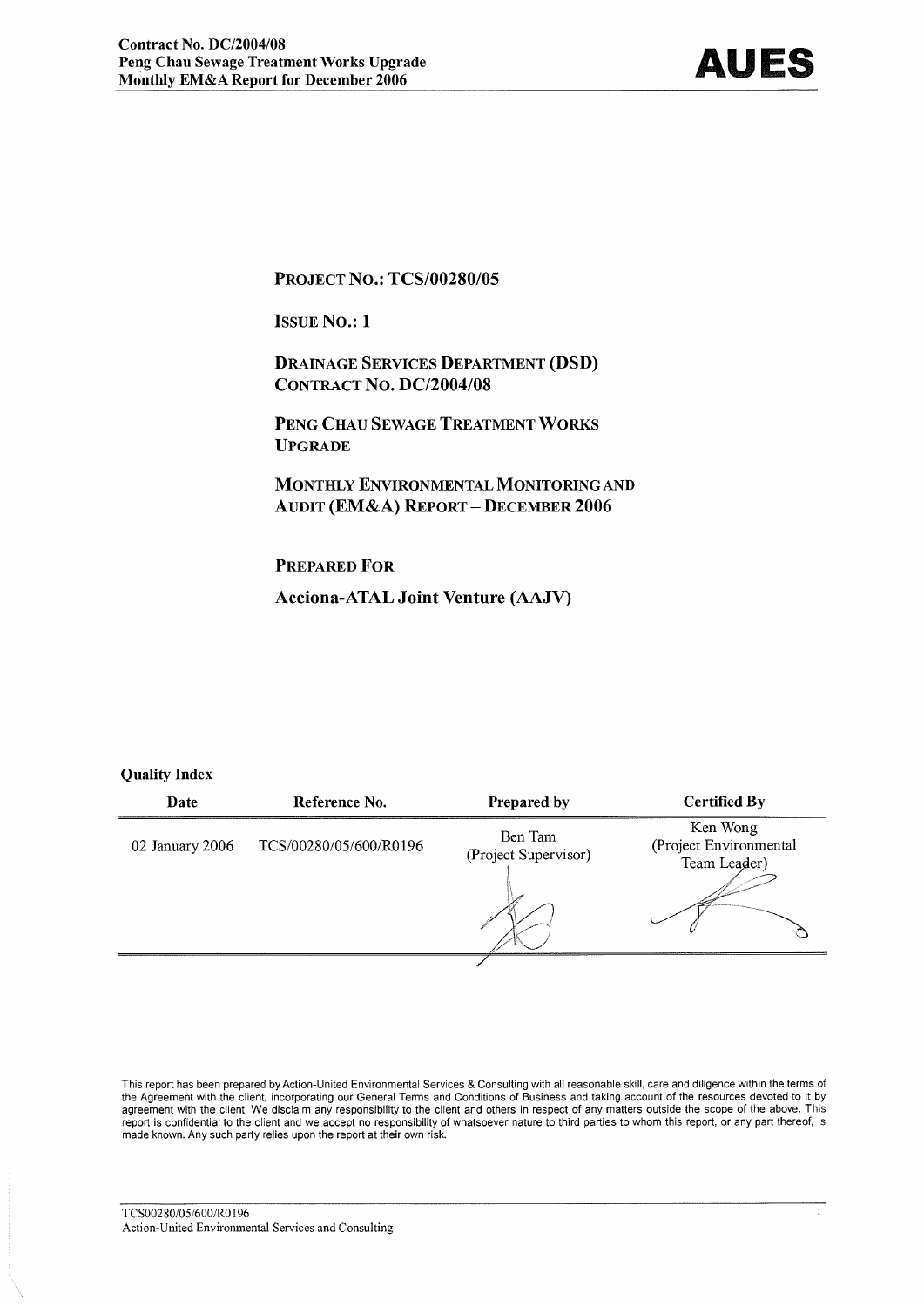

 $\epsilon$ 

## **BMT Asia Pacific Limited**

09 January 2007 Our Ref: 8261/0331

By Post/email

CDM International Inc., 4305-12 Metroplaza Tower 1, 223 Hing Fong Road, Kwai Fong, Hong Kong

For the attention of Mr. Alfred Cheung

Dear Alfred.

#### RE: **EM&A MONTHLY REPORT - DECEMBER 2006** Contract No. DC/2004/08 Upgrading of Peng Chau Sewage **Treatment Works**

With reference to the final version of the EM&A monthly report for December 2006 received on 8<sup>th</sup> January 2006 (ET's ref.: TCS/00280/05/600/R0196 Issue 1), we have no critical comments on the mentioned report.

Thank you for your kind attention and should you require any further information, please do not hesitate to contact the undersigned at 2241 9807.

Yours sincerely

Wond Anton<sub>v</sub> Project Independent Environmental Checker RBR/anw

CC. **AAJV AUES** 

- Ir. William Chan/lr. Mingo Li (by email) - Mr. Ken Wong (by email)

**BMT Asia Pacific Limited** 18th Floor Chun Wo Commercial Centre 23-29 Wing Wo Street Central, Hong Kong

環科顧問有限公司 香港中環永和街 23至 29號<br>俊和商業中心 18 樓

Tel/電話: (852) 2815 2221 Fax/傳真: (852) 2815 3377 Email/電郵: post@bmtasia.com.hk Web/網址: www.bmtasia.com.hk

J:\8261 - IEC for Peng Chau STW\Corr\L-331-ANW (Verification).doc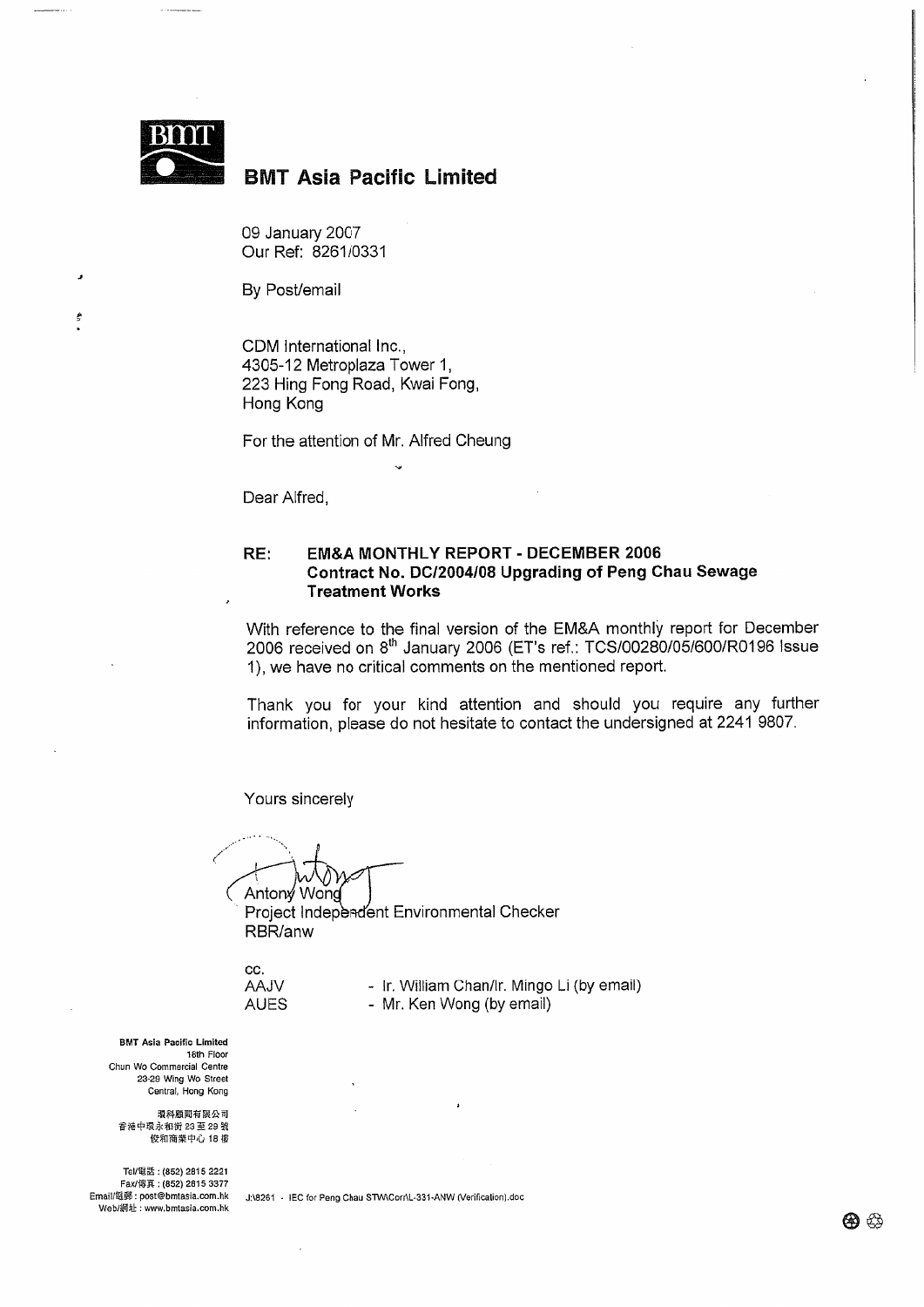## **TABLE OF CONTENTS**

| 1.0  | Introduction                                          |                |
|------|-------------------------------------------------------|----------------|
| 2.0  | <b>Project Organisation and Construction Progress</b> | $\overline{2}$ |
| 3.0  | <b>Summary of Monitoring Requirements</b>             | 3              |
| 4.0  | <b>Impact Monitoring Methodology</b>                  | $\overline{4}$ |
| 5.0  | <b>Impact Monitoring Results</b>                      | 9              |
| 6.0  | Waste Management                                      | 11             |
| 7.0  | Site Inspection                                       | 12             |
| 8.0  | <b>Environmental Complaint and Non-Compliance</b>     | 12             |
| 9.0  | <b>Implementation Status Of Mitigation Measures</b>   | 13             |
| 10.0 | <b>Impact Forecast</b>                                | 14             |
| 11.0 | Conclusions                                           | 14             |

### **List of Tables**

- Table 2-1 Major Construction Activities in the Reporting Period
- Table 2-2 Summary of Valid Environmental Approval Documents
- Table 3-1 Summary of EM&A Requirements
- Table 3-2 Action and Limit Levels for Air Quality
- Table 3-3 Action and Limit Levels for Noise
- Table 3-4 Action and Limit Levels for Marine Water Quality
- Table 4-1 Locations of Air Quality and Noise Monitoring Stations
- Table 4-2 Locations of Marine Water Monitoring Stations
- Table 4-3 Monitoring Equipment Used in EM&A Program
- Table 4-4 Analytical Methods Applied to Marine Water Quality Samples
- Table 5-1 Summary of 24-Hr and 1-Hr TSP Monitoring Results
- Table 5-2 Summary of Noise Monitoring Results
- Table 6-1 Summary of Quantities for Waste Disposal
- Table 6-2 Summary of Quantities for Recycling Materials
- Table 8-1 Statistical Summary of Environmental Complaints

#### **List of Appendices**

- Appendix A Project Site Layout
- Appendix B Environmental Organisation Structure
- Appendix C Locations of Monitoring Stations
- Appendix D Equipment Calibration Certificates
- Appendix E Impact Monitoring Schedule
- Appendix F Graphical Plots of Air Quality and Noise Monitoring Results
- Appendix G Meteorological Data in the Reporting Period
- Appendix H Three-Month Rolling Program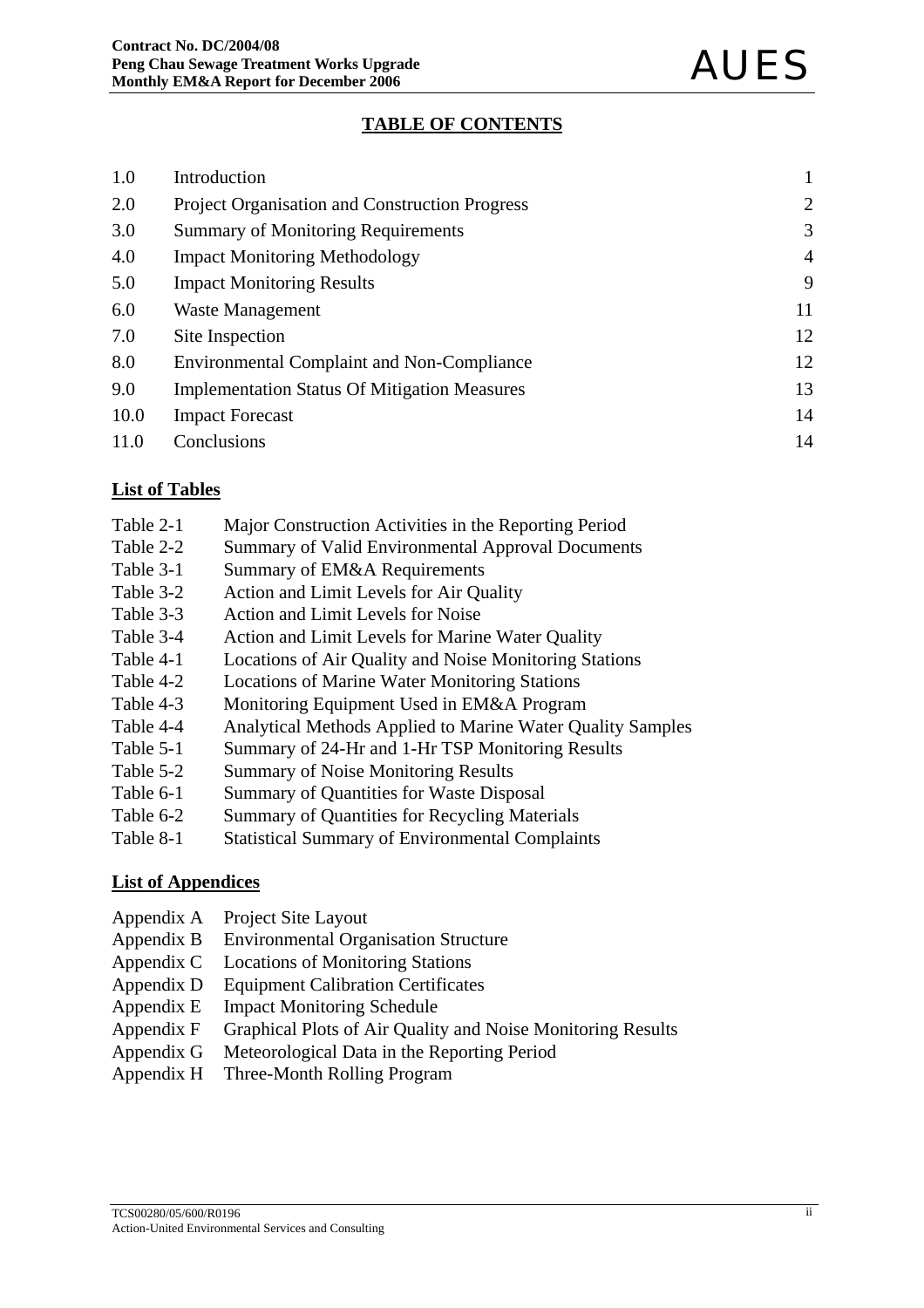## **Executive Summary**

Acciona-ATAL Joint Venture (AAJV) has been awarded the DSD Contract DC/2004/08 (Project) for the Peng Chau Sewage Treatment Works Upgrade in May 2005. The Project requires an Environmental Monitoring & Audit (EM&A) program to be implemented by an Environmental Team (ET) throughout the contract period in compliance with the requirements as stated in the project Environmental Permit (EP-203/2004) and the Project EM&A manual.

Action-United Environmental Services and Consulting (AUES) has been commissioned by AAJV to be an independent environmental team (ET) to implement the EM&A program in compliance with the EP and the project EM&A Manual.

This report presents the results of the project EM&A program for the reporting month **December 2006** during the period from 26 November to 25 December 2006.

### **EM&A Activities in the Reporting Period**

A summary of the monitoring activities in this reporting period is listed below:

| • 1-Hr TSP Monitoring   | 15 Events |
|-------------------------|-----------|
| • 24-Hr TSP Monitoring  | 5 Events  |
| • Noise Monitoring      | 5 Events  |
| • Site Inspection Audit | 4 Times   |

### **Air Quality**

No exceedance in 1-Hr TSP and 24-Hr TSP measurements was recorded in this reporting period.

#### **Construction Noise**

No exceedance in construction noise measurements was recorded and no noise complaint was received in this reporting period.

#### **Water Quality**

Since all the marine based construction activities had been completed on 1 August 2006, post water monitoring was commenced on 2 August 2006 and completed on 1 September 2006 in accordance with Clause 4.32 of the EM&A Manual. All the measurement results at the control/impact stations were within the baseline range. The monitoring results were presented in the pervious Monthly EM&A Report (September 2006)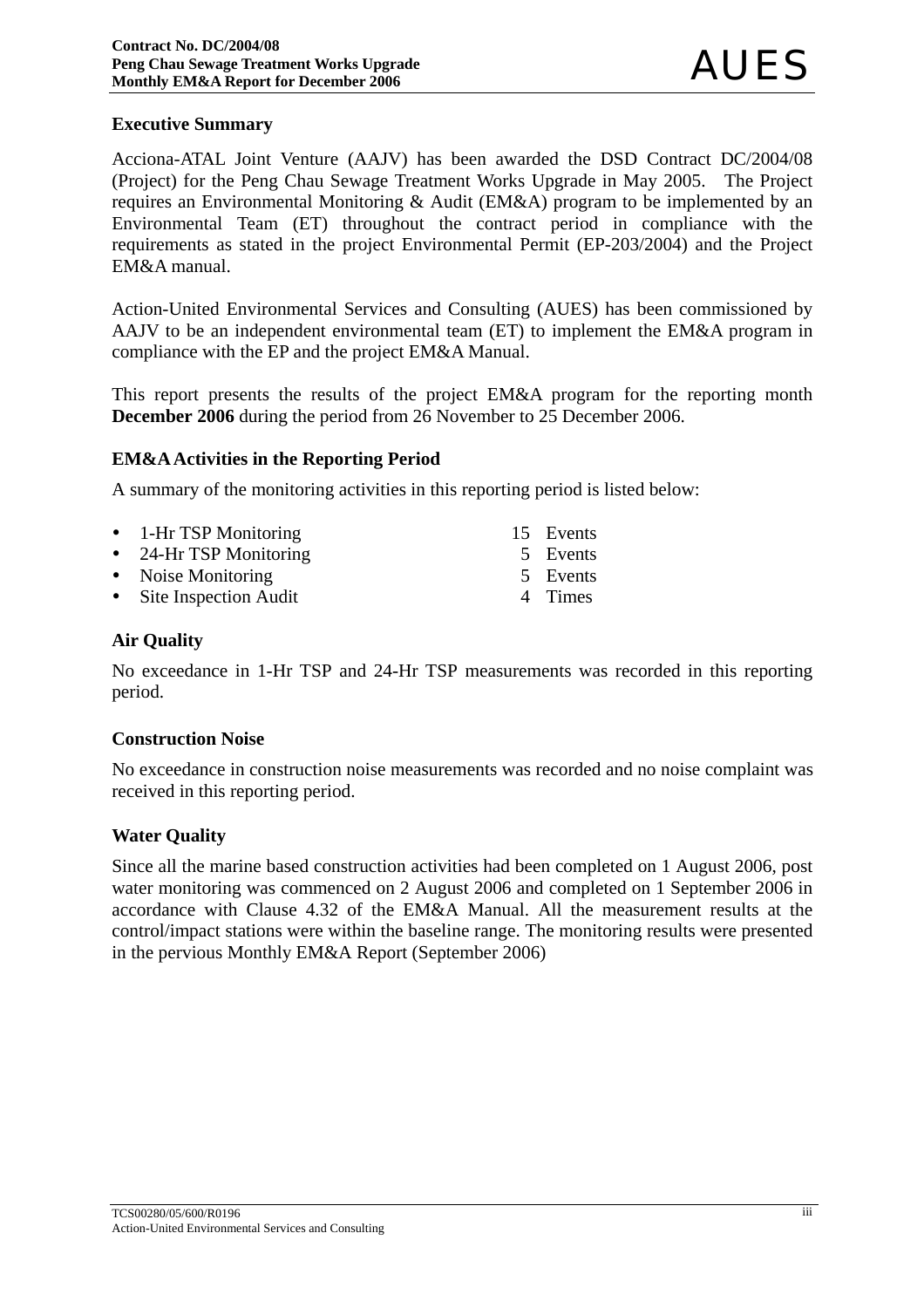### **Summary of Monitoring Exceedances**

A summary of monitoring exceedances in the reporting period of air, noise and water quality monitoring are presented below:

| <b>Env. Quality</b> | <b>Parameters</b>   | Compliance % | <b>Investigation &amp; Corrective Actions</b> |
|---------------------|---------------------|--------------|-----------------------------------------------|
| Air Quality         | 1-hour TSP          | 100          | Not Required for 100% Compliance              |
|                     | 24-hour TSP         | 100          | Not Required for 100% Compliance              |
| <b>Noise</b>        | Leq (30min) Daytime | 100          | Not Required for 100% Compliance              |
| Water Quality*      |                     |              |                                               |

Note: \*No impact water quality monitoring was required since all marine based construction activities were completed on 01 August 2006.

### **Environmental Complaints**

No environmental complaint was received in this reporting period.

## **Environmental Summon**

No environmental summon was received in this reporting period.

### **Future Key Issues**

The potential environmental impacts for this project generally include air quality, noise, water quality and construction waste. The contractor is to properly implement the required environmental mitigation measures as per the Implementation Schedule in the EM&A manual to ensure no significant adverse environmental impact arises from the construction works. The contractor was reminded to maintain good house-keeping throughout the construction period.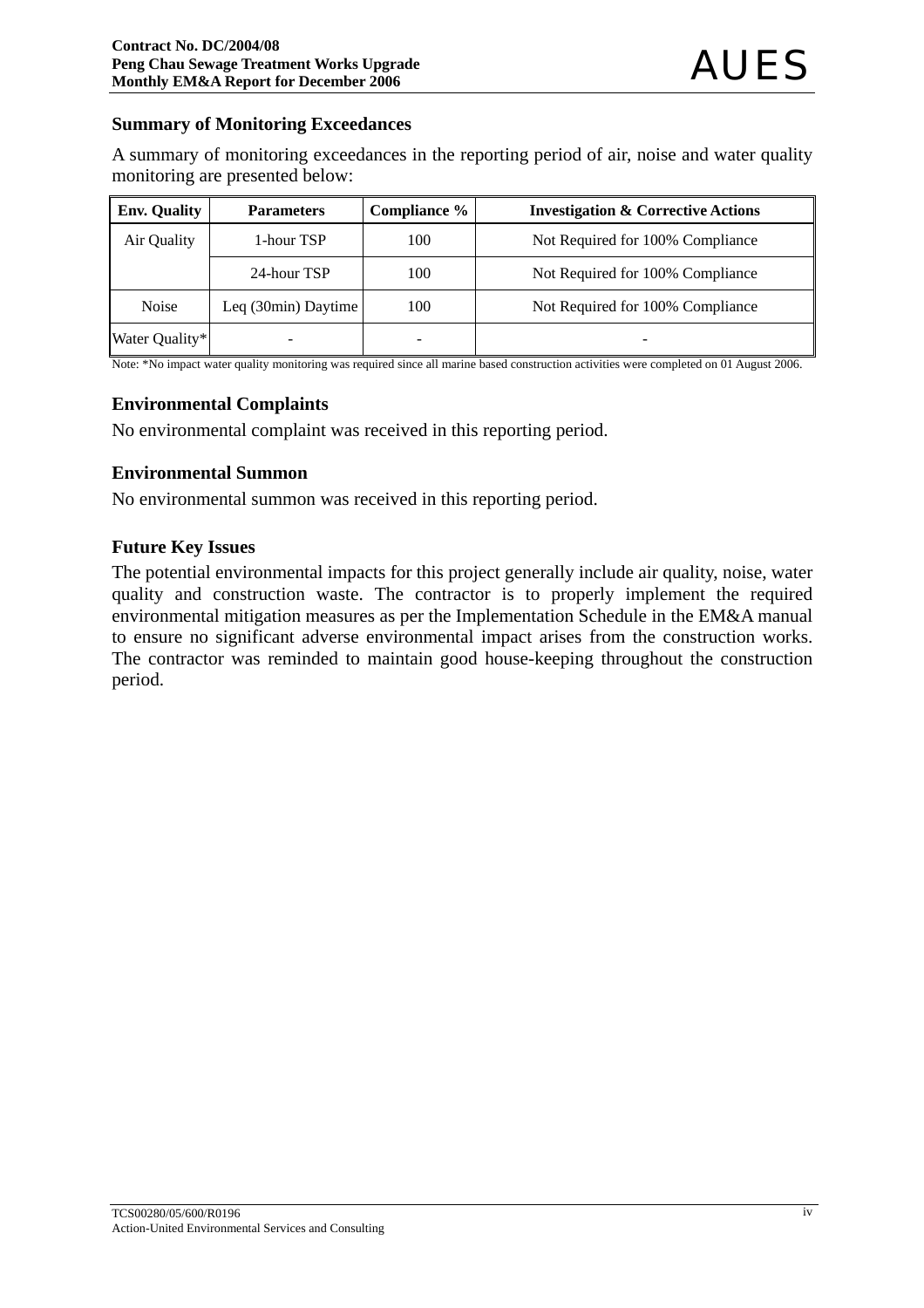### **1.0 INTRODUCTION**

- 1.01 Acciona-ATAL Joint Venture (AAJV) has been awarded the DSD Contract DC/2004/08 (Project) for the upgrading of Peng Chau Sewage Treatment Works in May 2005. The Project requires an Environmental Monitoring & Audit (EM&A) program to be implemented by an Environmental Team (ET) throughout the contract period in compliance with the requirements as stated in the project Environmental Permit (EP-203/2004) and the project EM&A manual. The location of the project site is presented in **Appendix A**.
- 1.02 The works to be executed under this project mainly comprise the following:
	- Upgrade and reconstruct the existing Peng Chau Sewage Treatment Works (STW);
	- Construct an emergency overflow, storm tanks and submarine outfall;
	- Provide de-odourization facilities and associated sludge treatment facilities, and extend inlet pumping mains and construct an equalization tank;
	- Demolish the existing treatment facilities;
	- Construct sludge drying bed; and
	- Construct remaining works.
- 1.03 Action-United Environmental Services and Consulting (AUES) has been commissioned by AAJV to be the independent environmental team (ET) for implementation of the EM&A program in accordance with the requirements as set out in the EP and the project EM&A manual.
- 1.04 This report presents the results of the project EM&A program for the reporting month **December 2006** during the period from 26 November to 25 December 2006.

#### **Report Structure**

- 1.05 The EM&A report is structured into the following sections:
	- **Section 1** Introduction
	- **Section 2** Project Organization and Construction Progress
	- **Section 3** Summary of Monitoring Requirements
	- **Section 4** Monitoring Methodology
	- **Section 5** Monitoring Results
	- **Section 6** Waste Management
	- **Section 7** Site Inspection
	- **Section 8** Environmental Complaint and Non-Compliance
	- **Section 9** Implementation Status of Mitigation Measures
	- **Section 10** Impact Forecast and Monitoring Schedule
	- **Section 11 Conclusions**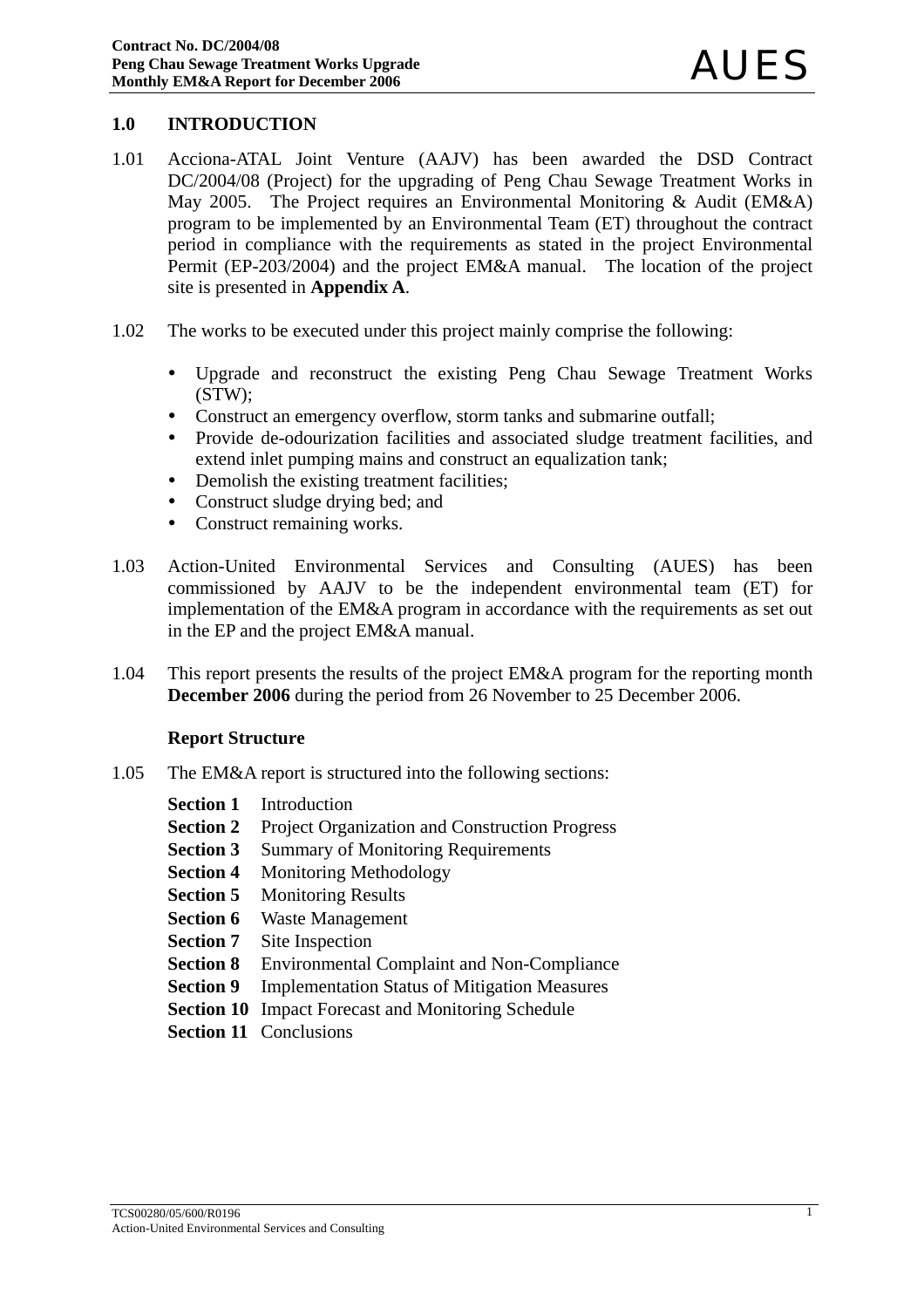### **2.0 PROJECT ORGANIZATION AND CONSTRUCTION PROGRESS**

### **2.1 Project Organization and Management Structure**

The organization chart and lines of communication with respect to the on-site environmental management and monitoring program are shown in **Appendix B**.

#### **2.2 Construction Progress**

A summary of the major construction activities undertaken in this reporting period is shown in **Table 2-1**.

| Location  | <b>Description of Construction Activities</b>                              |
|-----------|----------------------------------------------------------------------------|
| Portion P | • Trench excavation for the pumping main; and                              |
|           | • Backfilling for the Trial Pit TP 01.                                     |
| Portion O | Nil                                                                        |
|           | Excavating for the footing of NSTC and deliver excavated material to PCTF; |
|           | Pour blinding concrete for NSTC;                                           |
|           | Cable draw pit construction;                                               |
|           | Cast-in pipes, drainages installation for the NSTC;                        |
| Portion R | Erecting formwork, scaffolding and bar fixing for NSTC;                    |
|           | Concreting of the base slab, wall and roof slab of NSTC;                   |
|           | Applying concrete protective coating to the internal wall of SBR Tank;     |
|           | Trench excavation and pipelaying for the pumping main; and                 |
|           | Watertightness Test for the SBR Tank No.2.                                 |
| Area A    | Nil                                                                        |
| Area B    | • Reinforcement bar bending for NSTC.                                      |
| Area C    | Nil                                                                        |

**Table 2-1 Major Construction Activities in the Reporting Period**

#### **2.3 Summary of Environmental Submissions**

A summary of the relevant permits, licences, and/or notifications on environmental protection for this Project in this reporting period is presented in **Table 2-2***.* 

| Item | <b>Item Description</b>               | <b>Permit Status</b>  |
|------|---------------------------------------|-----------------------|
|      | Environmental Permit No.: EP-203/2004 | Issued at 30 Nov 2004 |
|      |                                       |                       |

**Table 2-2 Status of Environmental Licenses and Permits** 

|                | Environmental Permit No.: EP-203/2004                                                                     | Issued at 30 Nov 2004                                                                                                                           |
|----------------|-----------------------------------------------------------------------------------------------------------|-------------------------------------------------------------------------------------------------------------------------------------------------|
| 2              | Air Pollution Control (Construction Dust)                                                                 | Notified EPD on 17 Jun 2005                                                                                                                     |
| 3              | Water Pollution Control (Discharge Licence)<br>EP890/W2/XE005                                             | Valid to 30 Sep 2010                                                                                                                            |
| $\overline{4}$ | <b>Chemical Waste Producer Registration</b><br>WPN:5213-976-N2449-01                                      | Registration on 03 Jun 2005                                                                                                                     |
| 5              | Construction Noise Permit (No. GW-RS0783-06)                                                              | From 01 Jan to 30 Jun 2007 (0000 to<br>$2400$ on general holidays, 0000 to 0700<br>and 1900 to 2400 on any days not<br>being a general holiday) |
| 6              | Marine Dumping Permit (No. EP/MD/06-021)                                                                  | Expired                                                                                                                                         |
| 7              | Exemption for site concrete batching plant licence                                                        | Issued at 21 Oct 2005                                                                                                                           |
| 8              | Exemption Account for Disposal of Construction Waste (Account Valid until 27 Sep 2008<br>Number: 5000577) |                                                                                                                                                 |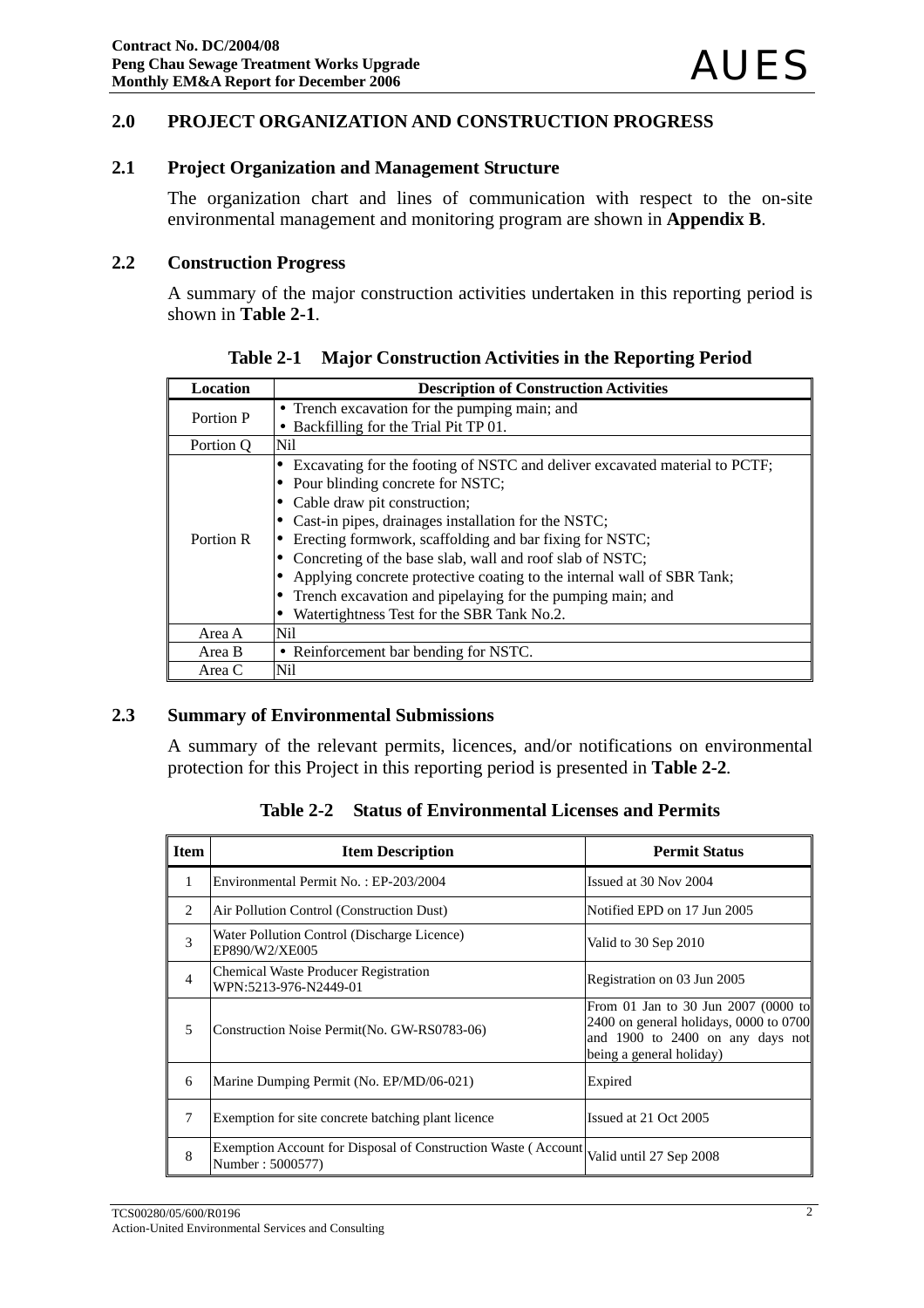### **3.0 SUMMARY OF IMPACT MONITORING REQUIREMENTS**

- 3.01 Environmental monitoring and audit requirements are set out in the project EM&A manual. Air, marine water and construction noise have been identified to be the key environmental issues during the construction phase of the project.
- 3.02 A summary of the EM&A requirements for air quality, marine water quality and construction noise monitoring are shown in **Table 3-1***.* The designated locations of the air quality, noise and marine water monitoring stations are shown in **Appendix C**.

| <b>Environmental Aspect</b> | <b>Monitoring Parameters</b>                       |                             |  |
|-----------------------------|----------------------------------------------------|-----------------------------|--|
| Air Quality                 | 1-Hr TSP                                           |                             |  |
|                             | 24-Hr TSP                                          |                             |  |
| <b>Construction Noise</b>   | Le $q_{(30min)}$ during normal working hours       |                             |  |
|                             | Supplementary $L_{10}$ and $L_{90}$ for reference. |                             |  |
| <b>Marine Water Quality</b> | Dissolved Oxygen (DO);                             | Salinity;<br>$\bullet$      |  |
|                             | Temperature;<br>٠                                  | Suspended Solids (SS);<br>٠ |  |
|                             | Turbidity;                                         | Ammonia Nitrogen; and<br>٠  |  |
|                             | $pH$ :                                             | Total Inorganic Nitrogen.   |  |

**Table 3-1 Summary of EM&A Requirements**

- 3.03 Air monitoring is carried out once every six days for 24-Hr TSP and 3 times every six days for 1-Hr TSP at the designated monitoring station.
- 3.04 Noise monitoring is conducted once every six days at the designated monitoring station. Measurements of  $Leq<sub>(30min)</sub>$  shall be taken between 0700 and 1900 with supplementary  $L_{10}$  and  $L_{90}$  data will be collected.
- 3.05 Marine water monitoring is carried out 3 times every week at 4 designated monitoring stations (2 Control stations and 2 Impact stations) in the course of marine work.
- 3.06 The impact water quality monitoring program shall be conducted during the course of marine based construction activities of the Project.
- 3.07 A summary of the Action/Limit (A/L) Levels for air quality, marine water quality and construction noise is shown in **Tables 3-2, 3-3** and **3-4.**

| <b>Monitoring Location</b> | Action Level $(\mu g/m^3)$ |           | Limit Level $(\mu g/m^3)$ |           |
|----------------------------|----------------------------|-----------|---------------------------|-----------|
|                            | 1-Hr TSP                   | 24-Hr TSP | 1-Hr TSP                  | 24-Hr TSP |
| 4 N 1                      | 346                        | 163       | 500                       | 260       |

**Table 3-2 Action and Limit Levels for Air Quality**

|  |  |  | Table 3-3 Action and Limit Levels for Construction Noise |  |
|--|--|--|----------------------------------------------------------|--|
|--|--|--|----------------------------------------------------------|--|

| <b>Parameter</b> |     |    | Action Level in $dB(A)$             | Limit Level in $dB(A)$ |
|------------------|-----|----|-------------------------------------|------------------------|
| 0700-1900        | hrs | on | normall When one or more documented | $> 75$ dB(A)           |
| weekdavs         |     |    | complaints are received             |                        |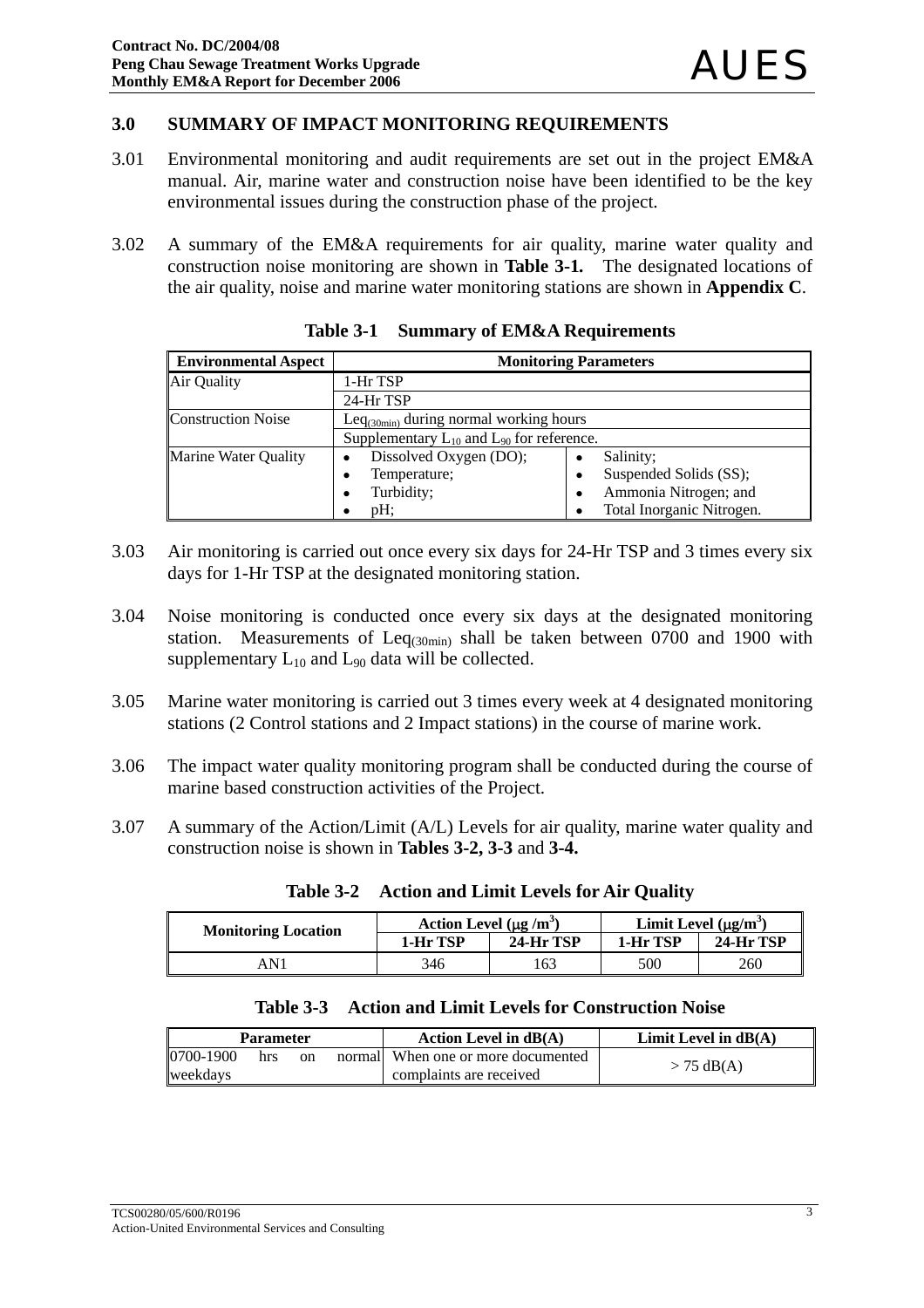| <b>Parameter</b>                            |                   | Action                                                                                | Limit                                                                                 |
|---------------------------------------------|-------------------|---------------------------------------------------------------------------------------|---------------------------------------------------------------------------------------|
| Surface $\&$<br>D <sub>O</sub><br>Mid-depth |                   | 4.1                                                                                   | 3.9                                                                                   |
| mg/L                                        | <b>Bottom</b>     | 3.3                                                                                   | 2.0                                                                                   |
| Turbidity, NTU                              |                   | 6.2 or 120% of upstream control<br>station's SS at the same tide of the<br>same day.  | 7.5 or 130% of upstream control<br>station's SS at the same tide of the<br>same day.  |
| SS, mg/L                                    |                   | 17.6 or 120% of upstream control<br>station's SS at the same tide of the<br>same day. | 20.2 or 130% of upstream control<br>station's SS at the same tide of the<br>same day. |
| $NH3-N$ , mg/L                              |                   | 0.16                                                                                  | 0.22                                                                                  |
| TIN, mg/L                                   |                   | 0.91                                                                                  | 0.94                                                                                  |
|                                             | E.Coli, cfu/100mL | 374                                                                                   | 610                                                                                   |

|  | Table 3-4 Action and Limit Levels for Marine Water Quality |  |  |
|--|------------------------------------------------------------|--|--|
|--|------------------------------------------------------------|--|--|

3.08 The Event Action Plan of air, noise and water quality has been implemented for this project. Details of the Event Action Plan was presented in the First Impact EM&A report.

## **4.0 IMPACT MONITORING METHDOLOGY**

### **MONITORING LOCATIONS**

- 4.01 There is one designated air and noise monitoring location and four (4) designated water quality monitoring stations. Their locations are shown in **Tables 4-1** and **4-2** and geographically in **Appendix C**.
- 4.02 Owing to the residents' refusal of providing access to the designated air and noise locations, an alternative air and noise monitoring station was proposed and was approved by EPD (Ref: (2) EP2/N9/F/93 IV) on 14 July 2005. The approved alternative air and noise station is located at the abutment (Portion P) within the site boundary next to the sensitive receiver Sea Crest Villa.

| <b>Station ID</b> | <b>Description</b>                            |
|-------------------|-----------------------------------------------|
| AN1               | Abutment at Portion P next to Sea Crest Villa |

|  |  |  |  | Table 4-1 Location of Air Quality and Noise Monitoring Station |  |
|--|--|--|--|----------------------------------------------------------------|--|
|--|--|--|--|----------------------------------------------------------------|--|

|  | <b>Table 4-2 Locations of Water Quality Monitoring Stations</b> |  |  |  |
|--|-----------------------------------------------------------------|--|--|--|
|--|-----------------------------------------------------------------|--|--|--|

| <b>Station</b> | <b>Description</b>                 | <b>Easting</b> | <b>Northing</b> |
|----------------|------------------------------------|----------------|-----------------|
| W1             | Predicted Dredging Non-Impact Zone | 821279.0       | 816452.1        |
| W2             | Live Coral Area                    | 821573.2       | 816769.7        |
| C1             | <b>Control Station</b>             | 821919.0       | 817155.0        |
| C2             | Control Station                    | 821443.2       | 816257.4        |

4.03 The installation of a wind monitoring station at the sensitive receivers or site offices was confirmed impractical. Use of meteorological data provided by the Peng Chau Station of the Hong Kong Observatory (HKO) has been adopted in this project since September 2005.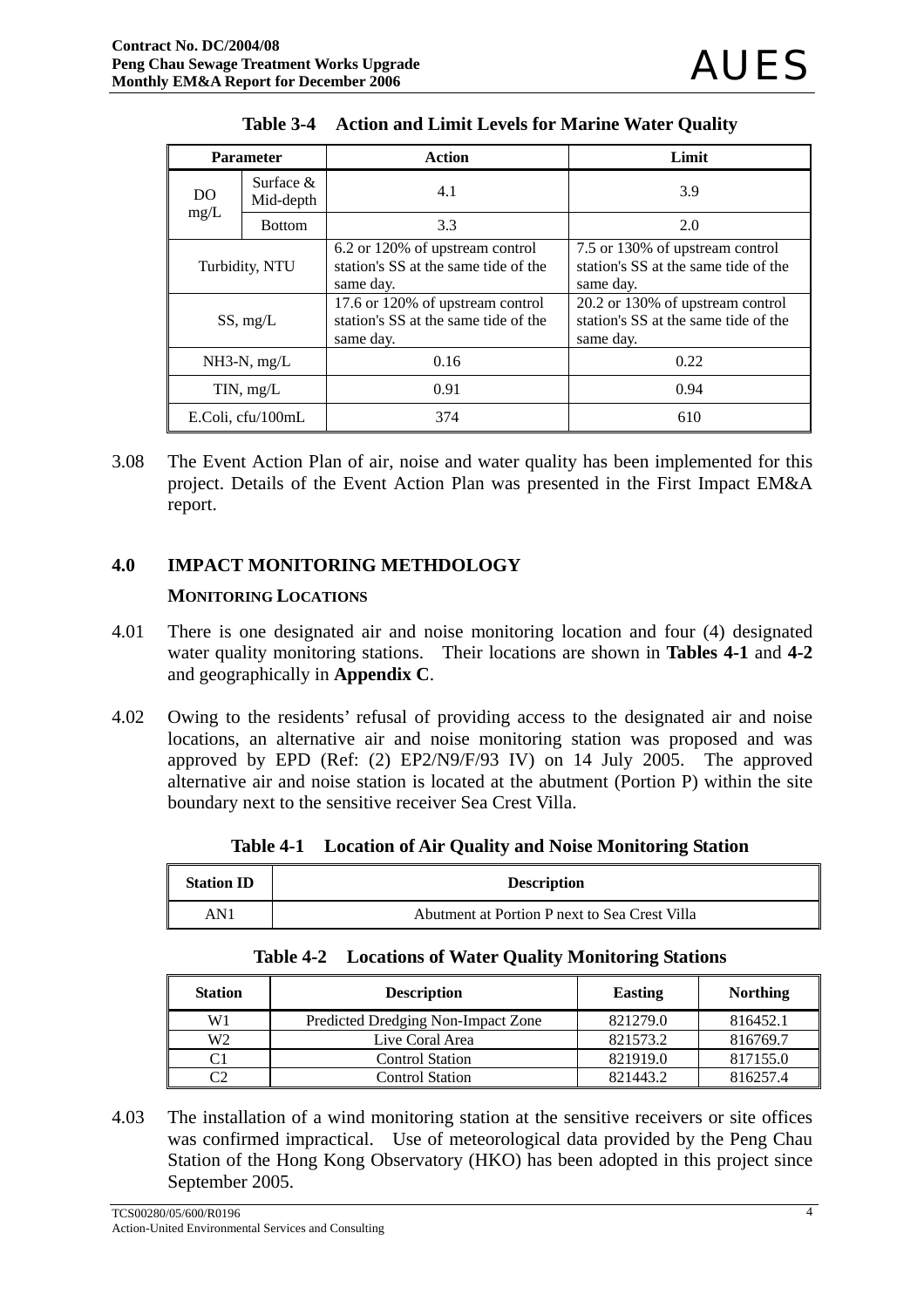#### **MONITORING FREQUENCY AND PERIOD**

#### **1-Hr TSP Monitoring**

4.04 All 1-Hr TSP monitoring was conducted at the EPD-approved alternative station three times every 6 days. A total of 15 monitoring events were carried out in this reporting period.

### **24-Hr TSP Monitoring**

4.05 All 24-Hr TSP monitoring was conducted at the EPD-approved alternative station once every six days. Total 5 monitoring events were carried out in this reporting period.

#### **Noise Monitoring**

4.06 Impact noise monitoring was undertaken at the EPD-approved alternative station weekly. A total of 5 monitoring events were carried out in this reporting period.

### **Marine Water Quality Monitoring**

4.07 Since the submarine work was completed on 01 August 2006, therefore no impact water quality monitoring had been undertaken in this reporting period. According to the EM&A Clause 4.32, post water quality monitoring had been conducted from 02 August 2006 to 01 September 2006. All the measurement results at the control/impact stations were within the baseline range. The monitoring results were presented in the pervious Monthly EM&A Report (September 2006).

#### **MONITORING EQUIPMENT**

4.08 The monitoring equipment used by the ET in the EM&A program is presented in the following table:

| <b>Parameters</b> | <b>Monitoring Equipment</b> |                                |  |  |  |
|-------------------|-----------------------------|--------------------------------|--|--|--|
| Marine Quality    | Dissolved Oxygen            | <b>YSI 85</b>                  |  |  |  |
|                   | Temperature                 | <b>YSI 85</b>                  |  |  |  |
|                   | Turbidity                   | HACH 2100P                     |  |  |  |
| Air Quality       | 1-Hr TSP                    | Sibata LD-3                    |  |  |  |
|                   | 24-Hr TSP                   | Tisch High Volume Sampler 515N |  |  |  |
| <b>Noise</b>      | Leq30                       | <b>B&amp;K</b> Type 2238       |  |  |  |
|                   | <b>On-site Calibration</b>  | <b>B&amp;K</b> Type 4231       |  |  |  |

**Table 4-3 Monitoring Equipment Used in EM&A Program**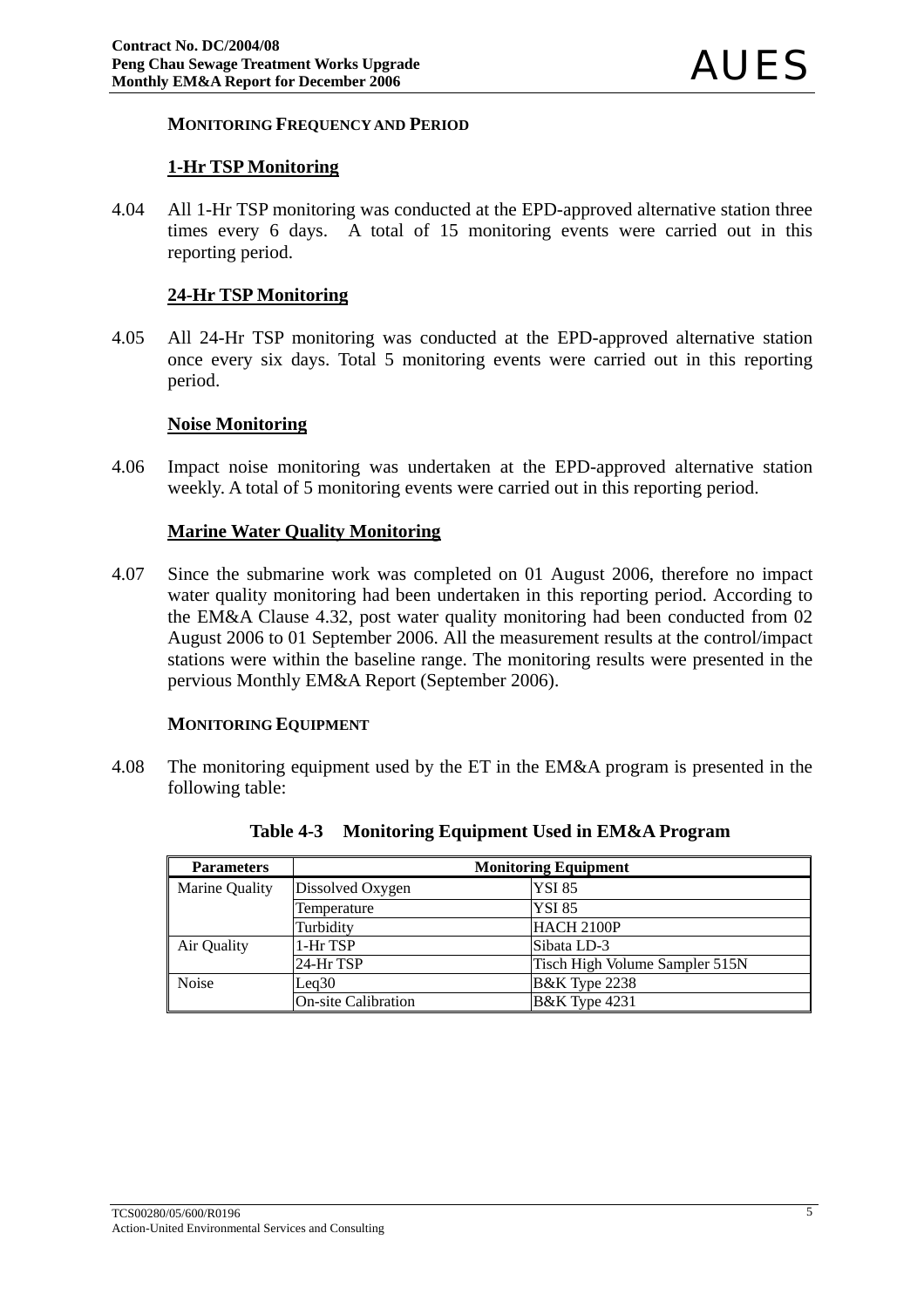## **24-Hr TSP Monitoring**

- 4.09 24-Hr TSP monitoring was carried out by a High Volume Sampler (HVS) in compliance with the project EM&A Manual. The HVS employed complied with the PS specifications including.
	- Power supply of 220v/50 hz for 24-hour continuous operation;
	- $\cdot$  0.6-1.7 m<sup>3</sup>/min (20-60 SCFM) adjustable flow rate;
	- A 7-day mechanical timer for 24-hour operation;
	- An elapsed time indicator with  $\pm 2$  minutes accuracy for 24-Hr operation;
	- Minimum exposed area of  $63 \text{ in}^2$ ;
	- Flow control accuracy of  $\pm 2.5\%$  deviation over 24-Hr operation;
	- An anodized aluminum shelter to protect the filter and sampler;
	- A motor speed-voltage control to control mass flow rate with accuracy of ±2.5% deviation over 24-hr sampling period;
	- Provision of a flow recorder for continuous monitoring;
	- Provision of a peaked roof inlet;
	- Incorporation with a manometer; and
	- An 8"x10" stainless steel filter holder to hold, seal and easy to change the filter paper.
- 4.10 The filter papers used in 24-Hr TSP monitoring were of size 8"x10" and provided by a local HOKLAS-accredited laboratory, ALS Techichem Pty (HK) Limited (HOKLAS No. 66). The filters papers after measurements were returned to the laboratory for the required treatment and analysis.

## **1-Hr TSP Monitoring**

4.11 Measurements of 1-Hr TSP monitoring were taken by a Sibata LD-3 Laser Dust Meter that is a portable and battery-operated laser photometer capable of performing real time 1-Hr TSP measurements. A comparison test with HVS was carried out prior to baseline monitoring in compliance with the EM&A requirements and a conversion factor for direct reading of the dust meter has been established.

### **WIND DATA MONITORING**

4.12 The installation of a wind monitoring station at the sensitive receivers or site offices was confirmed impractical. The meteorological data for this project has been provided by the Hong Kong Observatory (HKO) Peng Chau Station upon IEC & EPD approval.

### **Noise Monitoring**

4.13 Noise measurements were taken in terms of the A-weighted equivalent sound pressure level (Leq) measured in decibels (dB). Supplementary statistical results such as  $L_{10}$ and L90 were also obtained for reference.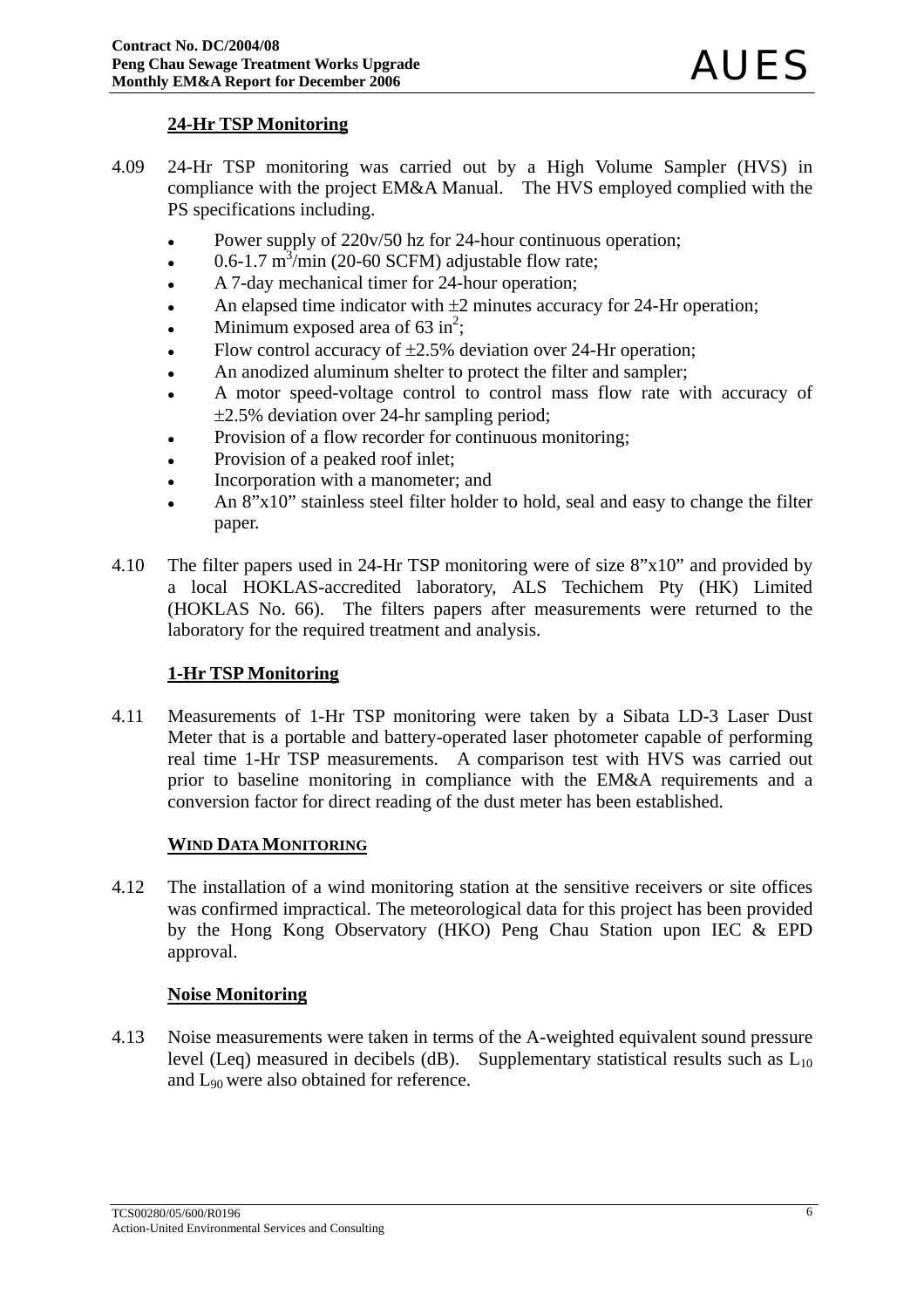- 4.14 Hand-held sound level meters (B&K Model 2238) and associated acoustical calibrators in compliance with the International Electrotechnical Commission (IEC) Publication 651:1979 (Type 1) and 804:1985 (Type 1) specification were used for taking the impact noise measurements.
- 4.15 Windshield was fitted in all measurements. All noise measurements were made with the meter set to FAST response and on the A-weighted equivalent continuous sound pressure level (Leq).
- 4.16 No noise measurement was carried out in the presence of fog, rain, wind with a steady speed exceeding 5 m/s or wind with gusts exceeding 10 m/s.

### **Marine Water Quality Monitoring**

- 4.17 The marine water quality monitoring was carried out in compliance with the project EM&A requirements. Monitored parameters include Dissolved Oxygen (DO), Temperature, Turbidity, Salinity, pH, Suspended Solids (SS) and Total Inorganic Nitrogen (TIN).
- 4.18 DO, temperature, turbidity, pH and salinity were measured in-situ whereas SS and TIN were determined in a HOKLAS accredited laboratory.
- 4.19 Marine water quality monitoring was conducted during mid-ebb and mid-flood at specified depths in compliance with the project EM&A Manual. Duplicate in-situ measurements were taken and duplicate samples were collected in accordance with HOKLAS requirements for QA/QC purposes.

#### **LABORATORY MEASUREMENT/ANALYSIS**

4.20 Analyses of SS, TIN and ammonia nitrogen were carried out by a local HOKLASaccredited laboratory, ALS Techichem Pty (HK) Limited (HOKLAS No. 066). The specified testing services provided by ALS as shown in **Table 4-4** are accredited under the HOKLAS Scheme.

| <b>Determinant</b>              | <b>Standard Method</b> | <b>Detection Limit</b> |
|---------------------------------|------------------------|------------------------|
| Suspended Solids (mg/L)         | ALS Method EA-025      | $2.0 \text{ mg/L}$     |
| Total Inorganic Nitrogen (mg/L) | ALS Method EK-055A     | $0.01 \text{ mg/L}$    |
| Ammonia Nitrogen (mg/L)         | ALS Method EK-055A     | $0.01$ mg/L            |

**Table 4-4 Analytical Methods Applied to Marine Water Quality Samples**

## **EQUIPMENT CALIBRATION**

4.21 Initial calibration of the HVS was performed upon installation and thereafter at bi-monthly intervals in accordance with the manufacturer's instruction using the NIST-certified standard calibrator. The calibration data are properly documented and the records are maintained by ET for future reference*.*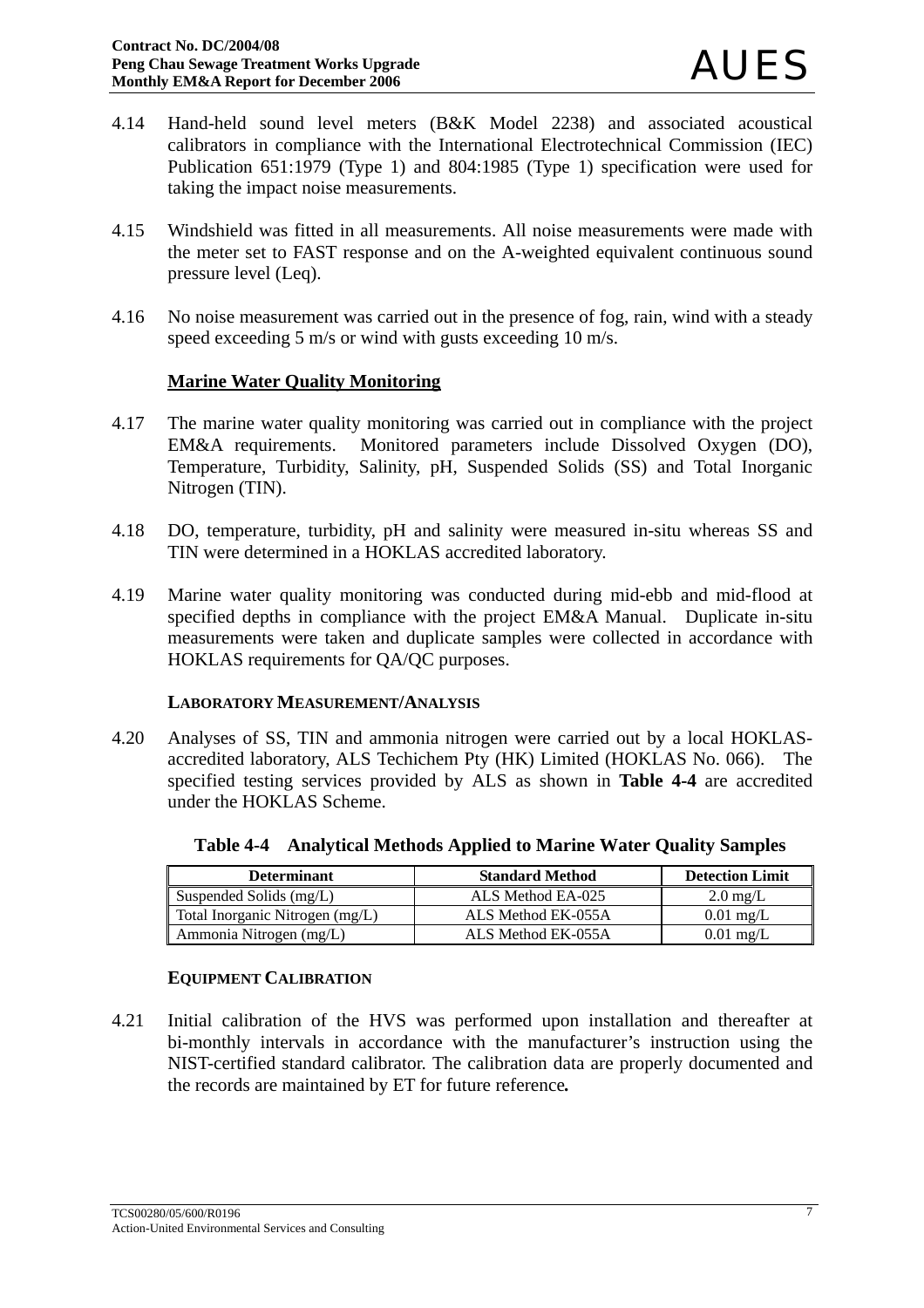- 4.22 The 1-Hr TSP meter was calibrated by the supplier prior to purchase. Zero response of the equipment is checked before and after each monitoring event. A comparison test was carried out with a HVS. A conversion factor (K) of 4.0 was generated in accordance with the equipment manufacturer's instruction. The meter counts in minutes multiplied by the conversion factor will generate the equivalent dust concentration by HVS.
- 4.23 The sound level meters are calibrated using an acoustic calibrator prior to and after measurements. The meters are regularly calibrated in accordance with the manufacturer's instructions. Prior to and following each noise measurement, the accuracy of the sound level meter was checked using an acoustic calibrator generating a known sound pressure level at a known frequency. Measurements are considered valid only if the calibration levels before and after the noise measurement agree to within 1.0 dB.
- 4.24 All in-situ water monitoring instruments are checked, calibrated and certified by a HOKLAS accredited laboratory before use and subsequently re-calibrated at 3-monthly intervals. Responses of sensors and electrodes are checked with standard solutions before each use.
- 4.25 The calibration certificates of the monitoring equipment used during the impact monitoring program are attached in **Appendix D**.

## **DATA MANAGEMENT AND DATA QA/QC CONTROL**

- 4.26 The impact monitoring data are handled by the ET's systematic data recording and management, which complies with in-house certified (ISO 9001:2000) Quality Management System. Standard Field Data Sheets (FDS) are used in the impact monitoring program.
- 4.27 The monitoring data recorded in the equipment e.g. 1-Hr TSP meters and noise meters are downloaded directly from the equipment at the end of each monitoring day. The downloaded monitoring data are input into a computerized database properly maintained by the ET. The laboratory results are input directly into the computerized database and QA/QC checked by personnel other than those who input the data.
- 4.28 For monitoring activities require laboratory analysis, the local laboratory follows the QA/QC requirements as set out under the HOKLAS scheme for all laboratory testing.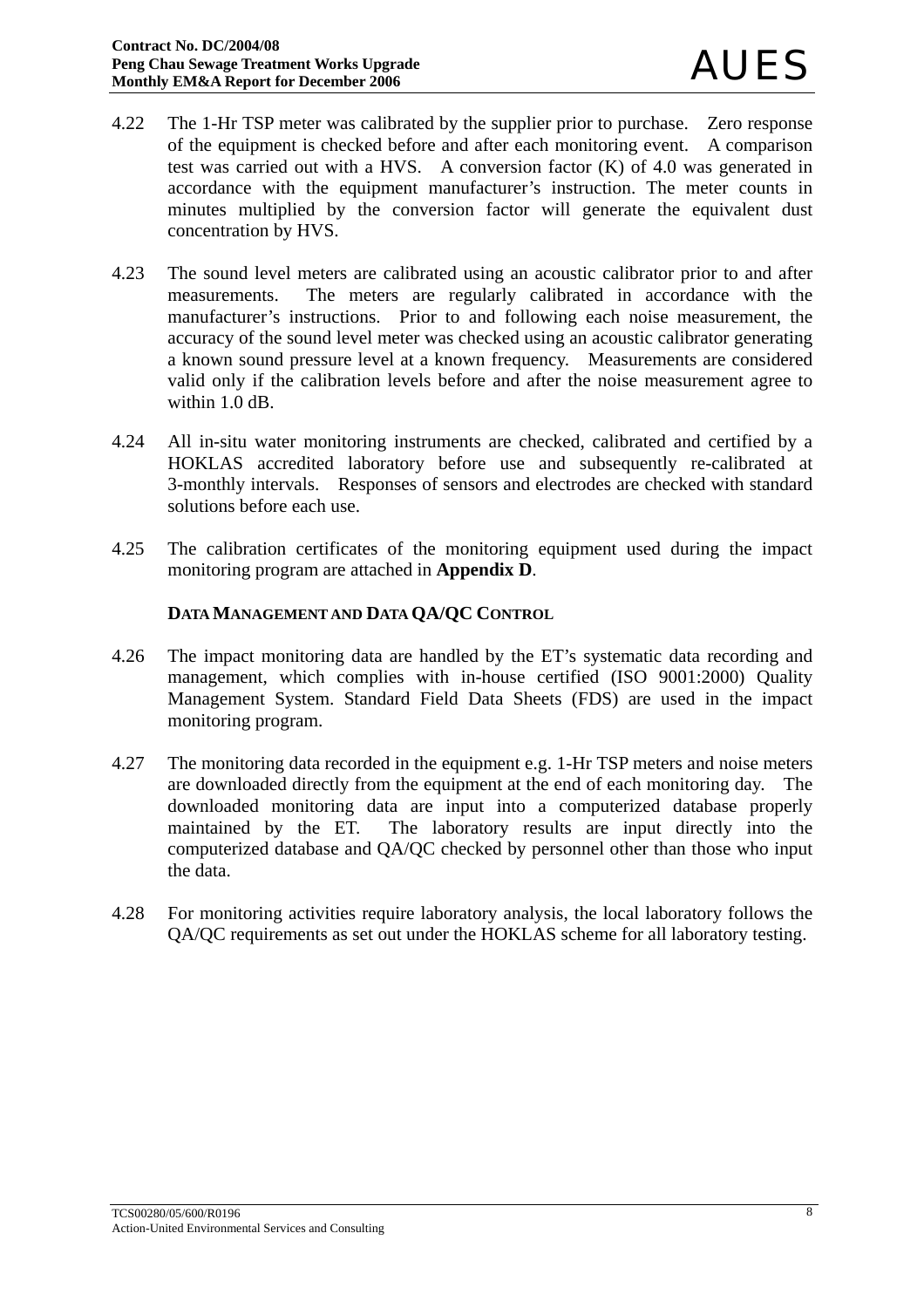## **5.0 IMPACT MONITORING RESULTS**

5.01 The impact EM&A program was carried out by the ET in compliance with the project EM&A Manual in this reporting period. The impact monitoring schedules are presented in **Appendix E** and the monitoring results are detailed in the following sub-sections.

#### **AIR QUALITY**

5.02 The impact air quality monitoring data is summarized in **Tables 5-1**. Graphical plots of the 24-Hr TSP and 1-Hr TSP results are shown in **Appendix F** respectively.

| <b>Monitoring</b>     | 24-Hr TSP  | 1-Hr TSP Monitoring Results $(\mu g/m^3)$ |                   |              |              |              |  |
|-----------------------|------------|-------------------------------------------|-------------------|--------------|--------------|--------------|--|
| $(\mu g/m^3)$<br>Date |            | <b>Monitoring</b><br>Date                 | <b>Start Time</b> | $1st$ Result | $2nd$ Result | $3rd$ Result |  |
| $27-Nov-06$           | 84         | $27-Nov-06$                               | 9:47              | 194          | 202          | 187          |  |
| $2$ -Dec-06           | 83         | $2$ -Dec-06                               | 9:48              | 102          | 98           | 115          |  |
| $8$ -Dec-06           | 78         | 8-Dec-06                                  | 10:01             | 36           | 32           | 41           |  |
| $14$ -Dec-06          | 33         | 14-Dec-06                                 | 13:52             | 37           | 40           | 52           |  |
| $20$ -Dec-06          | 78         | $20$ -Dec-06                              | 13:04             | 51           | 48           | 55           |  |
| <b>Action Level</b>   | 163        | 346<br>۰                                  |                   |              |              |              |  |
| <b>Limit Level</b>    | <b>260</b> | 500<br>۰                                  |                   |              |              |              |  |

**Table 5-1 Summary of 24-Hr and 1-Hr TSP Monitoring Results** 

Note: \* Exceedances are in bold.

- 5.03 No exceedance in 1-Hr TSP and 24-Hr TSP measurements was recorded in this reporting period.
- 5.04 The meteorological data during the monitoring period are summarized in **Appendix G**.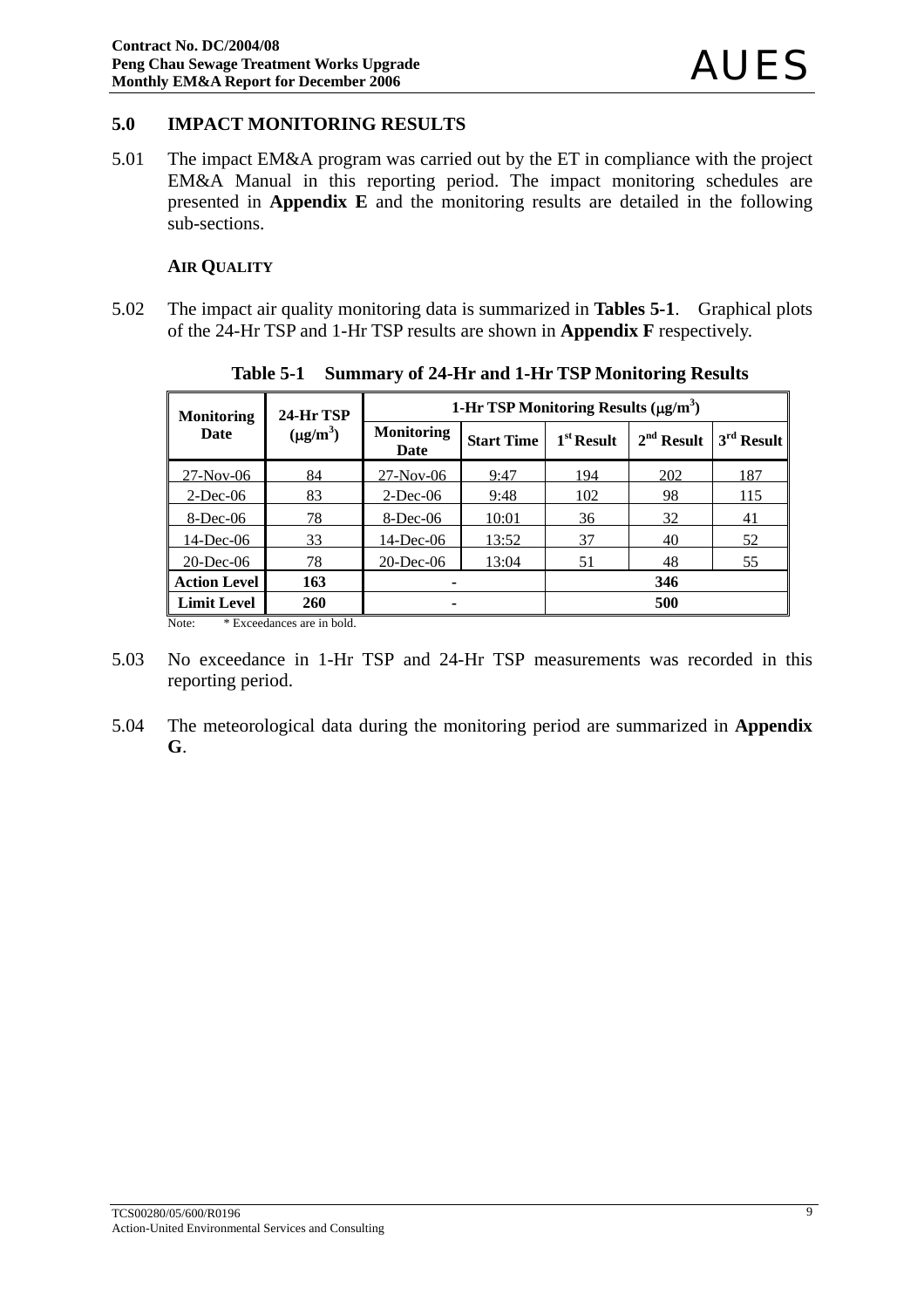#### **NOISE**

5.05 The impact noise monitoring results are summarized in **Table 5-2**. Graphical plots of the monitoring data are presented in **Appendix F**.

| Date               | <b>Start</b><br><b>Time</b> | 1st<br>Leg5 | 2nd<br>Leg <sub>5</sub> | 3rd<br>Leg5 | 4th<br>Leg5 | 5th<br>Leg <sub>5</sub> | 6th<br>Leq <sub>5</sub> | Leq30 | Corrected*<br>Leq30 |
|--------------------|-----------------------------|-------------|-------------------------|-------------|-------------|-------------------------|-------------------------|-------|---------------------|
| $27-Nov-0$         | 9:46                        | 73.6        | 64.1                    | 72.4        | 70.1        | 71.6                    | 69.4                    | 71.0  | 74                  |
| $2$ -Dec-06        | 9:49                        | 71.4        | 72.4                    | 72.7        | 70.8        | 71.4                    | 72.6                    | 71.9  | 75                  |
| $8$ -Dec-06        | 10:00                       | 71.9        | 68.9                    | 71.7        | 71.0        | 71.9                    | 73.1                    | 71.6  | 75                  |
| 14-Dec-06          | 13:54                       | 58.4        | 59.4                    | 50.8        | 62.7        | 59.9                    | 60.8                    | 59.8  | 63                  |
| $20$ -Dec-06       | 11:17                       | 55.1        | 57.2                    | 59.0        | 54.5        | 58.7                    | 56.6                    | 57.2  | 60                  |
| <b>Limit Level</b> |                             |             |                         | ۰           |             |                         |                         |       | $> 75$ dB(A)        |

**Table 5-2 Summary of Noise Monitoring Results** 

Note: \* A façade correction of +3 dB(A) has been added according to acoustical principles and EPD guidelines.

#### **MARINE WATER QUALITY**

- 5.06 No impact water quality monitoring was required in this reporting period since all marine based construction works had been completed on 01 August 2006.
- 5.07 Based on the Project EM&A Manual Clause 4.32 requirement, the post water quality monitoring had been conducted from 02 August 2006 to 01 September 2006. All the measurement results at the control/impact stations were within the baseline range. The monitoring results were presented in the pervious Monthly EM&A Report (September 2006).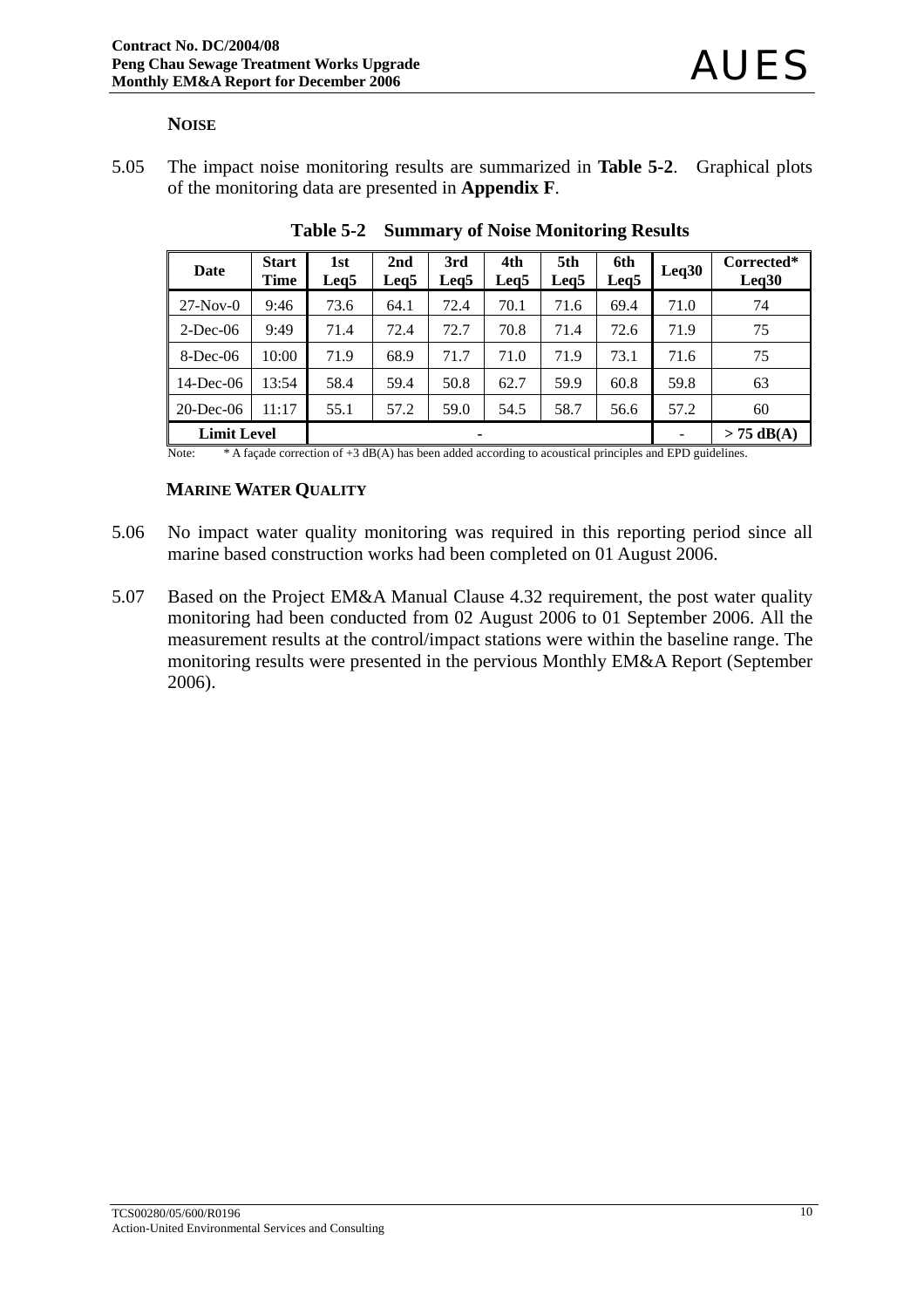#### **6.0 WASTE MANAGEMENT**

6.01 The waste management carried by ET was performed on 20 December 2006 in this reporting period, no observation was recorded.

#### **RECORDS OF WASTE QUANTITIES**

- 6.02 All types of waste arising from the construction work are classified into the following:
	- Excavated material;
	- Construction & demolition (C&D) material;
	- Chemical waste: and
	- General refuse.
- 6.03 The quantities of waste for disposal in this reporting period are summarized in **Tables 6-1** and **6-2.**Whenever possible, materials were reused on-site as far as practicable.

#### **Table 6-1 Summary of Quantities of Waste for Disposal**

| <b>Type of Waste</b>                                          | Quantity   | <b>Disposal Location</b>    |
|---------------------------------------------------------------|------------|-----------------------------|
| Excavated Material (Spent lube oil) (Liters)                  |            | N/A                         |
| Empty Site Vehicle Batteries (Nos.)                           |            | N/A                         |
| Excavated material (Uncontaminated) $(m3)$                    | 5.86 $m^3$ | Peng Chau Transfer Facility |
| Broken Rock $(m^3)$                                           |            | Peng Chau Transfer Facility |
| Construction & Demolition Material (Inert) (tons)             | 15.53 tons | Peng Chau Transfer Facility |
| Construction & Demolition Material (Non-Inert) (tons)         |            | N/A                         |
| Asbestos C&D Materials $(m^3)$                                |            | N/A                         |
| Chemical Waste (Liters)                                       |            | N/A                         |
| Wastewater Collected for Off-site Treatment (m <sup>3</sup> ) |            | N/A                         |
| General Refuse (tons)                                         |            | Peng Chau Transfer Facility |
| Dredged Materials $(m3)$                                      |            | N/A                         |

**Table 6-2 Summary of Quantities of Recycling Materials**

| <b>Type of Waste</b>  | Ouantity | <b>Disposal Location</b> |
|-----------------------|----------|--------------------------|
| Recycled Metal (kg)   | -        | NA                       |
| Recycled Paper (kg)   | -        | NΑ                       |
| Recycled Plastic (kg) |          | NΑ                       |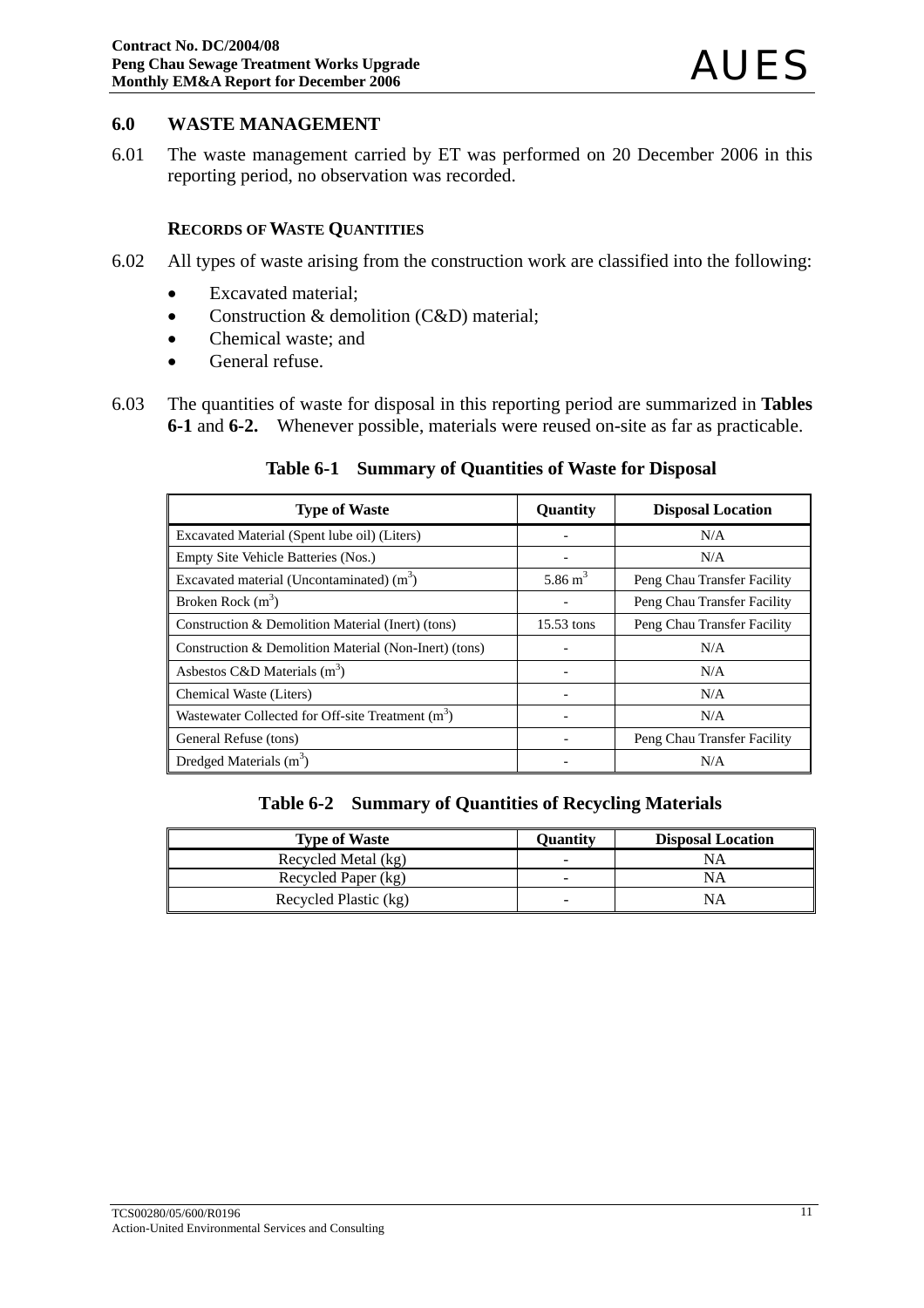### **7.0 SITE INSPECTION**

- 7.01 Representatives of the Engineer and the Contractor carried out joint site inspection every week to evaluate the site environmental performance. The monthly IEC site audit was carried out on 29 December 2006. No non-compliance was noted and some observations were made on general site housekeeping.
- 7.02 Details of the observations and recommendations were recorded during the joint site inspection as follows:
	- The latest environmental training was Aug 2006. The Contractor was suggested to provide updated environmental training to their staff and sub-contractors such as spillage drill and dust control;
	- The Contractor was reminded to cover dusty stockpiles/materials including cement and sand after used;
	- The Contractor had installed shelters for the concrete mixers;
	- The Contractor was suggested to further improve the house keeping of the iron bending area;
	- The Contractor was reminded to properly treat the wastewater satisfying the discharge standards before discharging; and
	- As advised by the Contractor, no truck would go outside the site boundary and the trucks would be well washed before running on the paved road on-site.

### **8.0 ENVIRONMENTAL COMPLAINT AND NON-COMPLIANCE**

#### **ENVIRONMENTAL COMPLAINT AND PROSECUTION**

- 8.01 No environmental complaint was received in this reporting period. The statistical summary table of environmental complaint is presented in **Table 8-1**.
- 8.02 No environmental prosecution and summon was received in this reporting period.

| <b>Reporting Month</b> | <b>Complaint Statistics</b> |                   |                         |  |  |  |
|------------------------|-----------------------------|-------------------|-------------------------|--|--|--|
|                        | <b>Frequency</b>            | <b>Cumulative</b> | <b>Complaint Nature</b> |  |  |  |
| August - December 2005 |                             | 0                 | <b>NA</b>               |  |  |  |
| January 2006           |                             | 0                 | <b>NA</b>               |  |  |  |
| February 2006          | 0                           | $\theta$          | NA                      |  |  |  |
| March 2006             | 0                           | $\theta$          | NA.                     |  |  |  |
| April 2006             | 0                           | 0                 | <b>NA</b>               |  |  |  |
| May 2006               | 0                           | $\theta$          | <b>NA</b>               |  |  |  |
| June 2006              |                             | 0                 | <b>NA</b>               |  |  |  |
| <b>July 2006</b>       | 0                           | $\theta$          | <b>NA</b>               |  |  |  |
| August 2006            | 0                           | $\Omega$          | <b>NA</b>               |  |  |  |
| September 2006         | 0                           | $\Omega$          | <b>NA</b>               |  |  |  |
| October 2006           | 0                           | $\theta$          | <b>NA</b>               |  |  |  |
| November 2006          | 0                           | $\theta$          | <b>NA</b>               |  |  |  |
| December 2006          |                             | 0                 | <b>NA</b>               |  |  |  |

**Table 8-1 Statistical Summary of Environmental Complaints**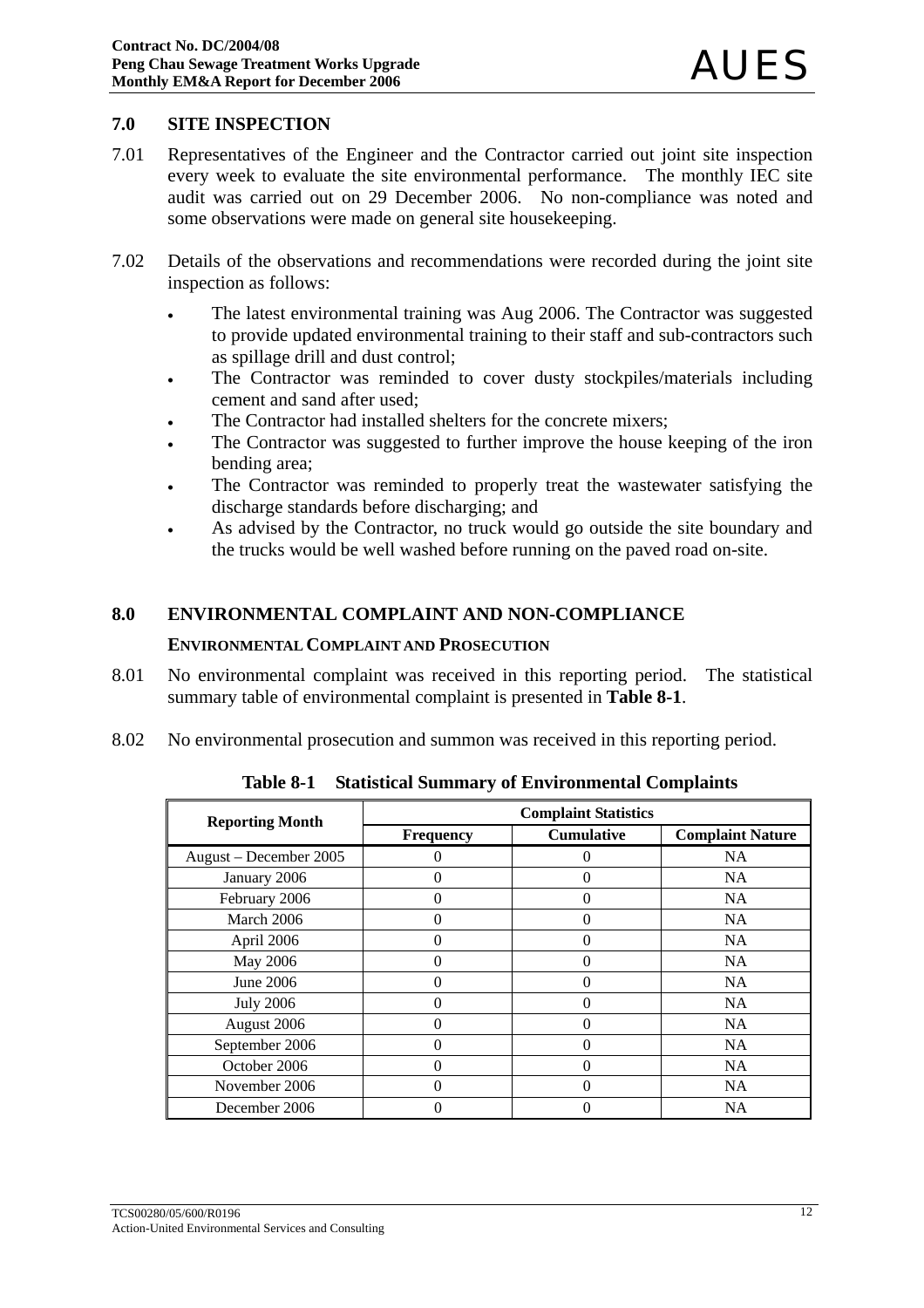## **9.0 IMPLEMENTATION STATUS OF MITIGATION MEASURES**

- 9.01 AAJV has been implementing the required environmental mitigation measures according to the project Mitigation Implementation Schedule. The implementation schedule with mitigation measures is presented in the First Impact EM&A report.
- 9.02 A summary of environmental mitigation measures generally implemented by AAJV in this reporting period is presented as follows;

#### Water Quality

- Wastewater were appropriately treated by treatment facilities;
- Drainage channels were provided to convey run-off into the treatment facilities;
- Drainage systems were regularly and adequately maintained.

#### Landscaping

- Tree protection measures were provided to existing trees;
- No tree was unnecessarily lopped or felled.

#### Air Quality

- Vehicles were cleaned of mud and debris before leaving the site;
- Site vehicles were limited to within 15 km/hr;
- Public roads around the site entrance/exit had been kept clean and free from dust;
- Dust suppression measures were properly provided to reduce dust emission from stockpile.

#### **Noise**

- Works and equipment were located to minimise noise nuisance from the nearest sensitive receiver;
- Idle equipments were either turned off or throttled down;
- Some of the Powered Mechanical Equipments were covered or shielded by appropriate acoustic materials if practicable.

#### Waste and Chemical Management

- Wastes were properly segregated into inert and non-inert in appropriate containers/areas;
- Excavated materials were reused where practicable.
- A chemical waste storage area had been provided on site;

#### General

The site was generally kept tidy and clean.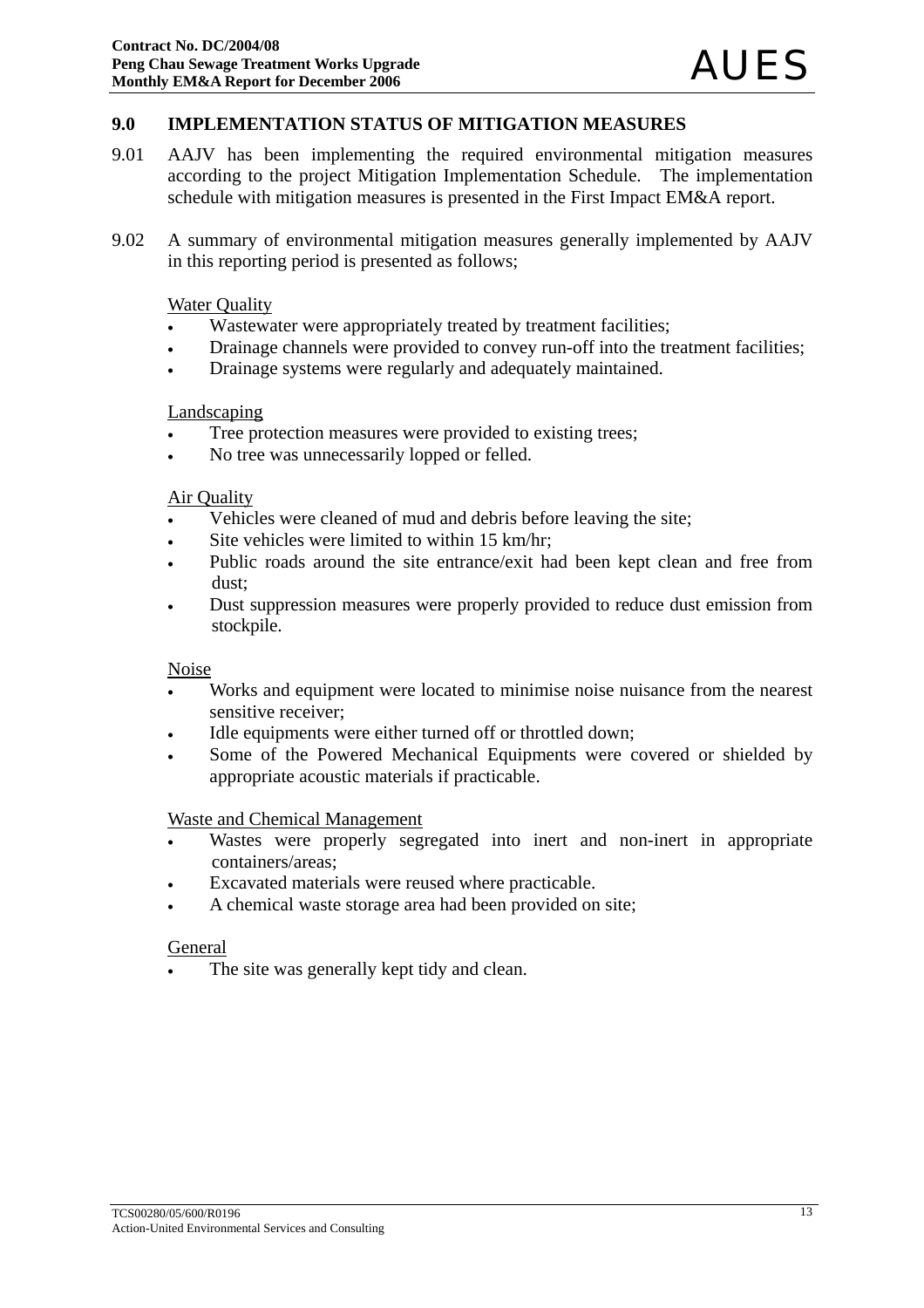#### **10.0 IMPACT FORECAST**

#### **KEY ISSUES FOR THE COMING MONTH**

- 10.01 Key issues to be considered in the coming month include:
	- Implementation of dust suppression measures at all times;
	- Potential marine water quality impact due to construction works near the seafront;
	- Potential fugitive dust quality impact due to dry/windy season (November to March) from the dry/loose/exposure soil surface/dusty material;
	- Disposal of empty engine oil containers within site area;
	- Ensure dust suppression measures are implemented properly;
	- Sediment catch-pits and silt removal facilities should be regularly maintained:
	- Management of chemical wastes:
	- Follow-up of improvement on general waste management issues; and
	- Implementation of construction noise preventative control measures.
- 10.02 The tentative 3-month rolling program is presented in **Appendix H**.

#### **11.0 CONCLUSION**

11.01 The EM&A program in December 2006 was undertaken in compliance with the EM&A manual for the Peng Chau Sewage Treatment Works Upgrade. A summary of environmental compliance of air, noise and water quality in this reporting period are presented as follows:

| <b>Env. Quality</b> | <b>Parameters</b>   | Compliance % | <b>Investigation &amp; Corrective Actions</b> |
|---------------------|---------------------|--------------|-----------------------------------------------|
| Air Quality         | 1-hour TSP          | 100          | Not Required for 100% Compliance              |
|                     | 24-hour TSP         | 100          | Not Required for 100% Compliance              |
| <b>Noise</b>        | Leg (30min) Daytime | 100          | Not Required for 100% Compliance              |
| Water Quality*      | -                   |              |                                               |

#### **Summary of the Exceedances for Impact Monitoring**

Note: \*No impact water quality monitoring was required since all marine based construction activities were completed on 01 August 2006.

- 11.02 No exceedance in 1-Hr TSP and 24-Hr TSP measurements was recorded in this reporting period.
- 11.03 All noise levels measured at AN1 were below the Limit level and no complaint was received in this reporting period.
- 11.04 No impact water quality monitoring was required in this reporting period during the course of marine works completed on 01 August 2006.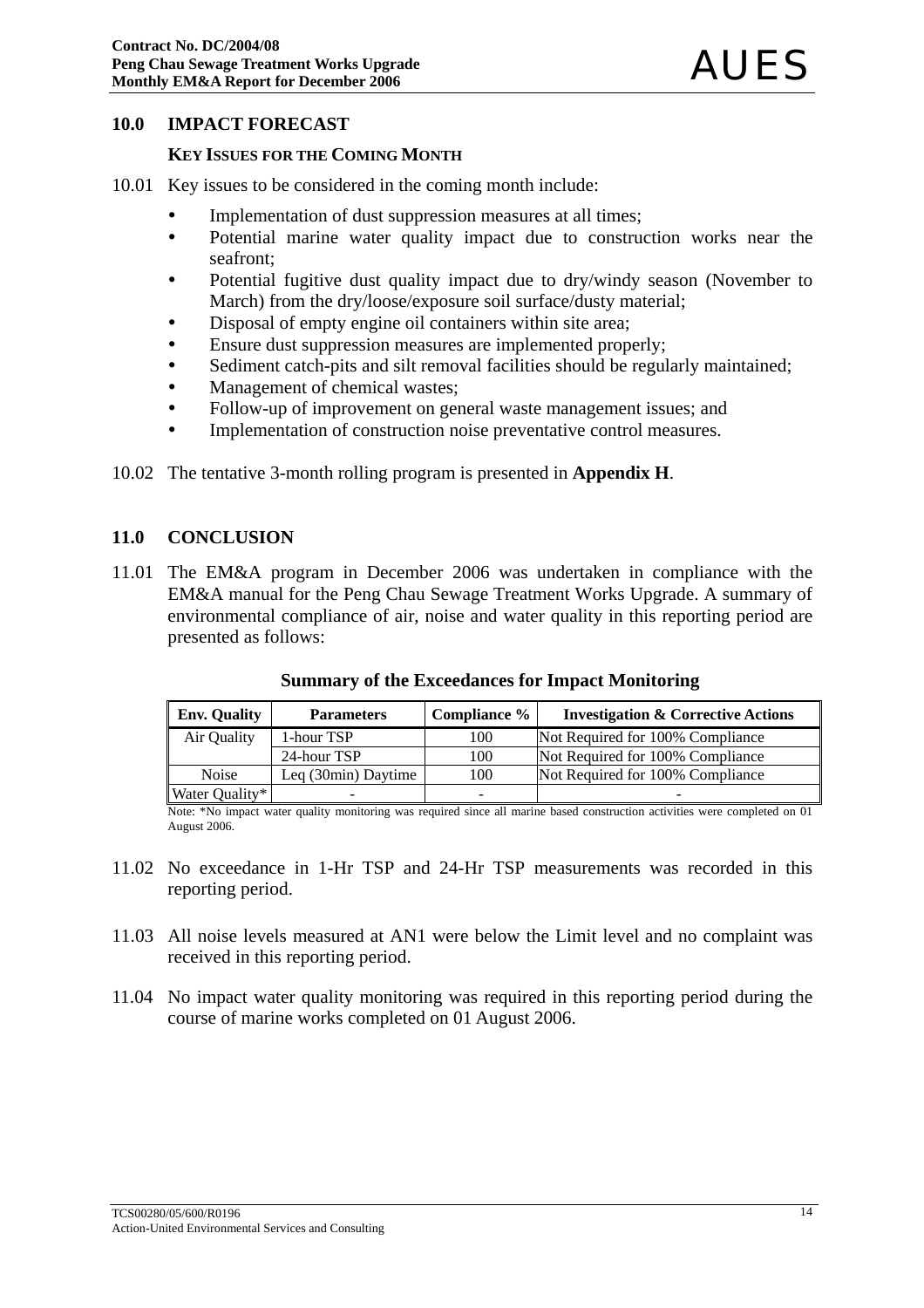- 11.05 Based on the EM&A Manual Clause 4.32, the post water quality monitoring was carried out from 02 August 2006 to 01 September 2006. All the monitoring results in the control/impact stations were within the baseline range. The monitoring results and graphical plot were present in pervious Monthly EM&A Report (September 2006).
- 11.06 No environmental complaint or summon was received in this reporting period.

### **RECOMMENDATIONS**

- 11.07 Based on the IEC site inspection records on 29 December 2006, the following key recommendations are pertinent:
	- The latest environmental training was Aug 2006. The Contractor was suggested to provide updated environmental training to their staff and sub-contractors such as spillage drill and dust control;
	- The Contractor was reminded to cover dusty stockpiles/materials including cement and sand after used;
	- The Contractor had installed shelters for the concrete mixers;
	- The Contractor was suggested to further improve the house keeping of the iron bending area;
	- The Contractor was reminded to properly treat the wastewater satisfying the discharge standards before discharging; and
	- As advised by the Contractor, no truck would go outside the site boundary and the trucks would be well washed before running on the paved road on-site.
- 11.08 The ET will continue to implement the EM&A program and audit the implementation of the environmental mitigation measures.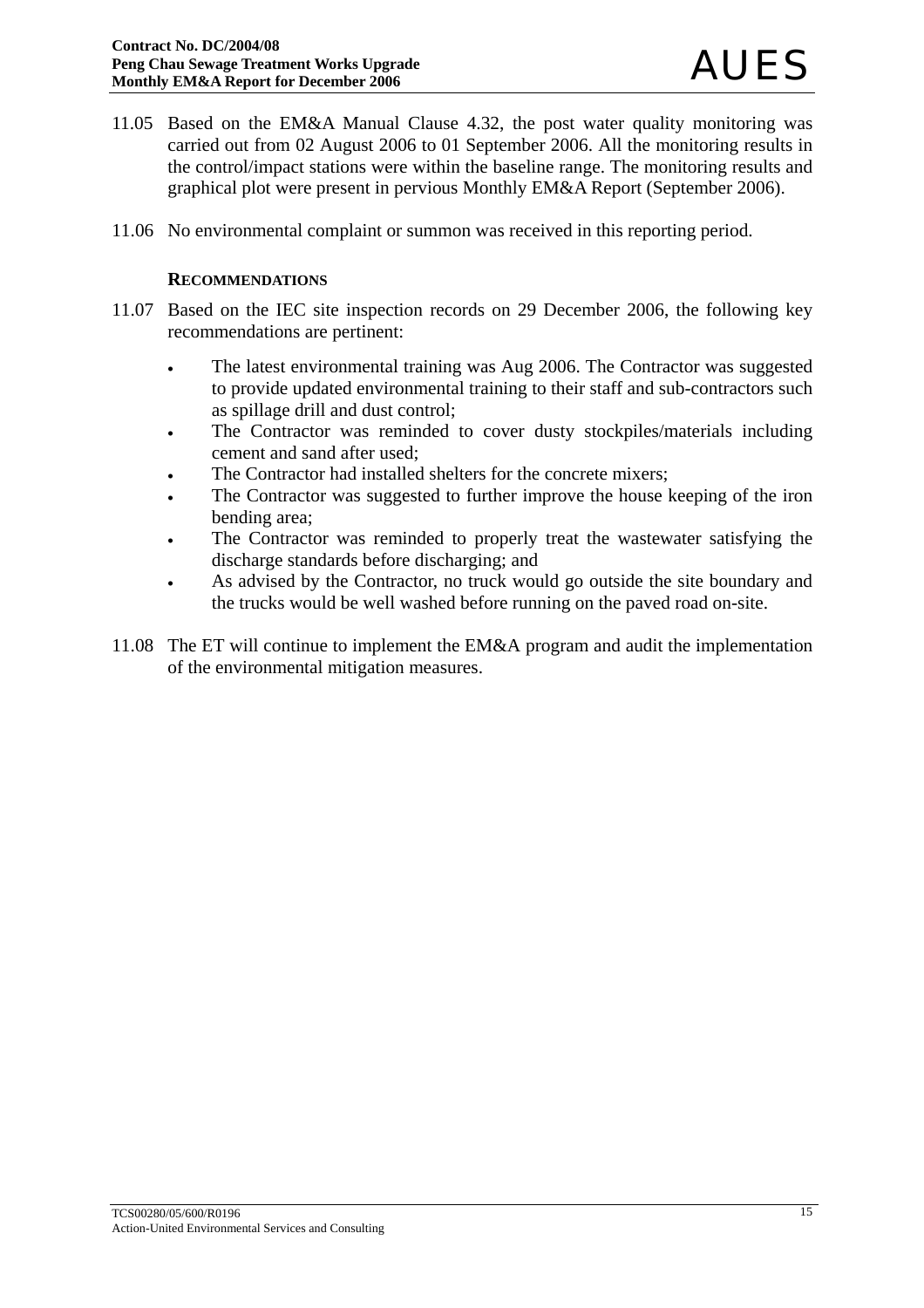**Appendix A** 

**Project Site Layout**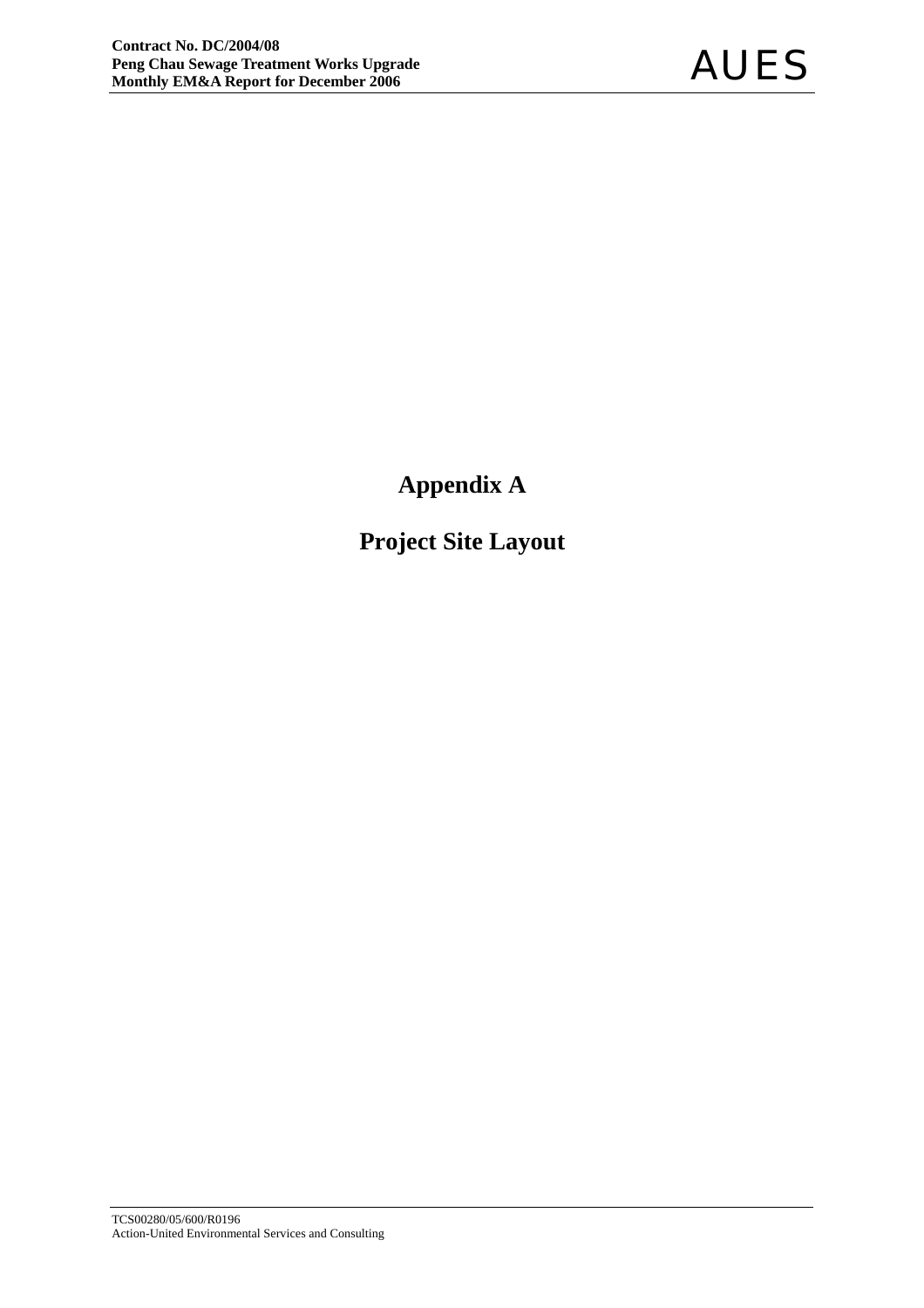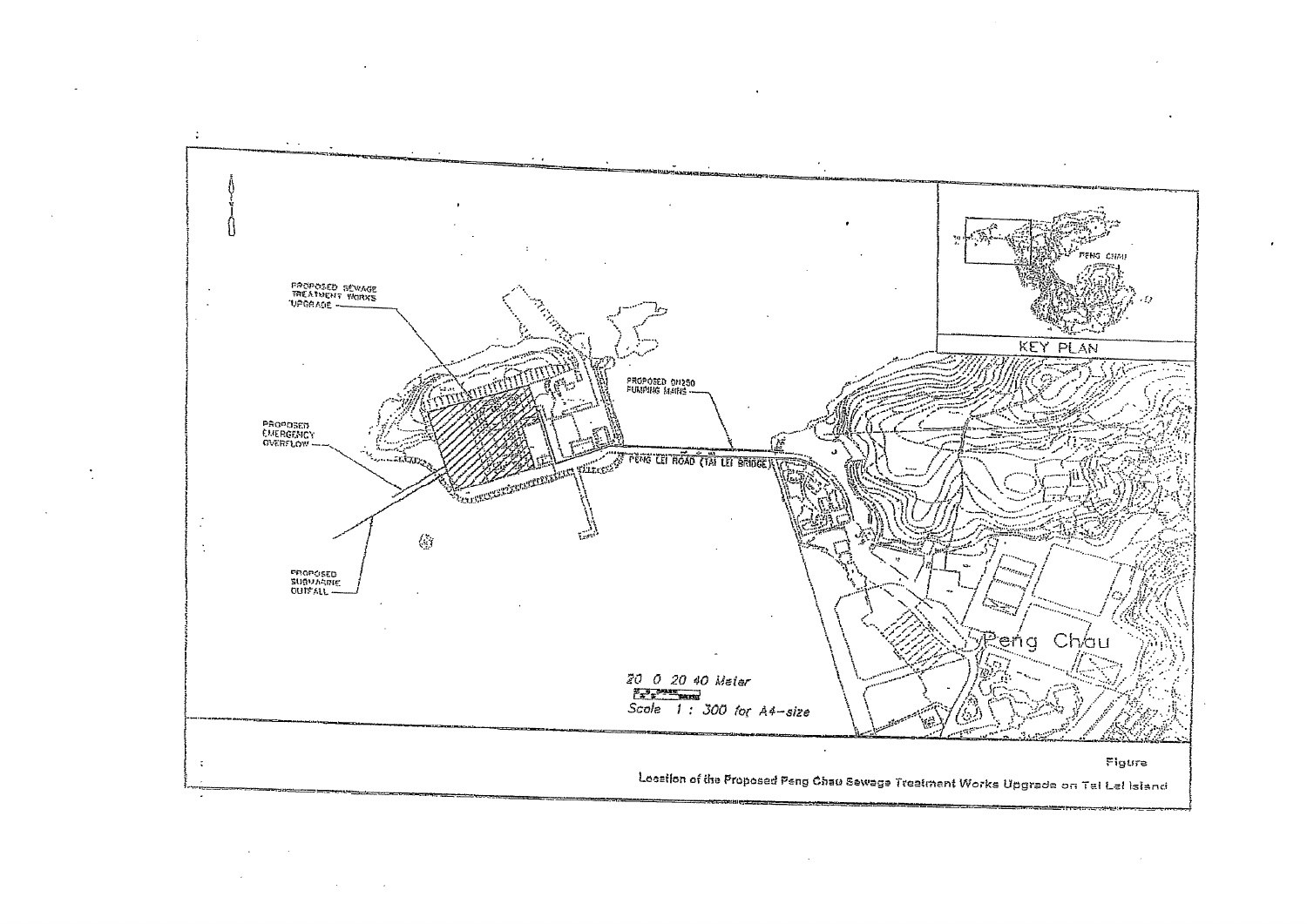

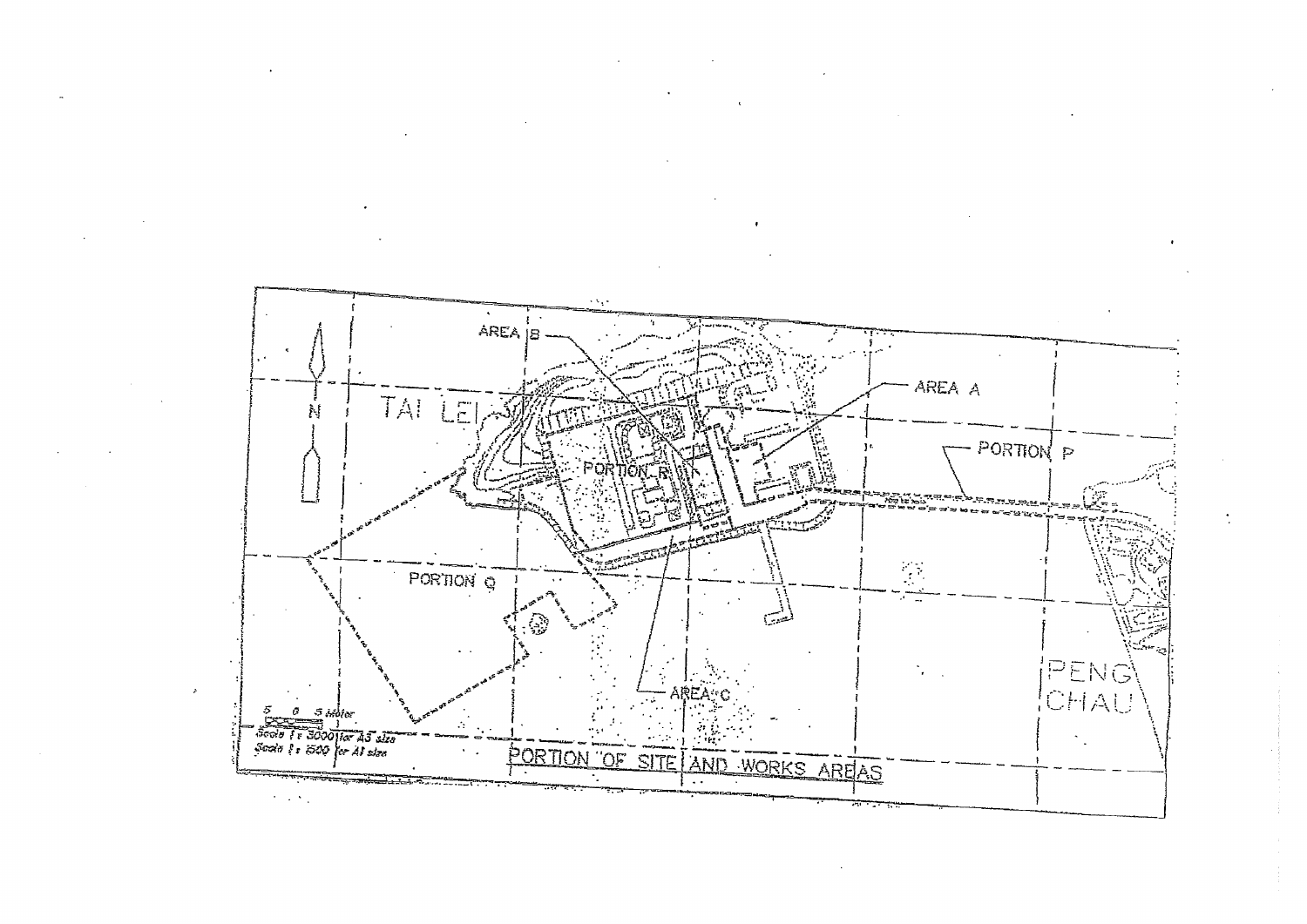## **Appendix B**

## **Environmental Organization Structure**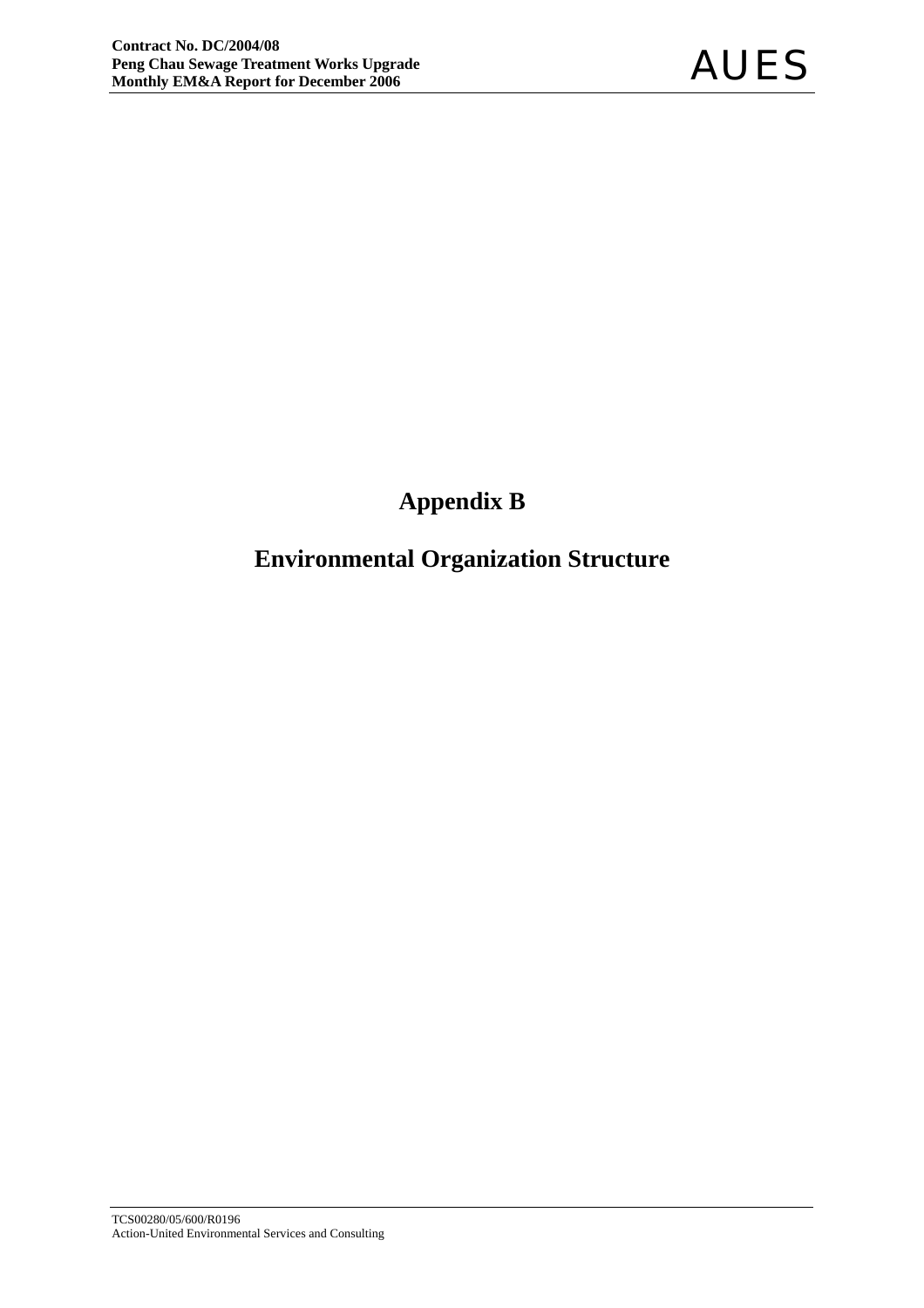| Organization    | <b>Project Role</b>           | <b>Designation</b>                        | <b>Name of Key Staff</b> | Tel No.   | Fax No.   |
|-----------------|-------------------------------|-------------------------------------------|--------------------------|-----------|-----------|
| <b>DSD</b>      | Employer                      | Permit Holder                             | Ir. David Leung          | 2594-7281 | 2827-8526 |
|                 |                               | Project Engineer                          | Mr. Stephen Ng           | 2428-2332 | 2424-9114 |
| <b>CDM</b>      | Engineer's<br>Representative  | <b>Resident Engineer</b>                  | Mr. Alfred Cheung        | 2983-9303 | 2983-9843 |
|                 |                               | <b>ARE</b>                                | Mr. Alex Yeung           | 2983-9303 | 2983-9843 |
| <b>BMT</b> Asia | Independent<br>Environmental  | <b>IEC</b>                                | Mr. Antony Wong          | 2815-2221 | 2815-3377 |
|                 | Checker                       | <b>IEC'S</b> Representative               | Mr. Benny Ng             | 2815-2221 | 2815-3377 |
| Acciona-ATAL    | <b>Main Contractor</b>        | Project Manager                           | Mr. William Chan         | 2983-0092 | 2983-0381 |
|                 |                               | Site Agent                                | Mr. Mingo Li             | 2983-0092 | 2983-0381 |
| <b>AUES</b>     | Contractor's<br>Environmental | <b>Environmental Team</b><br>Leader (ETL) | Mr. Ken Wong             | 2959-6059 | 2959-6079 |
|                 | Team                          | Project Supervisor                        | Mr. Benjamin Tam         | 2959-6059 | 2959-6079 |

## **Contact Details of Key Personnel**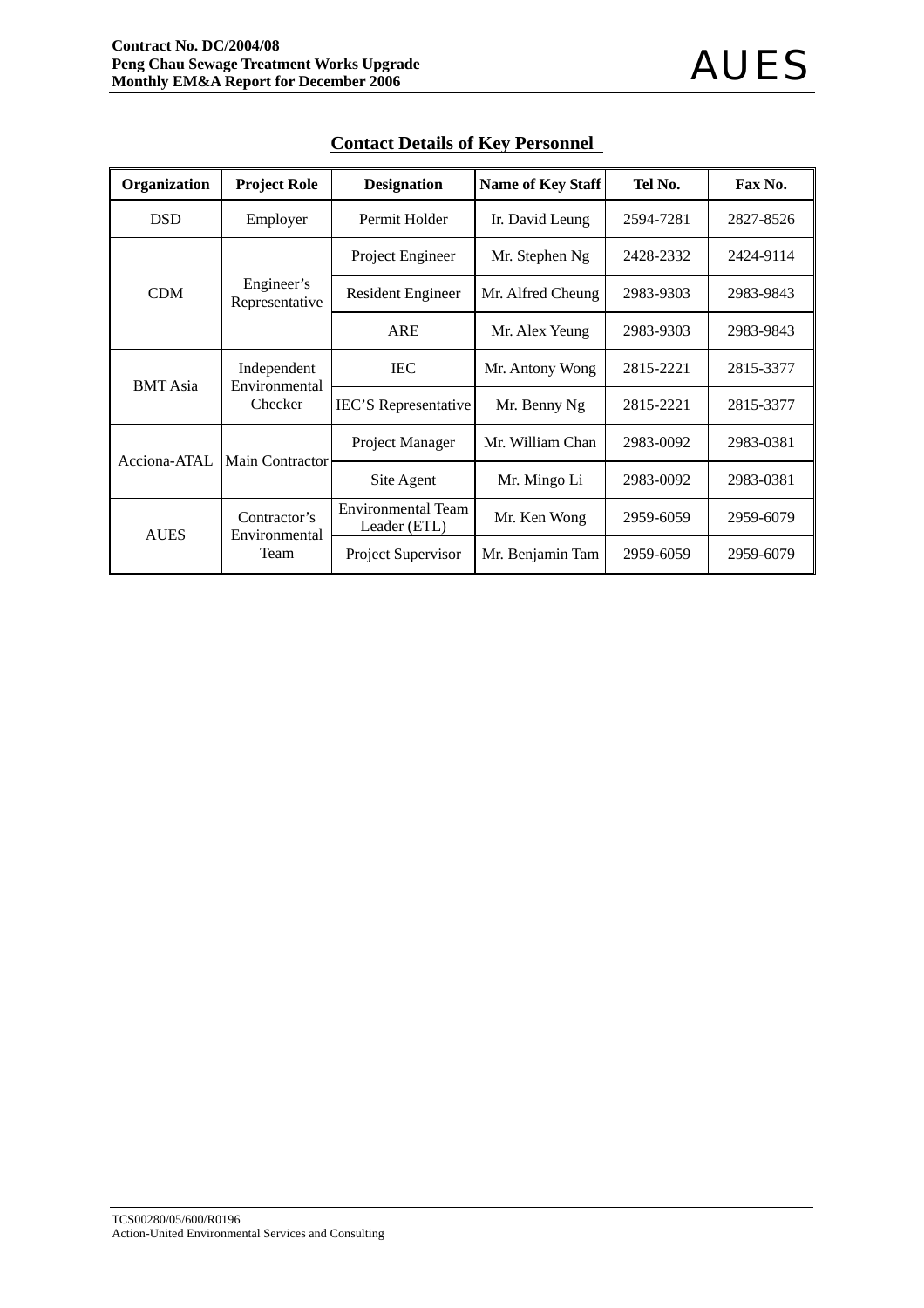## **Appendix C**

## **Locations of Designated Monitoring Stations**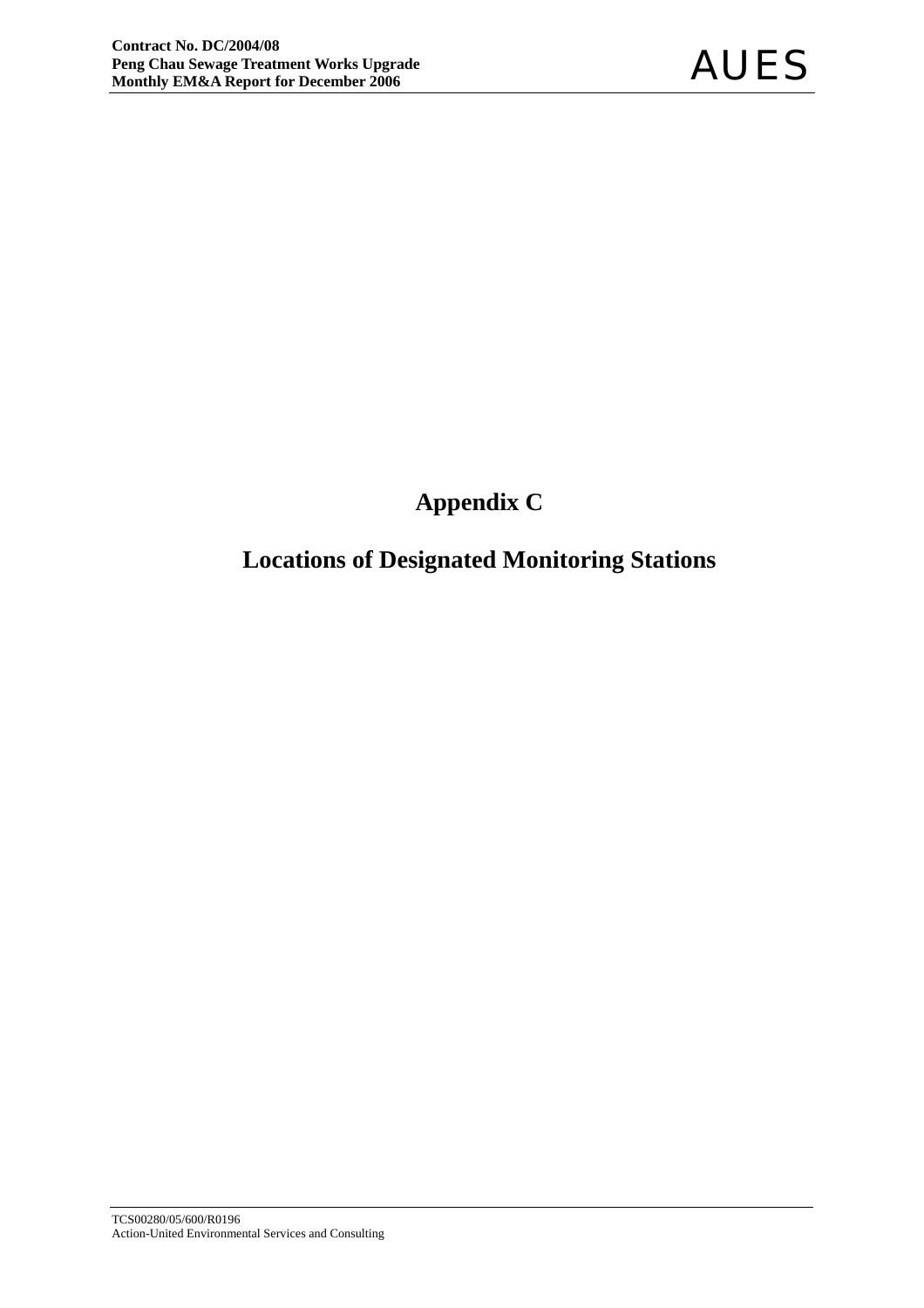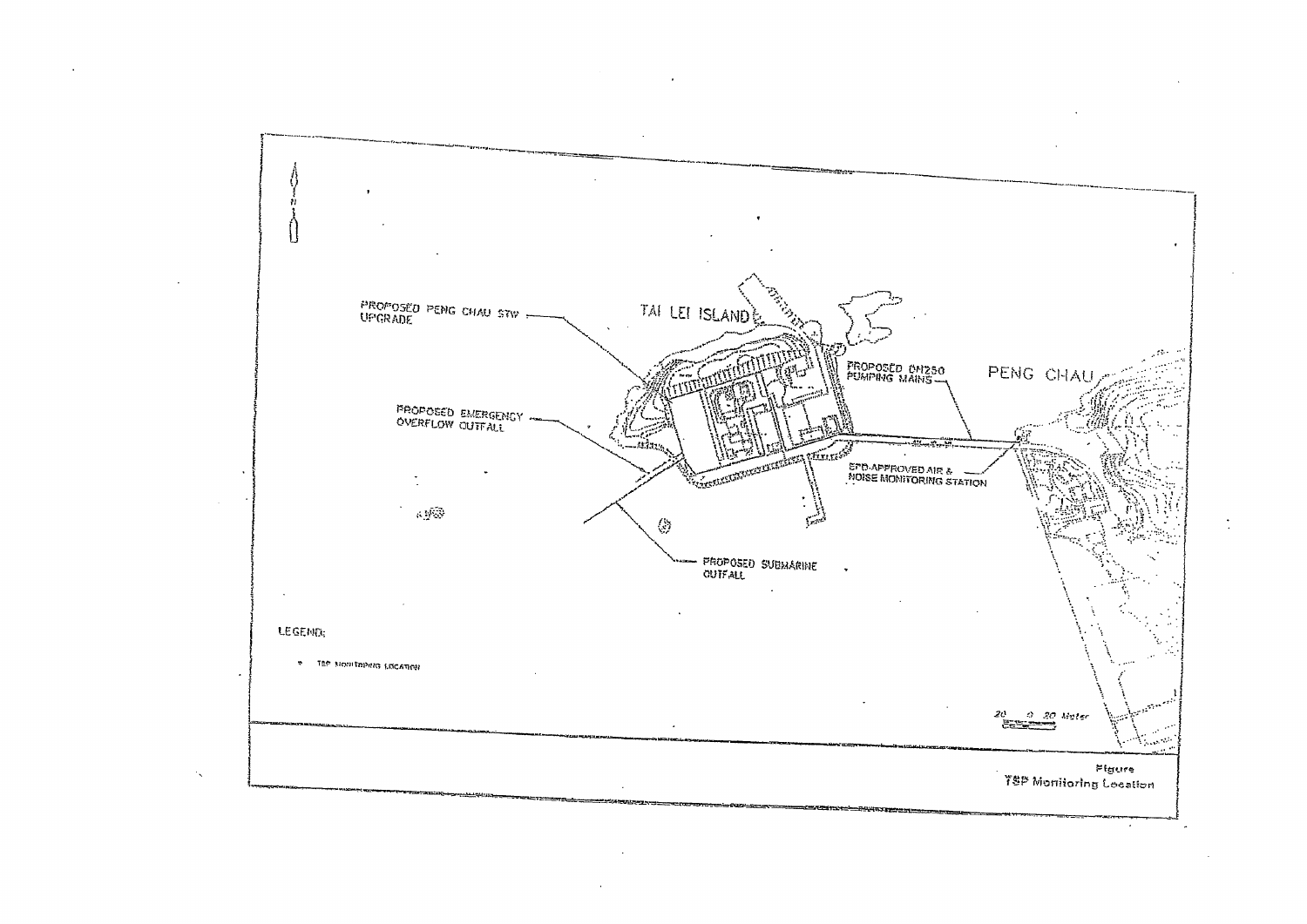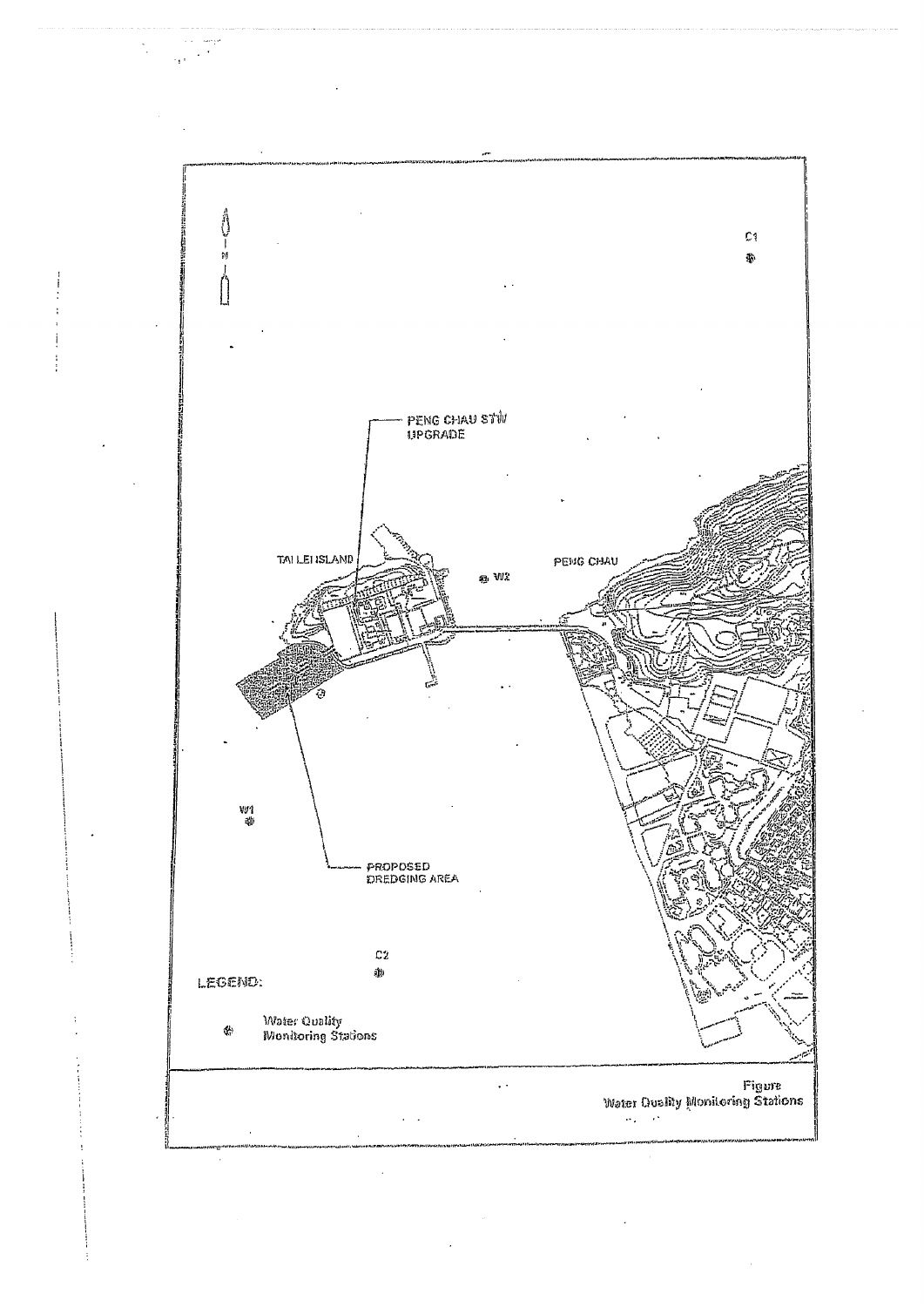## **Appendix D**

## **Equipment Calibration Certificates**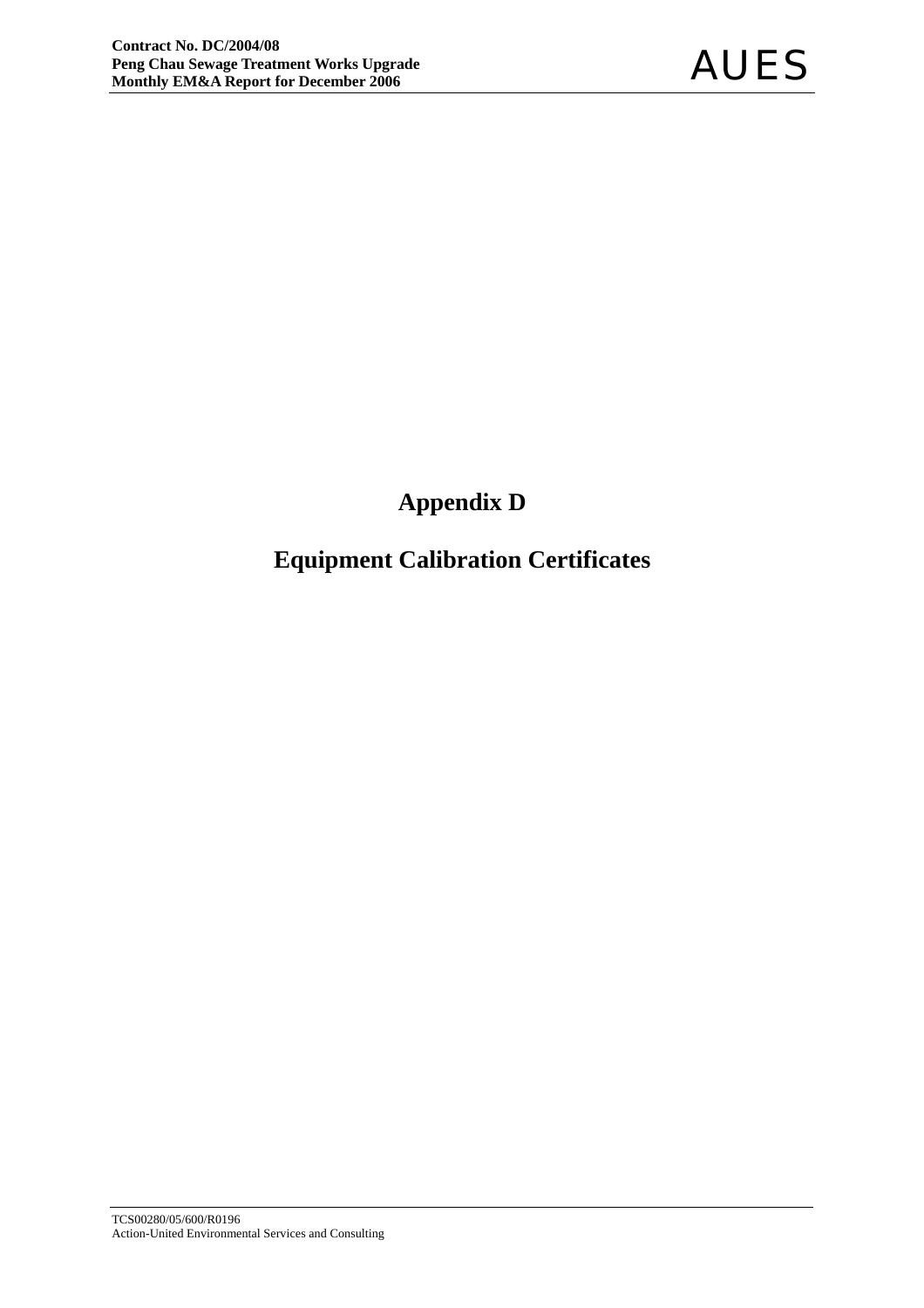#### **Equipment Calibration List for Peng Chau Sewage Treatment Works Upgrade Project**

| <b>Item</b>    | Aspect       | <b>Description of Equipment</b>                         | <b>Serial No.</b> | Date of<br><b>Calibration</b> | Date of Next<br><b>Calibration</b> |
|----------------|--------------|---------------------------------------------------------|-------------------|-------------------------------|------------------------------------|
| $1*$           | Air          | Greasby Anderson GMWS2310 High<br><b>Volume Sampler</b> | AN1               | $06$ Nov $06$                 | 06 Jan 07                          |
| $\overline{2}$ |              | Sibata LD-3                                             | 362337            | $22$ Jun 06                   | 22 Jun 07                          |
| 3              | <b>Noise</b> | Bruel & Kjaer 4231 Acoustical Calibrator                | 2292167           | 13 Apr 06                     | 13 Apr 07                          |
| 4              |              | Bruel & Kjaer 2238 Integrating Sound Level<br>Meter     | 2337676           | 13 Apr 06                     | 13 Apr 07                          |

Note: Calibration certificates will only be provided if monitoring equipment is re-calibrated or new.

*No Water Quality Monitoring was required in this reporting period, since all marine based construction activities were completed on 01 August 2006. Post Water Quality was carried out from 02 August to 01 September 2006. Therefore, no water quality monitoring equipments calibration certificate was enclosed in this Monthly EM&A Report.*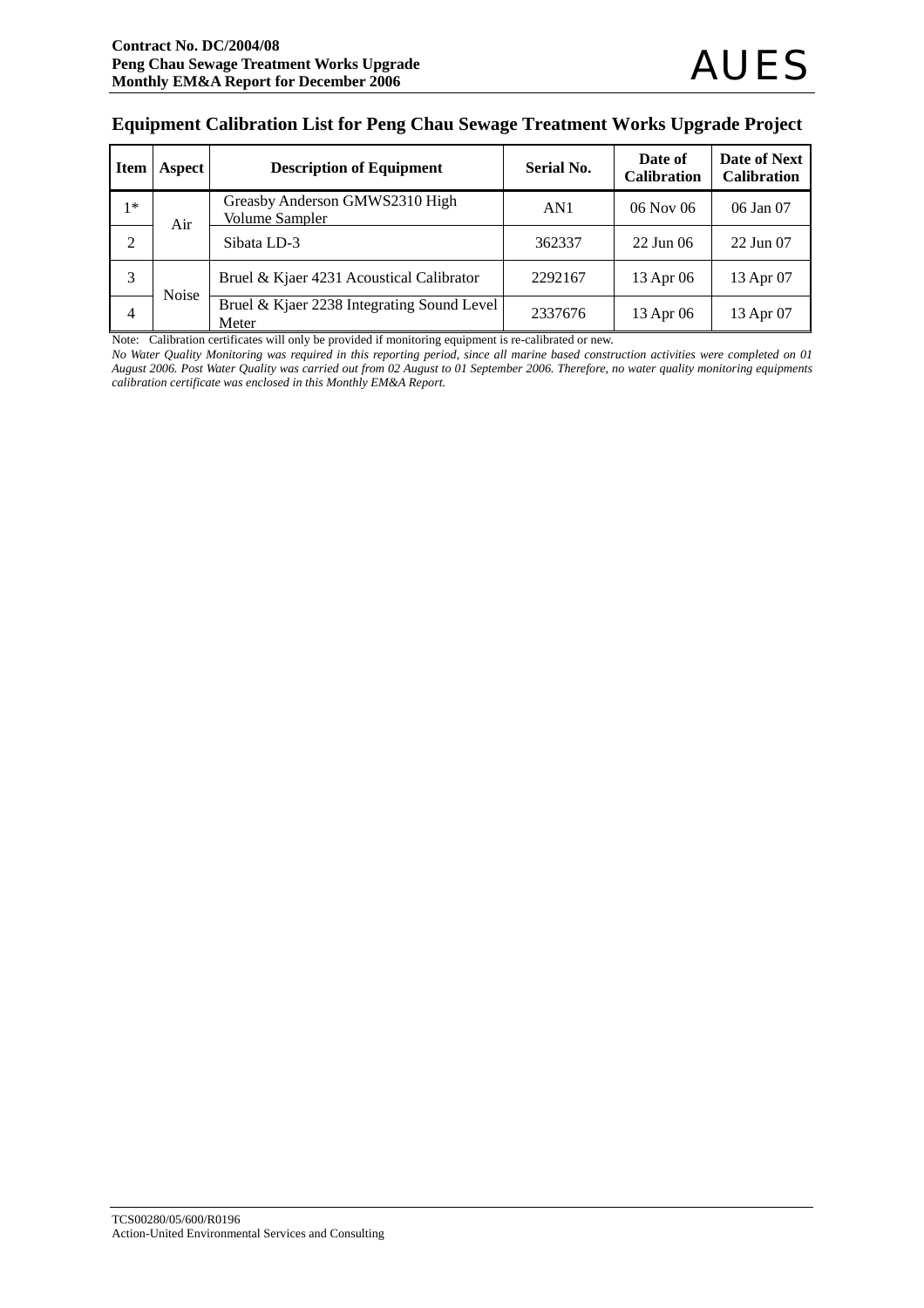## **Appendix E**

## **Impact Monitoring Schedules**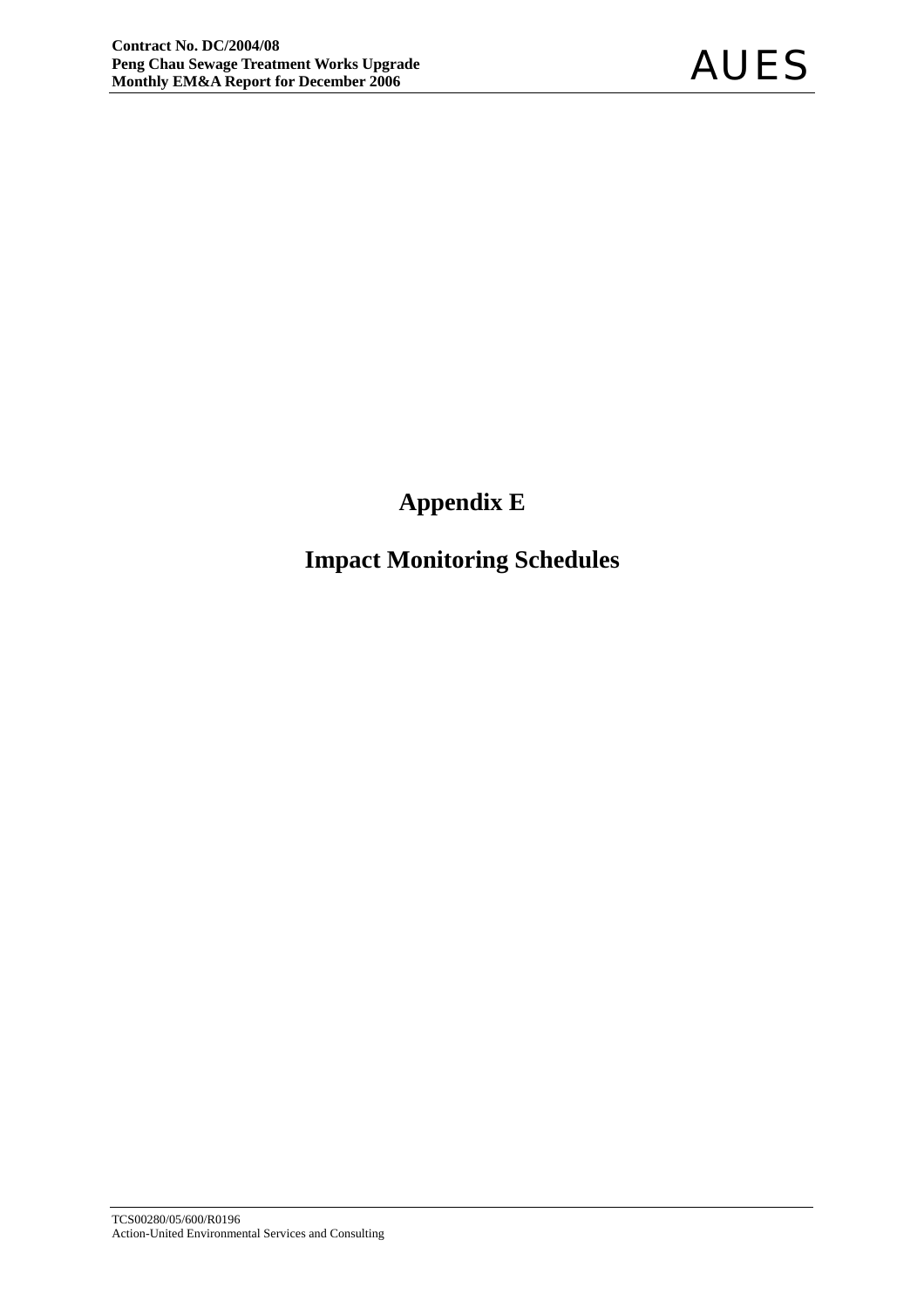## **Impact Monitoring Schedules in the Reporting Period**

| <b>Date</b> |     | <b>Dust Monitoring</b> | <b>Noise Monitoring</b> |  |
|-------------|-----|------------------------|-------------------------|--|
|             |     | 1-Hr TSP               | 24-Hr TSP               |  |
| 26-Nov-06   | Sun |                        |                         |  |
| 27-Nov-06   | Mon |                        |                         |  |
| 28-Nov-06   | Tue |                        |                         |  |
| 29-Nov-06   | Wed |                        |                         |  |
| 30-Nov-06   | Thu |                        |                         |  |
| 1-Dec-06    | Fri |                        |                         |  |
| $2$ -Dec-06 | Sat |                        |                         |  |
| $3-Dec-06$  | Sun |                        |                         |  |
| $4$ -Dec-06 | Mon |                        |                         |  |
| 5-Dec-06    | Tue |                        |                         |  |
| $6$ -Dec-06 | Wed |                        |                         |  |
| 7-Dec-06    | Thu |                        |                         |  |
| 8-Dec-06    | Fri |                        |                         |  |
| 9-Dec-06    | Sat |                        |                         |  |
| 10-Dec-06   | Sun |                        |                         |  |
| 11-Dec-06   | Mon |                        |                         |  |
| 12-Dec-06   | Tue |                        |                         |  |
| 13-Dec-06   | Wed |                        |                         |  |
| 14-Dec-06   | Thu |                        |                         |  |
| 15-Dec-06   | Fri |                        |                         |  |
| 16-Dec-06   | Sat |                        |                         |  |
| 17-Dec-06   | Sun |                        |                         |  |
| 18-Dec-06   | Mon |                        |                         |  |
| 19-Dec-06   | Tue |                        |                         |  |
| 20-Dec-06   | Wed |                        |                         |  |
| 21-Dec-06   | Thu |                        |                         |  |
| 22-Dec-06   | Fri |                        |                         |  |
| 23-Dec-06   | Sat |                        |                         |  |
| 24-Dec-06   | Sun |                        |                         |  |
| 25-Dec-06   | Mon |                        |                         |  |

*No Water Quality Monitoring was required in this reporting period, since all marine based construction activities were completed on 01 August 2006. Post Water Quality was carried out from 02 August to 01 September 2006, monitoring results were presented in the pervious Monthly EM&A Report (September 2006)* 

| <b>Monitoring Day</b>    |
|--------------------------|
| Sunday or Public Holiday |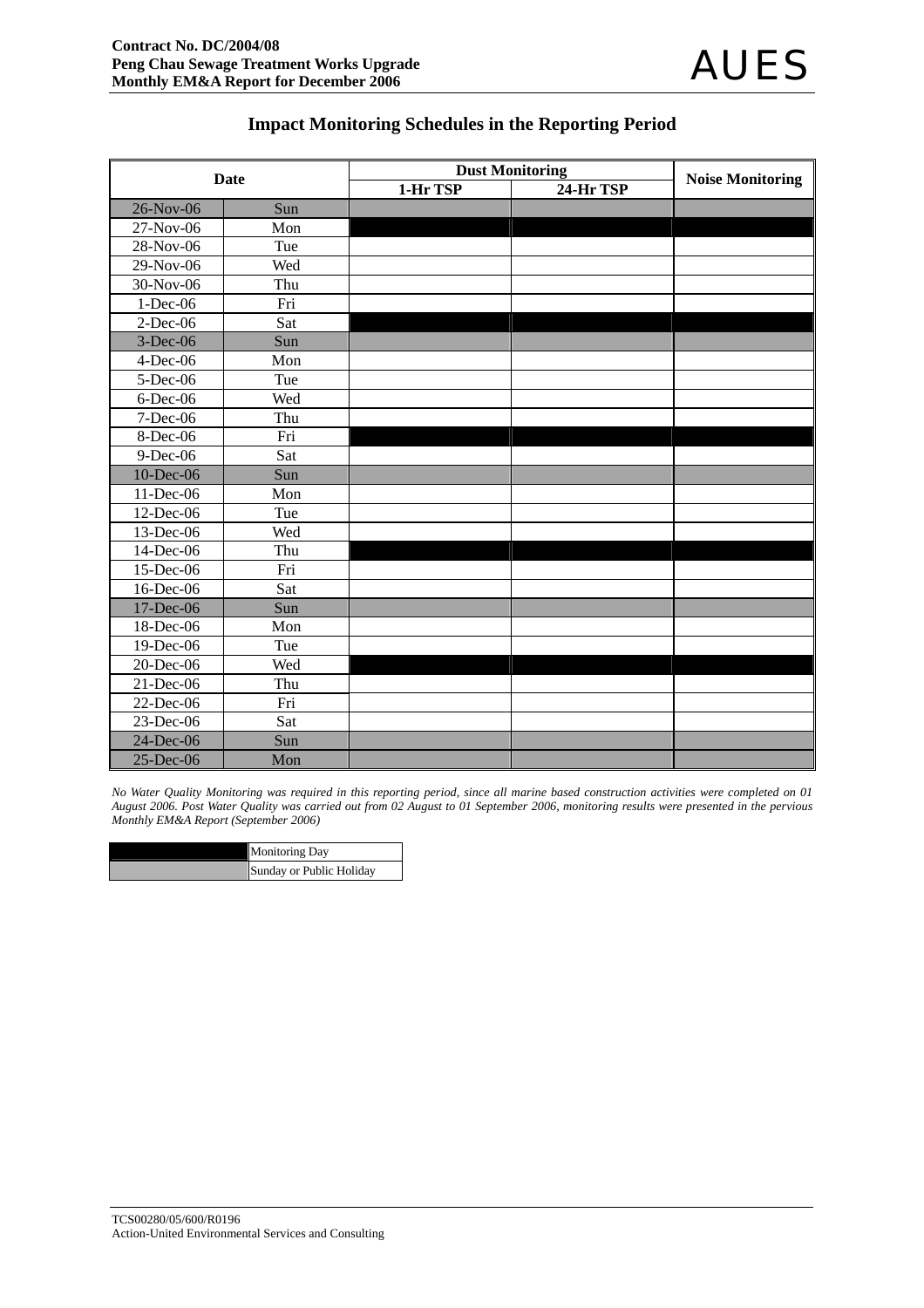

## **Impact Monitoring Schedules in the Next Reporting Period**

|              | Date | <b>Dust Monitoring</b> | <b>Noise Monitoring</b> |  |
|--------------|------|------------------------|-------------------------|--|
|              |      | 1-Hr TSP               | 24-Hr TSP               |  |
| 26-Dec-06    | Tue  |                        |                         |  |
| 27-Dec-06    | Wed  |                        |                         |  |
| 28-Dec-06    | Thu  |                        |                         |  |
| 29-Dec-06    | Fri  |                        |                         |  |
| 30-Dec-06    | Sat  |                        |                         |  |
| 31-Dec-06    | Sun  |                        |                         |  |
| $1-Jan-07$   | Mon  |                        |                         |  |
| $2-Jan-07$   | Tue  |                        |                         |  |
| 3-Jan-07     | Wed  |                        |                         |  |
| $4-Jan-07$   | Thu  |                        |                         |  |
| $5-Jan-07$   | Fri  |                        |                         |  |
| $6$ -Jan-07  | Sat  |                        |                         |  |
| $7-Jan-07$   | Sun  |                        |                         |  |
| 8-Jan-07     | Mon  |                        |                         |  |
| 9-Jan-07     | Tue  |                        |                         |  |
| $10$ -Jan-07 | Wed  |                        |                         |  |
| $11-Jan-07$  | Thu  |                        |                         |  |
| $12-Jan-07$  | Fri  |                        |                         |  |
| 13-Jan-07    | Sat  |                        |                         |  |
| $14$ -Jan-07 | Sun  |                        |                         |  |
| 15-Jan-07    | Mon  |                        |                         |  |
| 16-Jan-07    | Tue  |                        |                         |  |
| $17$ -Jan-07 | Wed  |                        |                         |  |
| $18$ -Jan-07 | Thu  |                        |                         |  |
| 19-Jan-07    | Fri  |                        |                         |  |
| 20-Jan-07    | Sat  |                        |                         |  |
| $21-Jan-07$  | Sun  |                        |                         |  |
| 22-Jan-07    | Mon  |                        |                         |  |
| 23-Jan-07    | Tue  |                        |                         |  |
| 24-Jan-07    | Wed  |                        |                         |  |
| 25-Jan-07    | Thu  |                        |                         |  |

| <b>Monitoring Day</b>           |
|---------------------------------|
| <b>Sunday or Public Holiday</b> |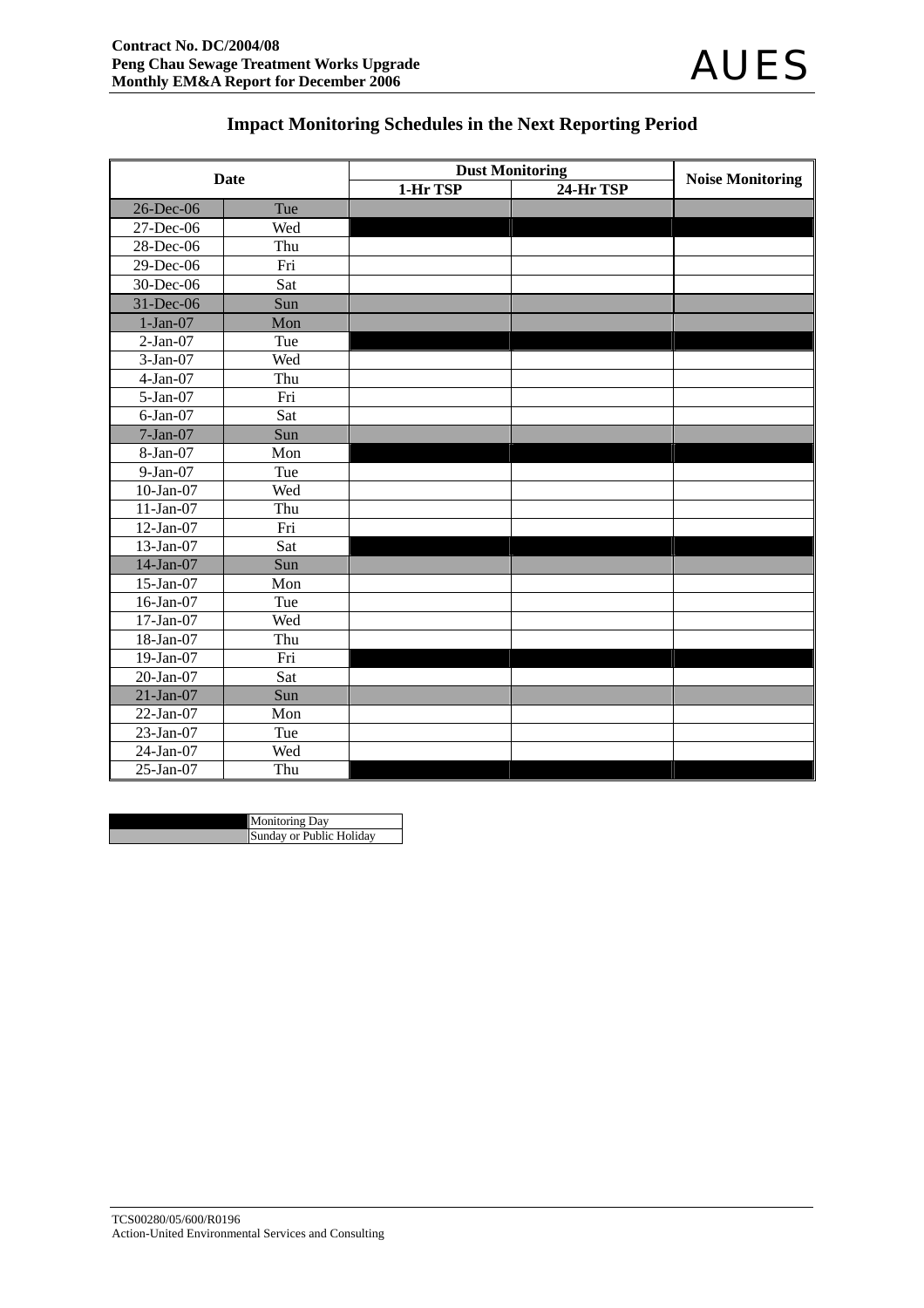## **Appendix F**

## **Graphical Plots of Air and Noise Monitoring Results**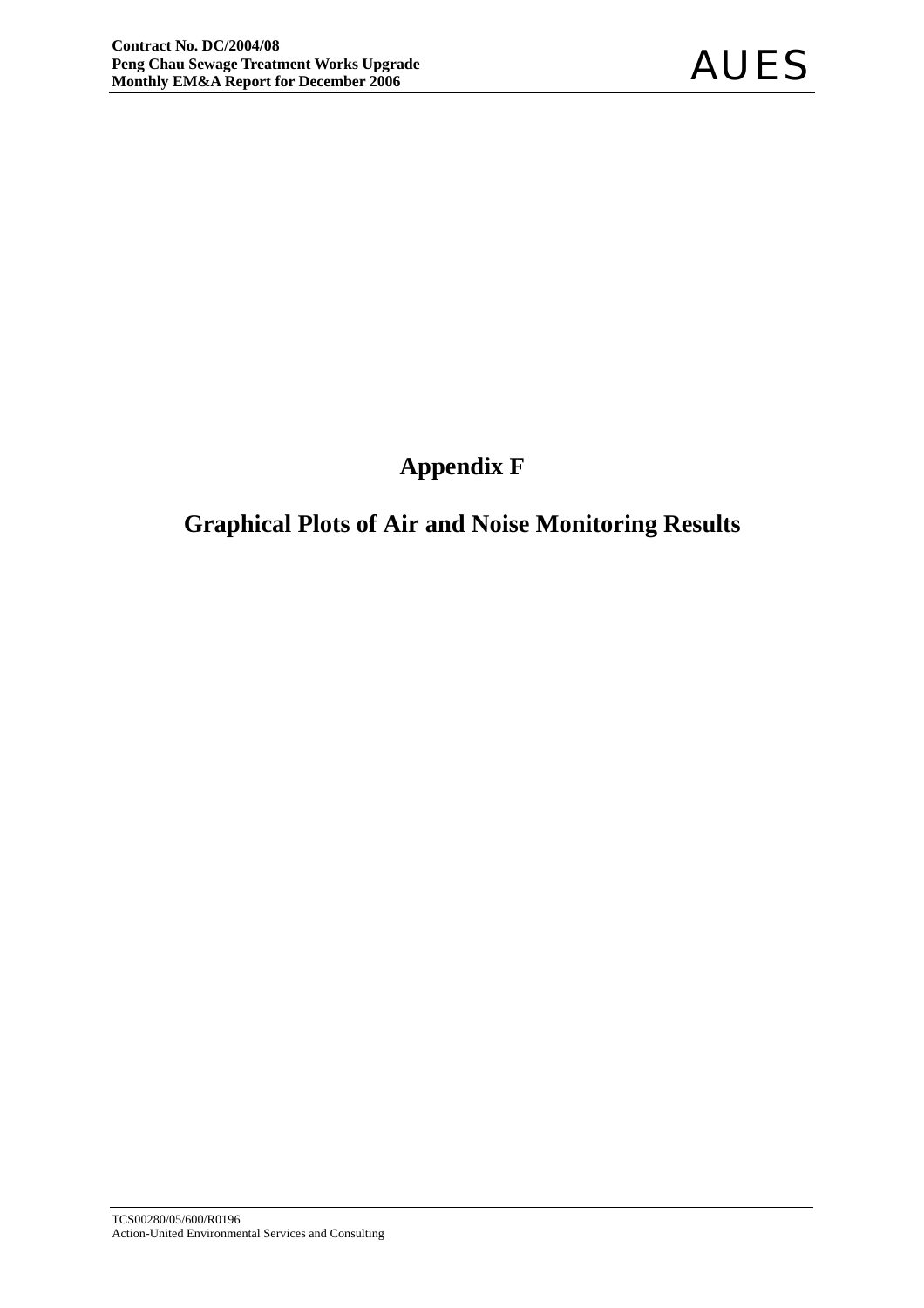#### Contract No. DC/2004/08 Peng Chau Sewage Treatment Works Upgrade Monthly EM&A Report for December 2006



# AUES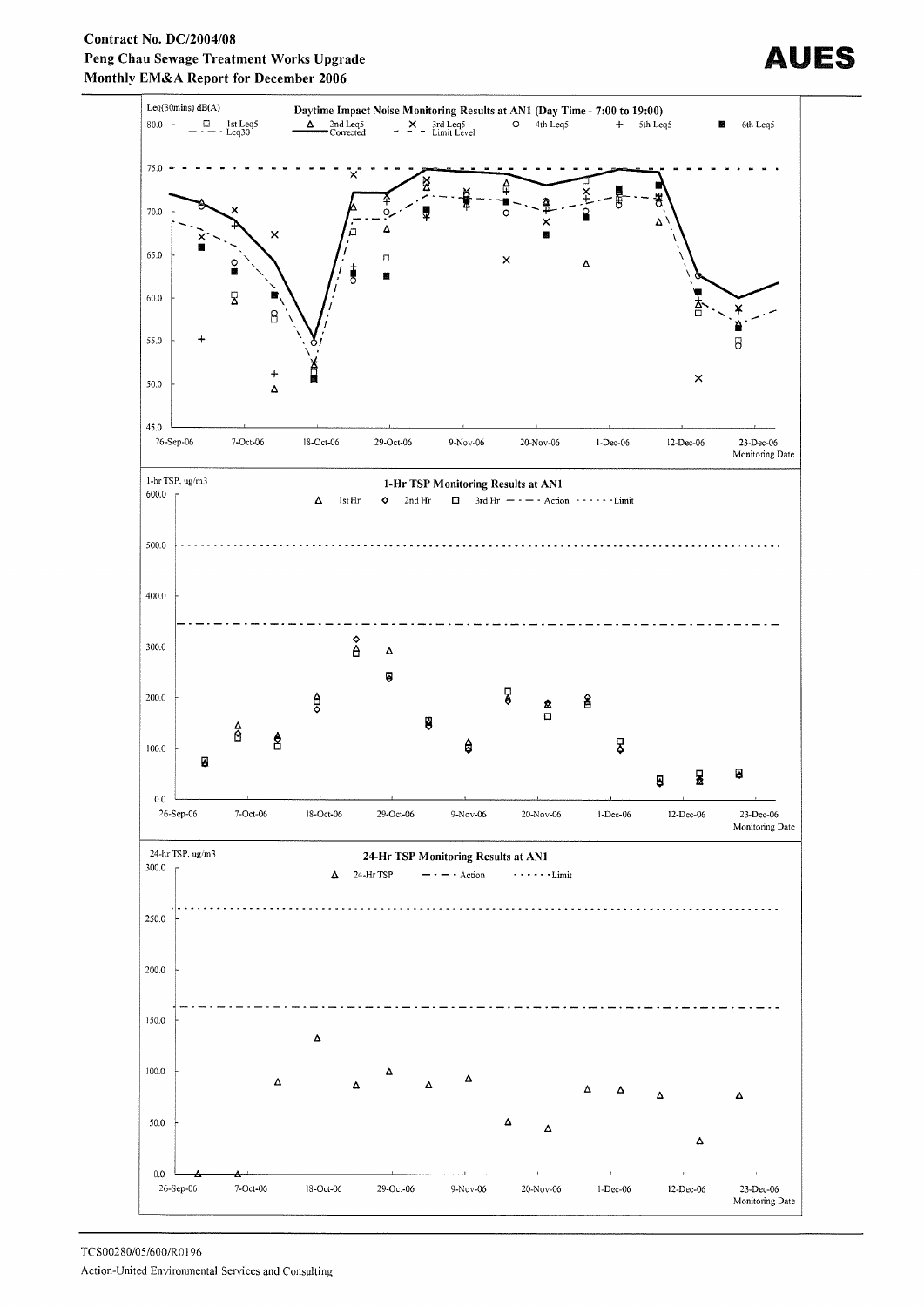## **Appendix G**

## **Meteorological Data in the Reporting Period**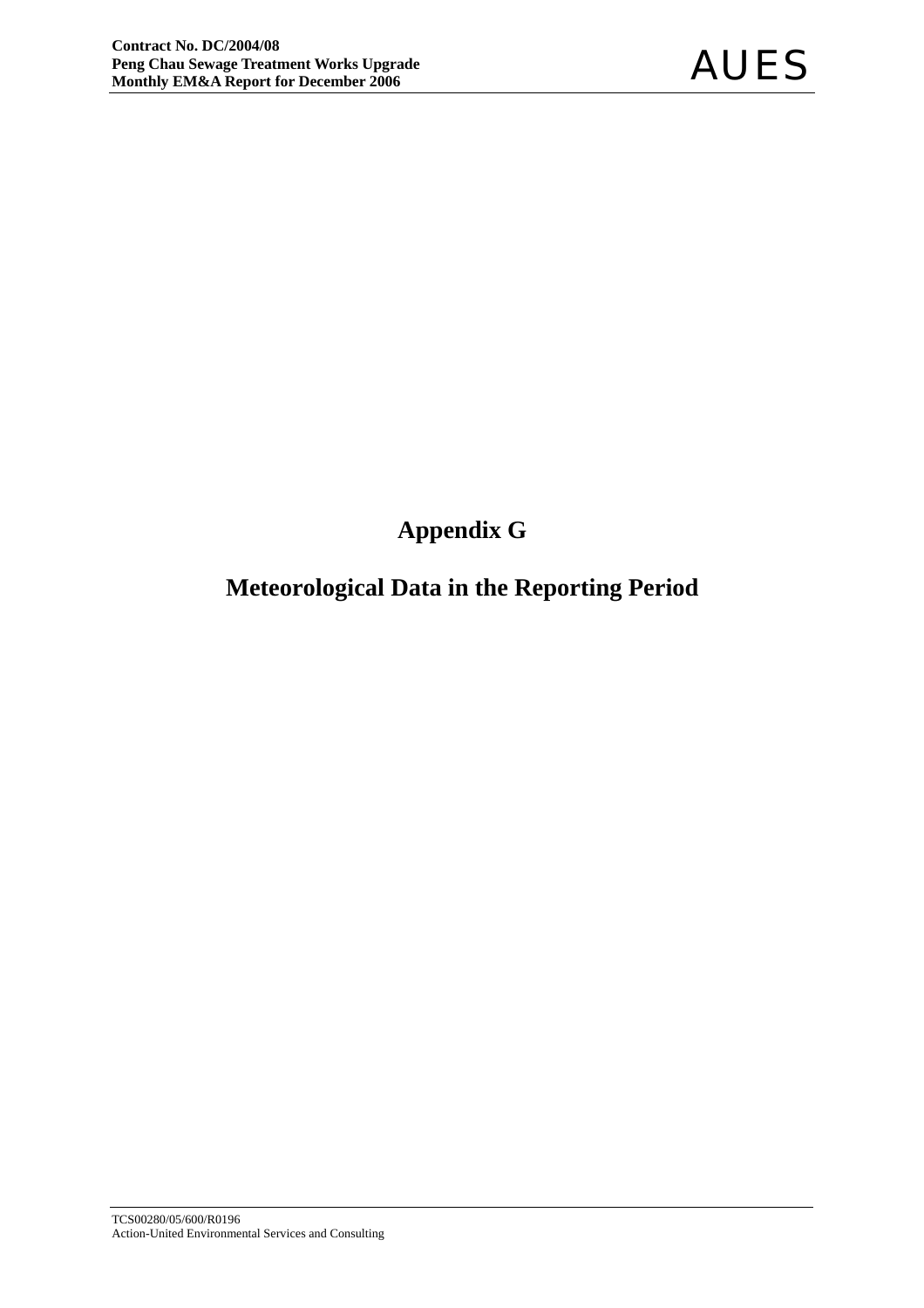|               |                       |                            | <b>Peng Chau Weather Station</b> |                                                                   |                                |                                                          |                          |  |  |
|---------------|-----------------------|----------------------------|----------------------------------|-------------------------------------------------------------------|--------------------------------|----------------------------------------------------------|--------------------------|--|--|
| <b>Date</b>   |                       | Weather                    | <b>Total</b><br>(mm)             | <b>Mean Air</b><br><b>Rainfall Temperature</b><br>$({}^{\circ}C)$ | Wind<br><b>Speed</b><br>(km/h) | <b>Mean</b><br><b>Relative</b><br><b>Humidity</b><br>(%) | Wind<br><b>Direction</b> |  |  |
| 26-Nov-06     | Sun                   | cloudy/mist/rain           | 1.2                              | 24.4                                                              | 10                             | 90                                                       | SE/S                     |  |  |
| 27-Nov-06 Mon |                       | cloudy/rain/mist/moderate  | 7                                | 21.8                                                              | 10                             | 90                                                       | W/NW                     |  |  |
| 28-Nov-06     | Tue                   | cloudy/rain/moderate       | 1.1                              | 19.6                                                              | 35                             | 75                                                       | <b>NW</b>                |  |  |
| 29-Nov-06     | Wed                   | cloudy/rain/moderate       | Trace                            | 20.5                                                              | 21                             | 85                                                       | NE/E                     |  |  |
| 30-Nov-06     | Thu                   | cloudy/sunny/moderate      |                                  | 20                                                                | 24                             | 75                                                       | NW/N                     |  |  |
| $1$ -Dec-06   | Fri                   | fine/ dry/ moderate        | ÷,                               | 19.4                                                              | 23                             | 65                                                       | NW/N                     |  |  |
| $2$ -Dec-06   | Sat                   | fine/ dry/ moderate        | ÷                                | 17                                                                | 26                             | 70                                                       | NW/N                     |  |  |
| $3$ -Dec-06   | Sun                   | fine/dry                   | $\overline{a}$                   | 19.4                                                              | 12                             | 65                                                       | E                        |  |  |
| $4$ -Dec-06   | Mon                   | fine/dry/moderate          |                                  | 17.8                                                              | 15                             | 75                                                       | ${\bf E}$                |  |  |
| $5$ -Dec-06   | Tue                   | fine/haze/moderate         | $\overline{\phantom{m}}$         | 21.2                                                              | 18                             | 80                                                       | <b>NE</b>                |  |  |
| $6$ -Dec-06   | Wed<br>fine/ moderate |                            | ÷,                               | 20.4                                                              | 27                             | 80                                                       | E                        |  |  |
| $7 - Dec-06$  | Thu                   | sunny/moderate             |                                  | 23                                                                | 5                              | 90                                                       | Ε                        |  |  |
| 8-Dec-06      | Fri                   | fine/haze/moderate         | $\frac{1}{2}$                    | 23.8                                                              | 15                             | 90                                                       | ${\bf E}$                |  |  |
| $9$ -Dec-06   | Sat                   | cloudy/sunny/hazy/moderate | ÷,                               | 20.7                                                              | 12                             | 85                                                       | NW/N                     |  |  |
| $10$ -Dec-06  | Sun                   | sunny                      | $\overline{\phantom{a}}$         | 18                                                                | 18                             | 65                                                       | NW/N                     |  |  |
| $11$ -Dec-06  | Mon                   | fine/ moderate             | Trace                            | 19.3                                                              | 21                             | 80                                                       | <b>NW</b>                |  |  |
| $12$ -Dec-06  | Tue                   | sunny/haze/cloudy/moderate | Trace                            | 20.3                                                              | 18                             | 75                                                       | <b>NW</b>                |  |  |
| $13$ -Dec-06  | Wed                   | cloudy/rain/moderate       | 13                               | 21.1                                                              | 15                             | 75                                                       | NW/N                     |  |  |
| 14-Dec-06     | Thu                   | cloudy/rain/moderate       | 5.8                              | 17.8                                                              | 24                             | 90                                                       | NW/N                     |  |  |
| 15-Dec-06     | Fri                   | cloudy/cool/rain/moderate  | 9.3                              | 14.7                                                              | 21                             | 95                                                       | NW/N                     |  |  |
| 16-Dec-06     | Sat                   | cool, very dry, fine       | 1.5                              | 14.8                                                              | 30                             | 90                                                       | NW/N                     |  |  |
| 17-Dec-06     | Sun                   | fine/ very dry             | ÷,                               | 15.1                                                              | 25                             | 35                                                       | NE/E                     |  |  |
| 18-Dec-06 Mon |                       | fine/ very dry/ moderate   | $\overline{a}$                   | 14.9                                                              | 16                             | 45                                                       | NW/N                     |  |  |
| 19-Dec-06     | Tue                   | fine/ dry/ moderate        | Trace                            | 15.9                                                              | 16                             | 60                                                       | $\text{NW/N}$            |  |  |
| 20-Dec-06     | Wed                   | fine/dry/moderate          |                                  | 17.3                                                              | 24                             | 55                                                       | $\text{NW} / \text{N}$   |  |  |
| 20-Dec-06     | Wed                   | fine/dry/moderate          | $\overline{\phantom{0}}$         | 17.3                                                              | 24                             | 55                                                       | $\text{NW/N}$            |  |  |
| $21$ -Dec-06  | Thu                   | fine/ dry/ moderate        | -                                | 17                                                                | 21                             | 55                                                       | $\text{NW/N}$            |  |  |
| 22-Dec-06     | Fri                   | fine/ very dry/ moderate   | $\overline{\phantom{0}}$         | 16                                                                | 15                             | 65                                                       | NW/N                     |  |  |
| 23-Dec-06     | Sat                   | fine/dry                   | $\overline{\phantom{0}}$         |                                                                   |                                |                                                          |                          |  |  |
| 24-Dec-06     | Sun                   | fine/dry                   | $\overline{\phantom{m}}$         |                                                                   | Holiday                        |                                                          |                          |  |  |
| 25-Dec-06 Mon |                       | fine                       |                                  |                                                                   | Holiday                        |                                                          |                          |  |  |

## **Meteorological Data Extracted from HKO in the Reporting Period**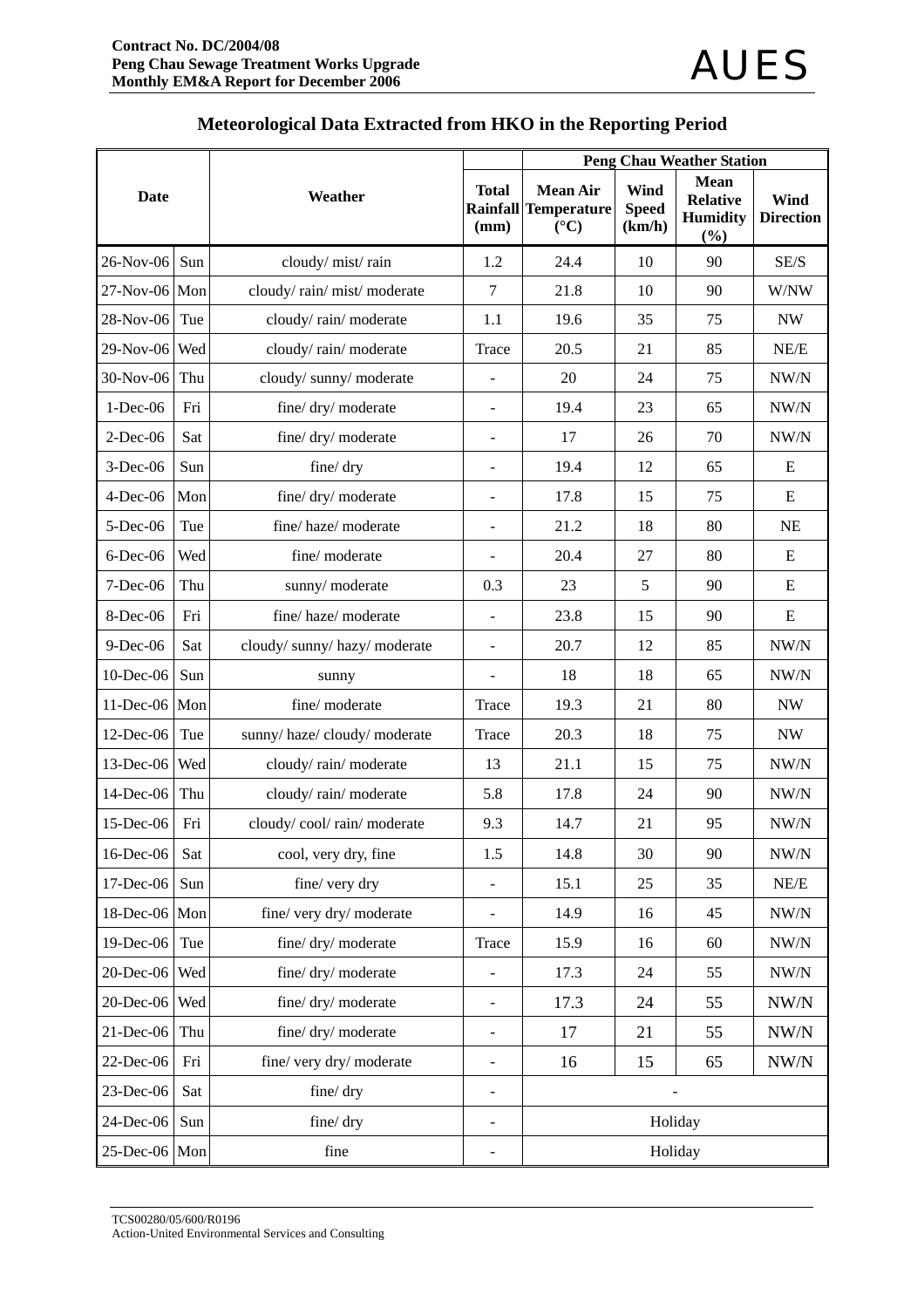## **Appendix H**

## **Three-Month Rolling Program**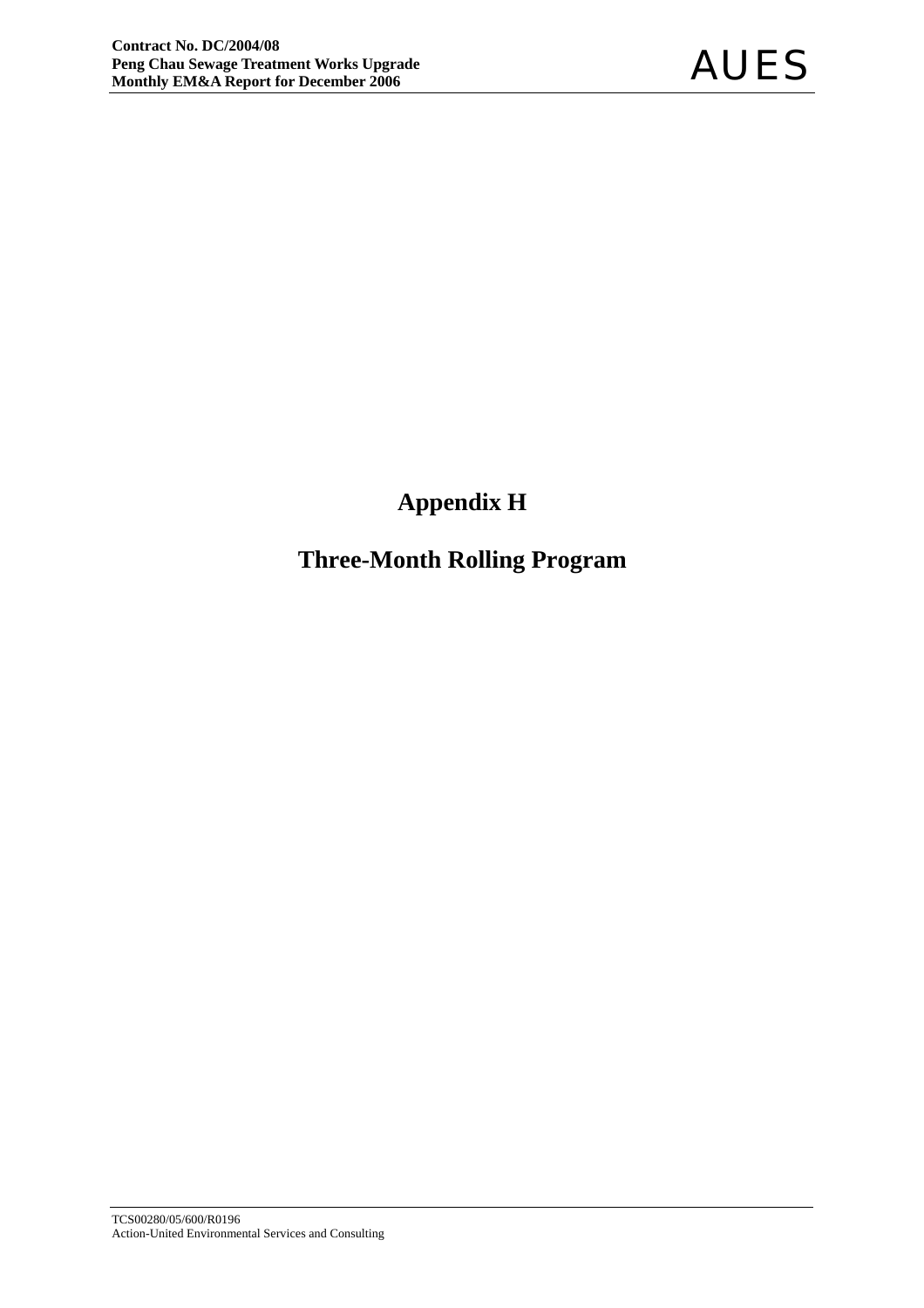|                                                                                        |                                                                                           |                      |                    | Drainage Services Department<br>Contract No. DC/2004/08<br>3-Months Rolling Programme | Upgradding of Peng Chau Sewage Treatment Works                                                                                              |
|----------------------------------------------------------------------------------------|-------------------------------------------------------------------------------------------|----------------------|--------------------|---------------------------------------------------------------------------------------|---------------------------------------------------------------------------------------------------------------------------------------------|
| <b>Task Name</b><br>10                                                                 |                                                                                           | <b>Duraton</b>       | Start              | Finish                                                                                | 2006<br>2005<br>2007<br>4   5   6   7   8   9   10   11   12   1   2   3   4   5   6   7   8   9   10   11   12   1   2   3   4   5   6   7 |
| Site ast up, Permit application and Submissions.<br>÷.                                 |                                                                                           | $200 \frac{day*}{ }$ | 29/4/05            | 24/12/05                                                                              |                                                                                                                                             |
| Project Commencement<br>2                                                              |                                                                                           | 0 days               | 29/1/05            | 29/4/05                                                                               | 2314                                                                                                                                        |
| 3                                                                                      | Handove of Works Area-Portion P.O.R.S.T. U and Area A.                                    | 0 days               | 29/4/05            | 29/4/05                                                                               | $*$                                                                                                                                         |
| Sile Mobilization<br>4                                                                 |                                                                                           | 75 days              | 5/5/05             | 3/8/05                                                                                | <b>NOON REPORTS</b>                                                                                                                         |
| Set up RE interim Office<br>5                                                          |                                                                                           | 18 days              | 20/5/05            | 9605                                                                                  | 400%                                                                                                                                        |
| T                                                                                      | Civil material Submission & Procurement (Portion P, Q, R)                                 | 200 days             | 29/4/05            | 24/12/05                                                                              | 100%<br><b>Linkworks Crappedden</b>                                                                                                         |
| Set up the contractor Site Office and storage yard<br>7                                |                                                                                           | 70 days              | 17/5/05            | 8/8/05                                                                                | 100%                                                                                                                                        |
| Erect the Engineer's Site Accommodation<br>-8                                          |                                                                                           | $62 \text{ days}$    | 27/6/05            | 3/10/05                                                                               |                                                                                                                                             |
| In Sal Site Record Survey, tree survey and Photo Record<br>$\overline{\boldsymbol{g}}$ |                                                                                           | 45 days              | 25/5/05            | <b>18/7/05</b>                                                                        | 100%                                                                                                                                        |
| Submission & approval of Environmental Monitoring Plan<br>$\overline{10}$              |                                                                                           | $35 \frac{days}{9}$  | 31.5/05            | 1277/05                                                                               | 100%                                                                                                                                        |
| Submission & approval of Site Safety Plan<br>$\overline{11}$                           |                                                                                           | $131$ days           | 4/5/05             | 8/10/05                                                                               | 100% 100%                                                                                                                                   |
| 72                                                                                     | Submission & approval of GA Plan for structural concrete                                  | 65 days              | 19/5/05            | 4/8/05                                                                                | $\frac{1}{1000}$                                                                                                                            |
| Submission & approval of Site concrete batching plant<br>$\overline{\mathfrak{r}3}$    |                                                                                           | 70 days              | 4/7/05             | 23/9/05                                                                               | 100%                                                                                                                                        |
| Submission & approval Martne Dunging Pemst<br>14                                       |                                                                                           | 30 days              | 27705              | 5/8/05                                                                                | <b>BEER 100%</b>                                                                                                                            |
| 75                                                                                     | Submission & approval of construction method statements (Portion P, Q, R)                 | 90 days              | 30/5/05            | 13/9/05                                                                               | 100% NEWS 100%                                                                                                                              |
| 76                                                                                     | Submission & approval of temporary works (Porton P, Q, R)                                 | 45 days              | 4/7/05             | 24/8/05                                                                               | 100%                                                                                                                                        |
| Environmental base the monitoring<br>77                                                |                                                                                           | 30 days              | 27/6/05            | 1/3/05                                                                                | 100% 00%                                                                                                                                    |
| 18                                                                                     | Set us the site concrete batching plant at Area C & Visitrix                              | 79 deys              | 28/8/05            | 28/11/05                                                                              | 100%                                                                                                                                        |
| Enection of tower crane at Portion R<br>79                                             |                                                                                           | $4$ days             | 18/11/05           | 22/11/05                                                                              | 100%                                                                                                                                        |
| Section   (Portion Q) -Marine Works<br>$\overline{20}$                                 |                                                                                           | 418 days             | 18/6/05            | 25/10/08                                                                              | $-100%$                                                                                                                                     |
| 71                                                                                     | Procurement & delivery of PE pipe material & profection cap & diffusers, non-return valve | 220 days             | 18/8/05            | 7/3/05<br>20/7.05                                                                     | LAR 100%                                                                                                                                    |
| In Bal Hydrographical survey<br>$\overline{2}\overline{2}$                             |                                                                                           | 9 days               | 11005<br>217.05    | 15/8/05                                                                               | 555-100%                                                                                                                                    |
| Mobilization<br>$\overline{22}$                                                        |                                                                                           | $22$ days            |                    | 16/8/05                                                                               |                                                                                                                                             |
| Set up the marine marking system & sill curlain<br>$\overline{24}$                     |                                                                                           | 1 day                | 16/8/05<br>17/8/05 | 27/8/05                                                                               | 100%<br>B-100%                                                                                                                              |
| $\overline{25}$<br>Marine dredging                                                     |                                                                                           | 10 days              | 29/8/05            | 29/8/05                                                                               | -100%                                                                                                                                       |
| Hydrographical record survey<br>26                                                     |                                                                                           | 1 day                | 6/9/05             | 10/0/05                                                                               | 1.100%                                                                                                                                      |
| Mobilization & re-dradge the outfail overflow pipe trench<br>77                        |                                                                                           | 5 days               | 12605              | 12/9/05                                                                               | L100%                                                                                                                                       |
| Hydrographical record survey<br>28                                                     |                                                                                           | 1 day                | 13/9/05            | 13/9/05                                                                               | 5100%                                                                                                                                       |
| 75<br>Set up the silt curtain                                                          |                                                                                           | $1$ day<br>22 days   | 14/3/05            | 12/10/05                                                                              | 1004                                                                                                                                        |
| Lendfit erealsonwal treach excavation<br>30                                            |                                                                                           | 1 day                | 13/10/05           | 13/10/05                                                                              |                                                                                                                                             |
| স<br>Survey Check                                                                      |                                                                                           | 10 days              | 24/10/05           | 3/11/05                                                                               |                                                                                                                                             |
| Place bedding to the dredged trench & record syrvey<br>$\overline{3}\overline{2}$      |                                                                                           | & days               | 7/11/05            | 15/11/05                                                                              |                                                                                                                                             |
| Plant mobilization, set up for PE pipe laying<br>'33                                   |                                                                                           | $30$ days            | 16/11/05           | 20/12/05                                                                              |                                                                                                                                             |
| Assemble, laying outfall & overflow pipes and testing<br>74.                           |                                                                                           | $3$ days             | 21/12/05           | 23/12/05                                                                              |                                                                                                                                             |
| Record Survey<br>$\overline{35}$                                                       |                                                                                           | 7 days               | 27/12/05           | 4/166                                                                                 |                                                                                                                                             |
| Stage 1 backfilling to the laid outlet and overflow pipes<br>'I6                       |                                                                                           | 10 days              | 5/1706             | 16/1/06                                                                               |                                                                                                                                             |
| Stage 2 backfilling<br>77                                                              |                                                                                           | 7 days               | <b>11/1/05</b>     | 18/1/06                                                                               | -400%                                                                                                                                       |
| Backfill of Lendfill & Seawal area<br>38                                               |                                                                                           | 165 days             | 17/106             | 27/7/06                                                                               | 1,98%                                                                                                                                       |
| Seawall reinstatement<br>$\overline{39}$                                               | Assemble, testing and install non-return valve, protection caps                           | $14$ days            | 22706              | 7/806                                                                                 | <b>M</b> <sub>1</sub> 100%                                                                                                                  |
| $\frac{1}{40}$                                                                         | Miestone<br>Tusk                                                                          | ۰                    |                    |                                                                                       | Group By Summary<br>Rotod Up Critical Tesk VIIIIII<br>Solt<br><b>CRASSAMED</b>                                                              |
| Project: Peng Cheu-3months                                                             | Summary<br><b>Critical Task</b>                                                           |                      |                    | Rosed Up Milestone                                                                    | <u> Timografi</u><br>Exiomal Tasks<br>◇                                                                                                     |
| Date: 29/8/06                                                                          | Roled Up Task<br>Progress                                                                 |                      | <u>an mana</u>     | Roled Up Progress                                                                     | Project Summary<br><b>MINISTERS IN THE REAL PROPERTY</b>                                                                                    |
| ACCIONA-ATAL JY                                                                        |                                                                                           |                      |                    | Page 1                                                                                |                                                                                                                                             |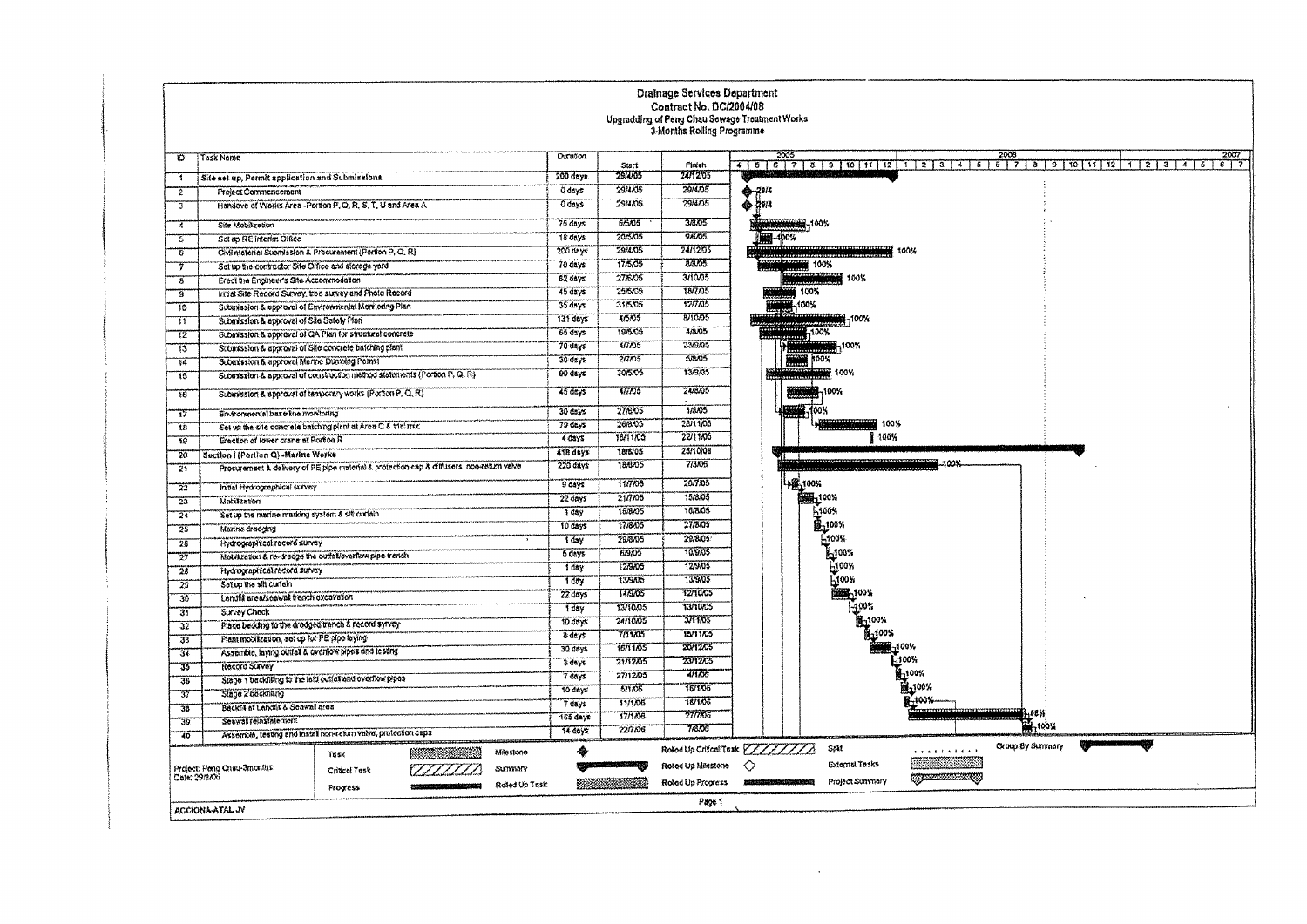| Task Namo<br>TD.<br>Curaton<br>41<br>Survey check<br>$2$ days<br>$\overline{42}$<br>Batasting of Cap and assemble the cover unit of Cap<br>14 days<br>$-13$<br>Place Acron Stone<br>7 days<br>74<br>Record Survey of the backfaed trench<br>7 days |   | Stan<br>8/8/06<br>10/8/06<br>26/8/06<br>4/9/06<br>25/10/06 | Finish<br>9/8/05<br>25/8/06<br>2806 |         | 2005                           |                       |                                | 2006             | 2007<br>4 5 6 7 8 9 10 11 12 1 2 3 4 5 6 7 8 9 10 11 12 1 2 3 4 5<br>577 |
|----------------------------------------------------------------------------------------------------------------------------------------------------------------------------------------------------------------------------------------------------|---|------------------------------------------------------------|-------------------------------------|---------|--------------------------------|-----------------------|--------------------------------|------------------|--------------------------------------------------------------------------|
|                                                                                                                                                                                                                                                    |   |                                                            |                                     |         |                                |                       |                                |                  |                                                                          |
|                                                                                                                                                                                                                                                    |   |                                                            |                                     |         |                                |                       |                                |                  | 100%                                                                     |
|                                                                                                                                                                                                                                                    |   |                                                            |                                     |         |                                |                       |                                |                  | 的100%                                                                    |
|                                                                                                                                                                                                                                                    |   |                                                            |                                     |         |                                |                       |                                |                  | -100%                                                                    |
|                                                                                                                                                                                                                                                    |   |                                                            | 11/9/06                             |         |                                |                       |                                |                  | .eo.                                                                     |
| 45<br>Contract complation data<br>0 days                                                                                                                                                                                                           |   |                                                            | 25/10/06                            |         |                                |                       |                                |                  | ♣ 25/10                                                                  |
| 76<br>Section 8 - DN 250 Sewage Pumping Mains at Peng Lei Road (CR B+252.12 to CR B +<br>401 days<br>100,00)                                                                                                                                       |   | 4/8/05                                                     | 10/11/06                            |         |                                |                       |                                |                  |                                                                          |
| 65 days<br>-47<br>Apply TTMS for HyD, HKPF & TD approval                                                                                                                                                                                           |   | 4/3/05                                                     | 8/10/05                             |         |                                | 100%                  |                                |                  |                                                                          |
| -48<br>Trialpit excavation CHB + 100.00<br>5 days                                                                                                                                                                                                  |   | 14/9/05                                                    | 20/9/05                             |         |                                |                       |                                |                  |                                                                          |
| Trialpit of CH B + 50.00<br>-40<br>18 days                                                                                                                                                                                                         |   | 3/10/05                                                    | 22/10/05                            |         |                                |                       |                                |                  |                                                                          |
| Tristpl: st CH B + 0.00/CH A + 55.74<br>-50<br>4 days                                                                                                                                                                                              |   | 24/10/05                                                   | 27/10/05                            |         |                                | <b>F.100%</b>         |                                |                  |                                                                          |
| 31<br>50 days<br>Agreement of plac alignments                                                                                                                                                                                                      |   | 28/10/05                                                   | 24/1205                             |         |                                | <b>MAN 190%</b>       |                                |                  |                                                                          |
| $\overline{52}$<br>Pipe Diversion ( CH 8+100.00 & CH 8+252.12)<br>164 days                                                                                                                                                                         |   | 15/10/05                                                   | 25/4/06                             |         |                                |                       |                                |                  |                                                                          |
| $\overline{53}$<br><b>Trial Run</b><br>4 days                                                                                                                                                                                                      |   | 15/10/05                                                   | 18/10/05                            |         |                                | 100%                  |                                |                  |                                                                          |
| TTMS implementation (CH B+252.12 to CH B+200.00)<br>1 day<br>$\overline{51}$                                                                                                                                                                       |   | 18/10/05                                                   | 18/10/05                            |         |                                | 400%                  |                                |                  |                                                                          |
| $2$ days<br>55<br>Laying the Temporary pomping mains                                                                                                                                                                                               |   | 24/10/05                                                   | 25/10/05                            |         |                                | .100%                 |                                |                  |                                                                          |
| IJ.<br>TTMS implementation (CH B+ 200.00 to CH B+100.00)<br>1 day                                                                                                                                                                                  |   | 26/10/05                                                   | 26/10/05                            |         |                                | 100%                  |                                |                  |                                                                          |
| 5 days<br>-57<br>Laying the temporary pumping mains                                                                                                                                                                                                |   | 26/10/05                                                   | 31/10/05                            |         |                                | 100%                  |                                |                  |                                                                          |
| 14 days<br>-58<br>Concrete surround to the temporary pumping mains                                                                                                                                                                                 |   | 26/10/05                                                   | 10/11/05                            |         |                                | 100%                  |                                |                  |                                                                          |
| 75<br>40 days<br>Final approval of diversion of existing pumping main                                                                                                                                                                              |   | 11/11/05                                                   | 29/12/05                            |         |                                |                       | 100%                           |                  |                                                                          |
| Diversion of the existing pump mains & festing (CH B+ 252.12 to CH B+100)<br>100 days<br>-60                                                                                                                                                       |   | 30/12/35                                                   | 25/4/08                             |         |                                |                       | <u> 111111111111111122</u><br> | 100%             |                                                                          |
| 167 days:<br>Pipe Laying CH B (CH B+100.00 to CH B+252.12)<br>$\overline{61}$                                                                                                                                                                      |   | 9/5/06                                                     | 18/11/05                            |         |                                |                       |                                |                  |                                                                          |
| T day<br>$\overline{62}$<br>TTMS Implementation (CH B+100.00 to CH B+200.00)                                                                                                                                                                       |   | 9/5/06                                                     | 95.05                               |         |                                |                       |                                | -100%            |                                                                          |
| 3 days<br>-63<br>Erect the safety guardial along the bridge                                                                                                                                                                                        |   | 10/5/08                                                    | 12/5/06                             |         |                                |                       |                                | -100%            |                                                                          |
| 60 days<br>Remove the abandoned pipes & casting the base<br>$\overline{54}$                                                                                                                                                                        |   | 15/5/06                                                    | 22/1/06                             |         |                                |                       |                                |                  |                                                                          |
| 50 days<br>Leving the twin DN250 DI pumping mains<br>65                                                                                                                                                                                            |   | 13/8/06                                                    | 9/8/05                              |         |                                |                       |                                |                  |                                                                          |
| 1 day<br>TTMS implementation (CH B+ 200.00 to CH B+247.64)<br>रह                                                                                                                                                                                   |   | 10/3/06                                                    | 10/3/06                             |         |                                |                       |                                |                  |                                                                          |
| 5 days<br>-67<br>Erect the safety guardralialong the bridge                                                                                                                                                                                        |   | 11/8/06                                                    | 16/8/06                             |         |                                |                       |                                |                  |                                                                          |
| 21 days<br>Remove the abandoned pipes and casting the base<br>68                                                                                                                                                                                   |   | 17/8/06                                                    | 9/9/06                              |         |                                |                       |                                |                  |                                                                          |
| 30 days<br>Laying the Nin DN250 Di pumping mains<br>69                                                                                                                                                                                             |   | 11/0/06                                                    | 14/10/06                            |         |                                |                       |                                |                  |                                                                          |
| 30 days<br>Construction of air valve chamber and lay intel pumping mains - V.O. No.3<br>$\overline{70}$                                                                                                                                            |   | 16/10/06                                                   | 18/11/06                            |         |                                |                       |                                |                  |                                                                          |
| 102 days<br>Pipe Laying at CHA (CH B+100.00 to CH A+0.00)<br>71                                                                                                                                                                                    |   | 5/0/05                                                     | 30/9/05                             |         |                                |                       |                                |                  |                                                                          |
| $60 \frac{day}{3}$<br>72<br>Excavation and shoring                                                                                                                                                                                                 |   | 5/6/05                                                     | 12/8/06                             |         |                                |                       |                                |                  |                                                                          |
| 80 days<br>Pipe laying, trust block casting<br>73                                                                                                                                                                                                  |   | 28/6/06                                                    | 28/9/06                             |         |                                |                       |                                |                  |                                                                          |
| $7 \overline{days}$<br>Pipe lesting<br>74                                                                                                                                                                                                          |   | 23/9/06                                                    | 309.06                              |         |                                |                       |                                |                  | 64                                                                       |
| 632 days<br>Saction I - Portion R (STC & ESC)<br>75                                                                                                                                                                                                |   | 3/6/05                                                     | 15/6/07                             |         |                                |                       |                                |                  |                                                                          |
| $20$ days<br>Site Clearance and remove the weeds<br>76                                                                                                                                                                                             |   | 3/6/05                                                     | 27/605                              |         | -100%<br><del>ka maran</del> a |                       |                                |                  |                                                                          |
| $60 \text{ days}$<br>77<br>Erect the hearding                                                                                                                                                                                                      |   | 17705                                                      | 9.9.05<br>8.8/05                    |         |                                |                       |                                |                  |                                                                          |
| $25 \text{ days}$<br>78<br><b>Tree Transplenting</b>                                                                                                                                                                                               |   | 5/7/05                                                     |                                     |         |                                | ,,,,,,,,,,,           |                                |                  |                                                                          |
| 49 days<br>Plant mobilization & Sheetpling delivery on GL1/A-J<br>75                                                                                                                                                                               |   | 18/11/05                                                   | 18/106<br>5/5/06                    |         |                                |                       | -100%                          | $\equiv$ 80%     |                                                                          |
| 170 days<br>Sheetpiing for chiorine tank construction<br>85                                                                                                                                                                                        |   | 20/2/06                                                    |                                     |         |                                |                       |                                |                  |                                                                          |
| <u>uman ya</u><br>Milestone<br>Task                                                                                                                                                                                                                | ۰ |                                                            | Rošed Up Crifcal Tusk               | 7777777 |                                | Spit                  | . <i>. .</i>                   | Group By Summary |                                                                          |
| Project: Peng Chau-3monins<br>Summary<br>Critical Task                                                                                                                                                                                             |   |                                                            | Roled Up Milestone                  | ◇       |                                | <b>External Tacks</b> |                                |                  |                                                                          |
| Date: 23/8/06<br>Roted Up Task<br><b>Biological Engineering Control</b><br>Progress                                                                                                                                                                |   | 23. STATISTIKA                                             | Roted Up Progress                   |         |                                | Project Summary       | QPIRAMARA QI                   |                  |                                                                          |
| ACCIONA ATAL JV                                                                                                                                                                                                                                    |   |                                                            | Page 2                              |         |                                |                       |                                |                  |                                                                          |

 $\sim$